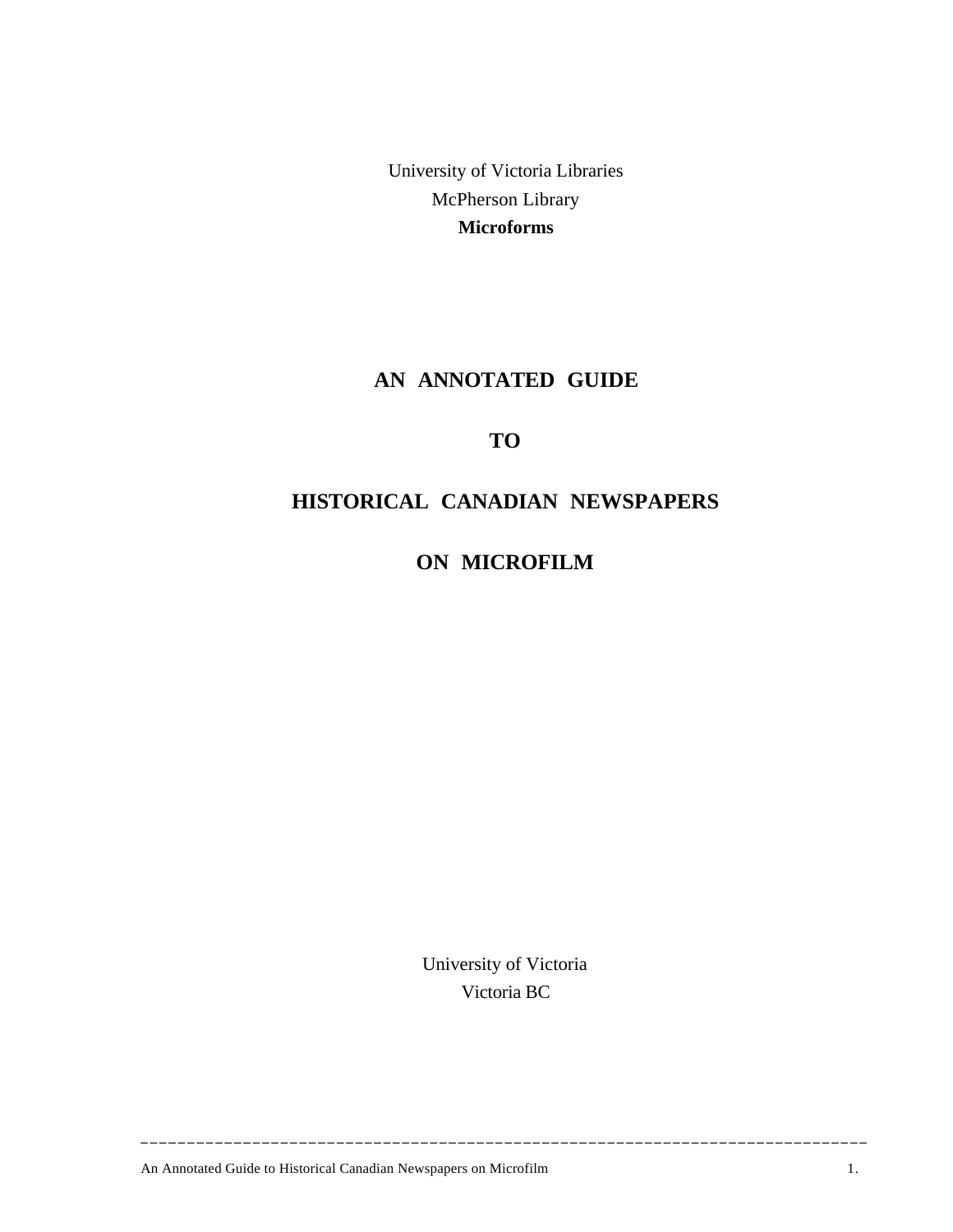# **An Annotated Guide to Historical Canadian Newspapers on Microfilm**

| <b>Microfilm Location Number</b> | - red number to right of Call Number                |
|----------------------------------|-----------------------------------------------------|
|                                  | - to locate desired title in microfilm storage area |
|                                  | - microfilm storage: left on entering Microforms    |
|                                  | - cabinet and reel box bear red Location Number     |

**Call Number Title** *Location Number* Microf AN5 B7 Part I - BC 3 *British Columbian* **595a** AN5 D2 Part I - BC 1 *Daily Colonist* **906** AN5 V48 Part I - BC 4 *Victoria Daily Standard* **798** AN5 E4 Part I - ALTA 2 *Edmonton Bulletin* **636** AN5 L4 Part I - ALTA 3 *Lethbridge News* **22** AN5 P68 Part I - SASK 5 *Prince Albert Times* **660** AN5 Q3 Part I - SASK 1 *Qu'Appelle Progress* **797** AN5 R4 Part I - SASK 6 *Regina Standard* **809** AN5 S35 Part I - SASK 3 *Saskatchewan Herald* **40** AN5 N58 Part I - MAN 3 *Nor'Wester* **28** AN5 W47 Part I - MAN 4 *Winnipeg Daily Times* **46** AN5 B75 Part I - ONT 38 *Brockville Recorder* **21a** AN5 H36 Part I - ONT 40 *Hamilton Times* **656** AN5 K5 Part I - ONT 6 *Kingston Gazette* **851** AN5 K5a Part I - ONT 7 *Kingston Chronicle* **852** AN5 K5b Part I - ONT 35 *Kingston Chronicle and Gazette* **853** AN5 N28 Part I - ONT 8 *Nation* **24** AN5 O8 Part I - ONT 36 *Ottawa Citizen* **30** AN5 G28 Part I - QUE 17 *Montreal Gazette* **860**

| AN5 G28 | Part I - QUE 17 | <i>Montreal Gazette</i>    | 860 |
|---------|-----------------|----------------------------|-----|
| AN5 H4  | Part I - QUE 5  | <b>Montreal Herald</b>     | 658 |
| AN5 M63 | Part I - QUE 10 | <b>Montreal Transcript</b> | 23  |
| AN5 Q4  | Part I - QUE 14 | Quebec Mercury             | 638 |
| AN21 A9 | Part I - QUE 1  | L'Avenir                   | 865 |
| AN21 M5 | Part I - QUE 9  | La Minerve                 | 51  |
| AN21 C3 | Part I - OUE 3  | Le Canadien                | 640 |
|         |                 |                            |     |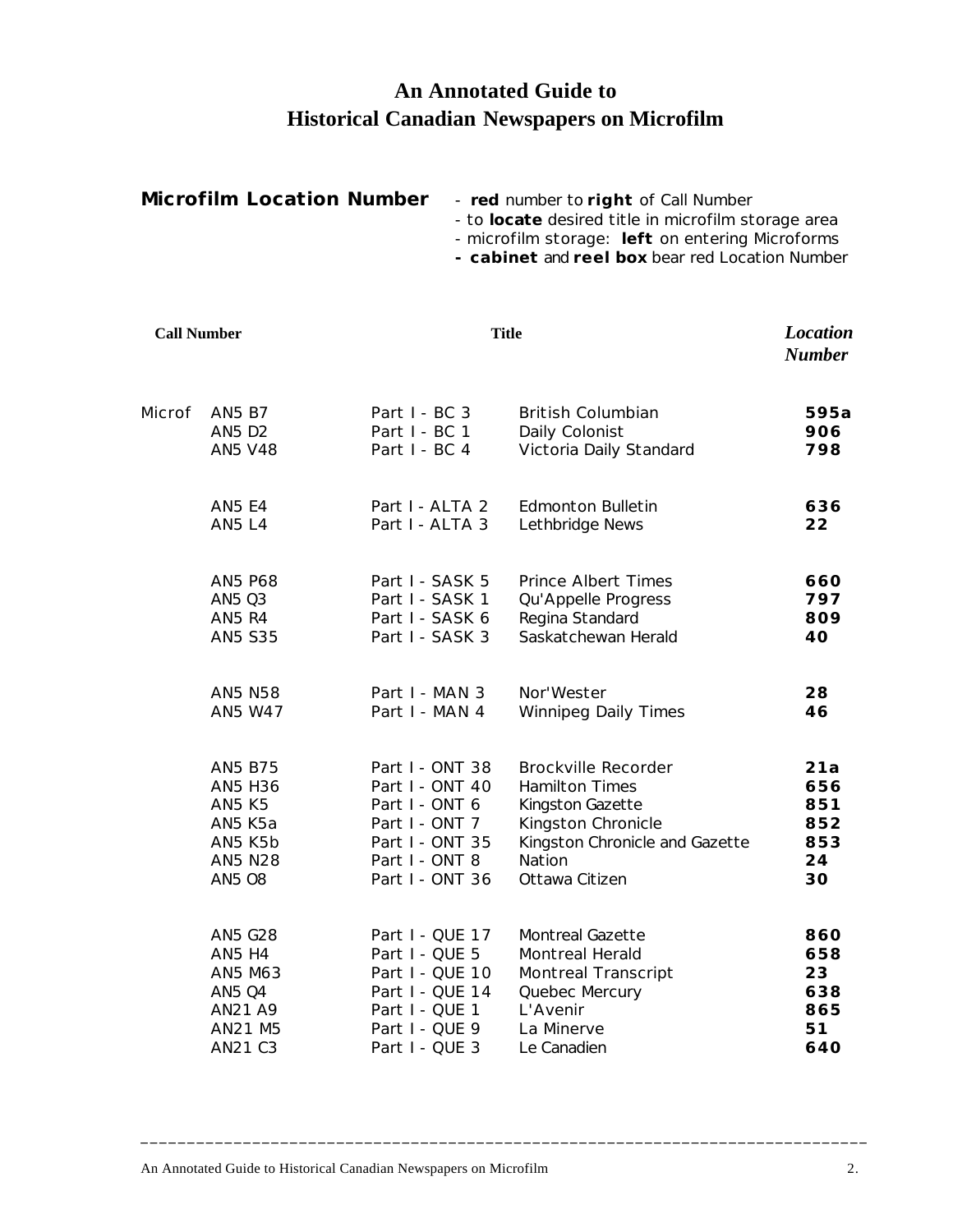An Annotated Guide to Historical Canadian Newspapers on Microfilm - continued

| <b>Call Number</b> |                | <b>Title</b>    |                               | <b>Location</b><br><b>Number</b> |
|--------------------|----------------|-----------------|-------------------------------|----------------------------------|
| Microf             | AN5 N34        | Part $I - NB$ 2 | <b>New Brunswick Courier</b>  | 25                               |
|                    | AN5 N343       | Part I - NB 18  | <b>New Brunswick Reporter</b> | 26                               |
|                    | <b>AN5 S27</b> | Part I - NB 22  | Saint John Globe              | 886                              |
|                    | <b>AN5 E9</b>  | Part I - PEI 5  | Examiner                      | 7a                               |
|                    | AN5 183        | Part I - PEI 3  | Islander                      | 659                              |
|                    | AN5 N6         | Part I - NS 2   | Novascotian                   | 29                               |
|                    | <b>AN5 C58</b> | Part I - NFLD 5 | Courier                       | 7                                |
|                    | AN5 N38        | Part I - NFLD 2 | Newfoundlander                | 27                               |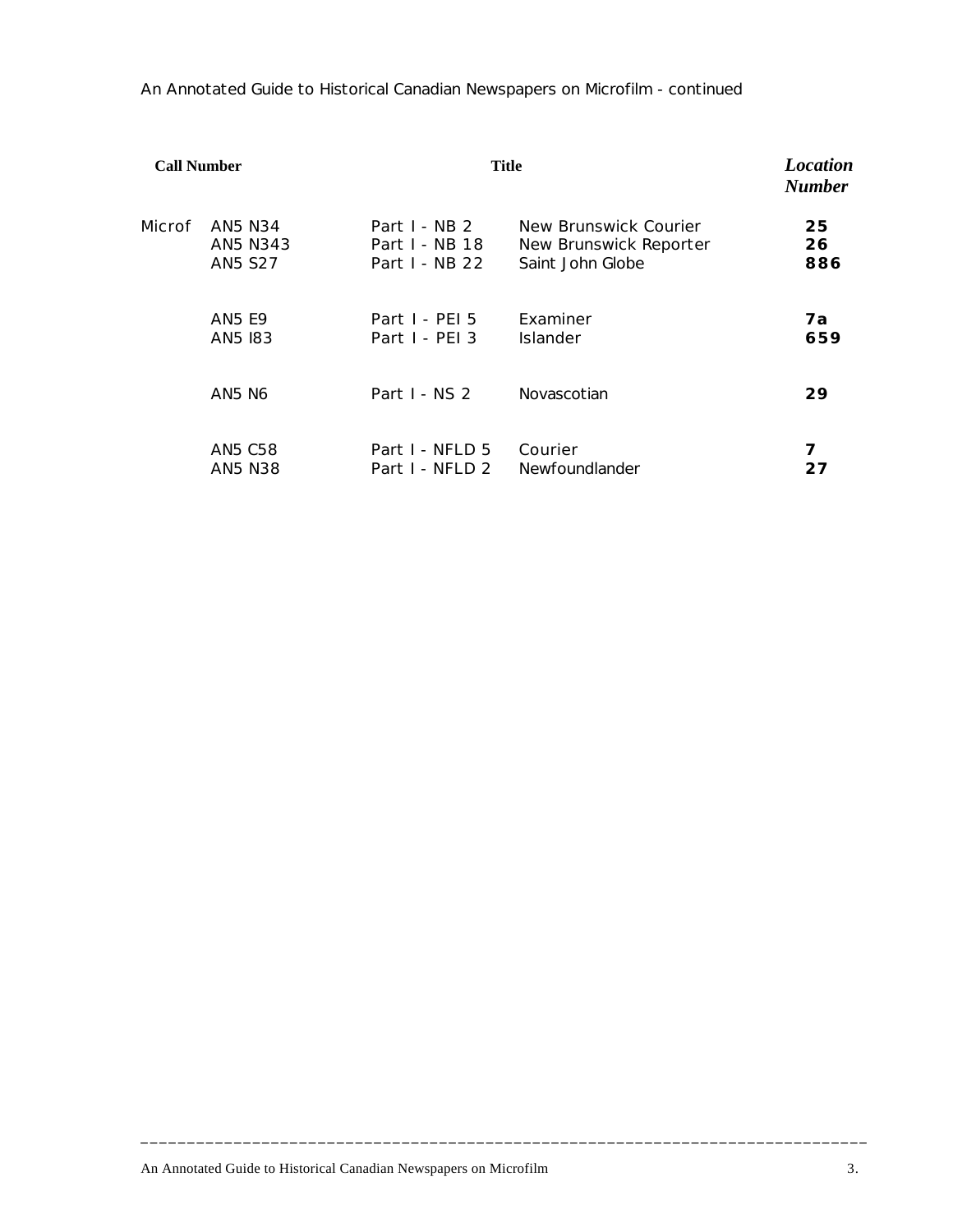Microf **595a** AN5 B7

## **PART I - BC 3**

#### *BRITISH COLUMBIAN*

- BRITISH Columbian, New Westminster, **1861-1869**; Victoria, **1869**; New Westminster, **1882+**
- **Dates microfilmed**: v1 no 1, F 13, **1861** v9 no 112, Jl 25, **1869** sw,w 6 reels \$156.00

**Publisher**: **1861-1869**, John Robson

**Editorial policy and content**: The *Columbian* was founded by John Robson (1824-1892) who was attracted to British Columbia from his native town of Perth, Ontario, by the Cariboo gold rush. He had great ability to express himself freely and forcibly, and in 1860 he turned to journalism, joining the staff of the *New Westminster Times*, the first newspaper published on the mainland. The *Times*, established in 1859, had been printed at first in Victoria, but in September 1860 its office and press were moved to New Westminster. Early in 1861 it was arranged that the *Times* should return to Victoria and leave the field clear for Robson's newspaper, the *British Columbian*.

For the next nine years the *Columbian* was the leading news organ and journal of opinion on the mainland. Robson was an ardent reformer and democrat and he carried on a vigorous and outspoken campaign for responsible government and later for union with Canada. He and his paper were the mainland counterparts of Amor de Cosmos and the *British Colonist*, which carried on a similar campaign on Vancouver Island. His career had its stormy incidents. In 1862 the celebrated Judge Begbie held him in contempt of court, but popular clamour in his support was so great that he was released after spending five days in jail. In 1866 the office of the *Columbian* was destroyed by a fire that was almost certainly of incendiary origin. No insurance was carried, but a popular subscription was opened immediately and the response was so generous that Robson was able to acquire the plant of a defunct rival paper and resume publication of the *Columbian* after missing only one issue.

In 1866 the colonies of Vancouver Island and British Columbia were united. At first the capital was at New Westminster, but in 1868 it was moved to Victoria. The fortunes of New Westminster soon fell to such a low ebb that it could not support the *Columbian*, and in March 1869 Robson moved it to Victoria. Four months later it was purchased by D. W. Higgins, proprietor of the Victoria *Colonist*, and ceased publication. Robson thereupon became editor of the *Colonist*, a post he held for six years.

Robson was prominent in politics as well as in journalism. He was a member of the Legislative Council of British Columbia, 1867-1870, and after Confederation was a member of the Provincial Legislature, 1871-1875 and 1883-1892. He became Premier of the province in 1889 and died in office in 1892.

In 1880 he had returned briefly to journalism and to New Westminster, where he purchased the *Dominion Pacific Herald*, which he renamed *British Columbian* in 1882.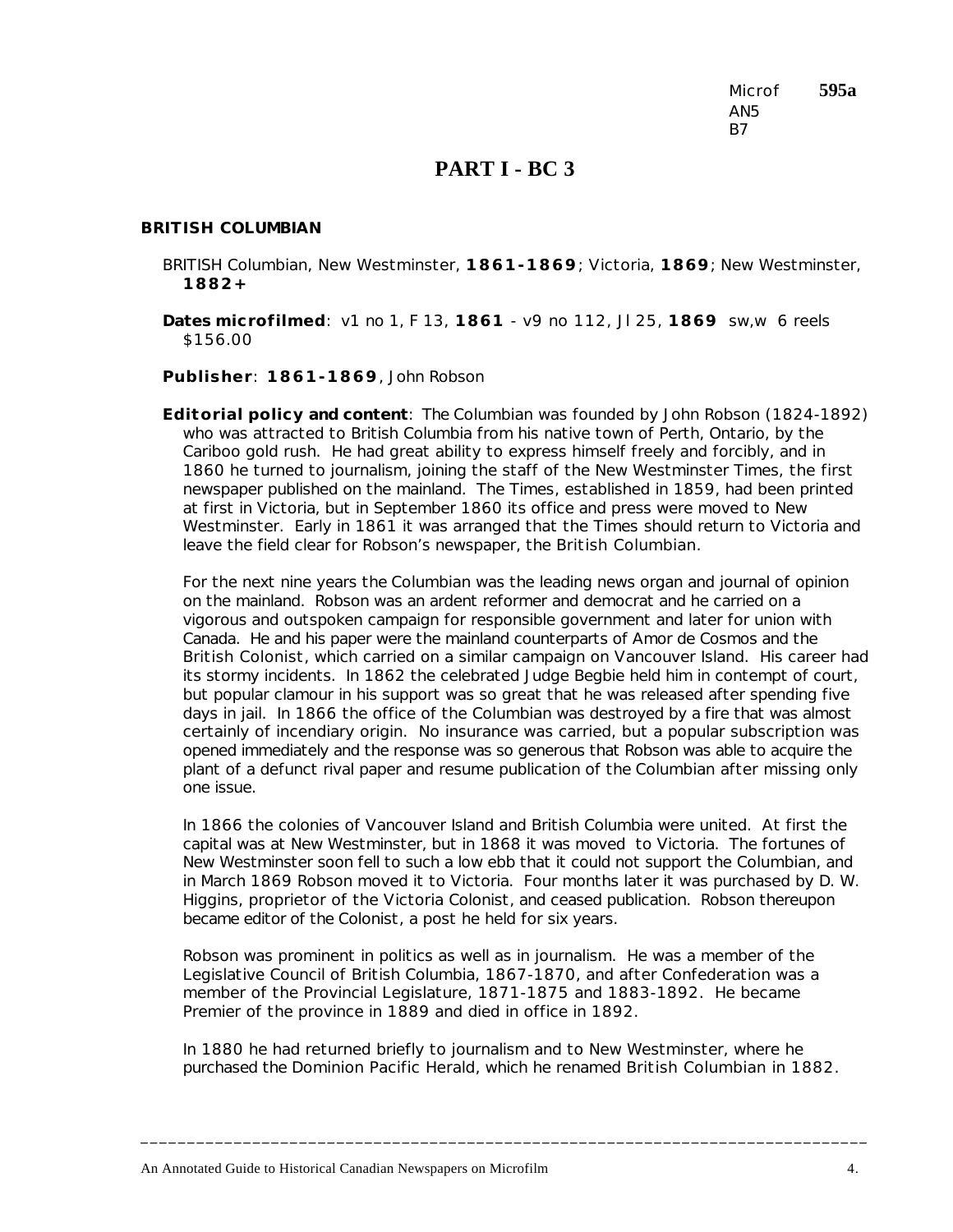# PART I - BC 3 continued

*BRITISH COLUMBIAN* - continued

The next year, when he became a cabinet minister, he turned the paper over to his brother, who sold it in 1888.

**Files obtained from**: BNW, BNWB, BVaU, BViP

**Issues wanted**: **1866** Ap 4; **1867** My 25; **1868** My 30, O 7

**Holders of positive copies**: BVa, BViV, OONL, QMM / usWaU

[Nov 63]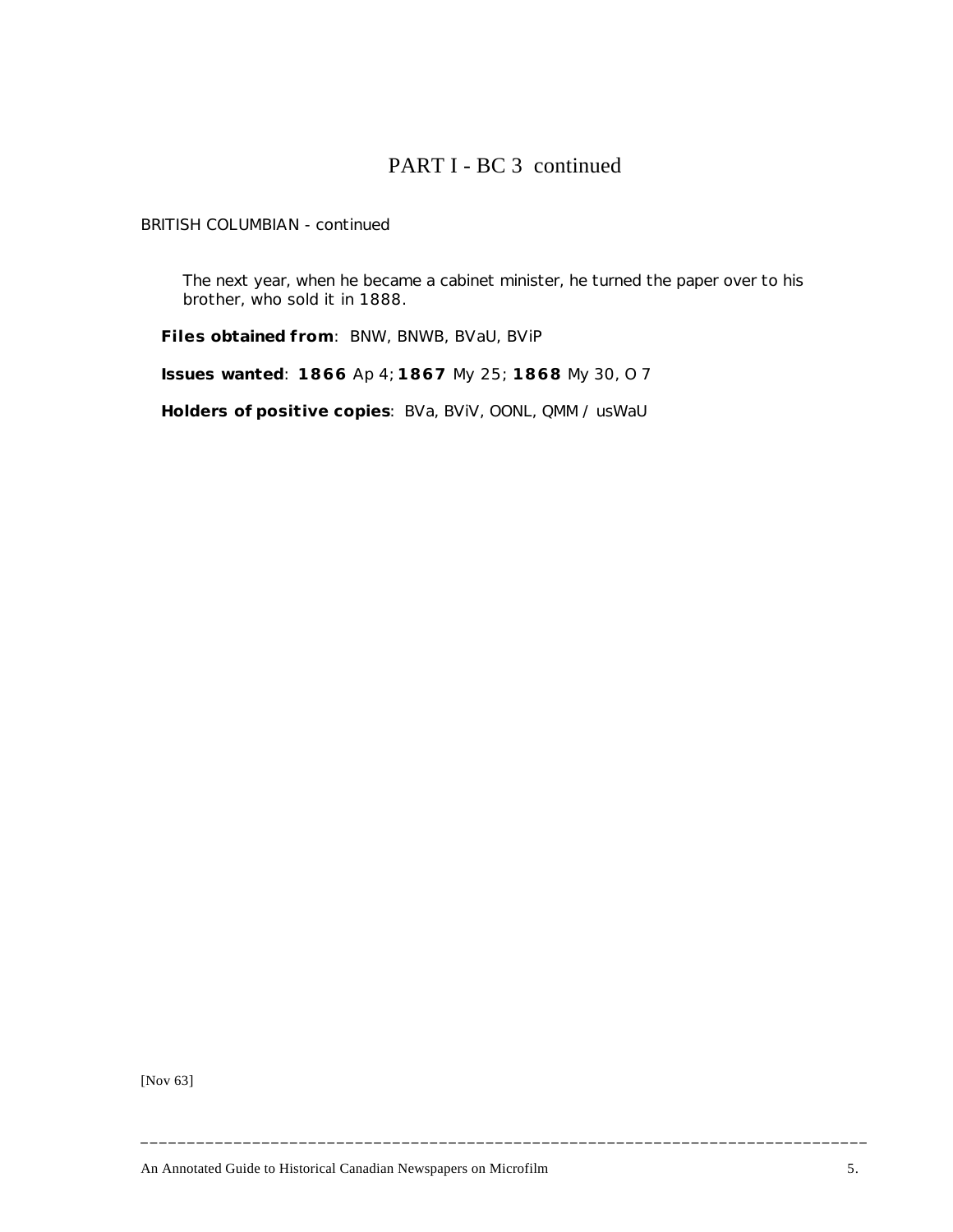Microf **906** AN5 D<sub>2</sub>

## **PART I - BC 1**

#### *DAILY COLONIST*

Daily COLONIST, Victoria, **1858+**

(Published D 11, 1858 - Jl 28, 1860 as *British Colonist*; Jl 31, 1860 - Je 23, 1886 as *Daily British Colonist*; Je 25, 1866-D 31, 1886 as *Daily British Colonist and Victoria Chronicle*; Ja 1, 1887+ *Daily Colonist*)

- **Dates microfilmed**: v1 no 1, D 11, **1858** v27 no 18, D 31, **1871** w,sw,tw,d 13 reels \$124.60
- **Publishers**: **1858-1863**, Amor de Cosmos, editor and owner; **1863-1866**, The British Colonist Publishing Company, also known as Harries & Company; **1886-1869**, Higgins & Long; **1869-1886**, D. W. Higgins
- **Editorial policy and content**: Originally announced as "an independent paper, the organ of no clique or party," as "the sure friend of reform" and an advocate of the introduction of responsible government, it was the personal vehicle of Amor de Cosmos in his attacks on Governor Douglas. Subsequently it was an ardent supporter of Confederation, and when party lines were drawn in British Columbia under McBride, it "espoused the cause of the Conservatives.' But it has been the slave of no party, and has maintained a reputation for fairness to all political creeds. Since 1948 the masthead has carried de Cosmos' original slogan.

**Files obtained from**: BViD, BViPA

**Issues wanted**: **1865** N 10

**Holders of positive copies**: BVaU, BVi, BViP, MWU, OONL, OOP, OTP, OTU, QMBM / ukOR, usCU, usICN, usWaPS, ACG

**\_\_\_\_\_\_\_\_\_\_\_\_\_\_\_\_\_\_\_\_\_\_\_\_\_\_\_\_\_\_\_\_\_\_\_\_\_\_\_\_\_\_\_\_\_\_\_\_\_\_\_\_\_\_\_\_\_\_\_\_\_\_\_\_\_\_\_\_\_\_\_\_\_\_\_\_\_\_**

[Sep 59]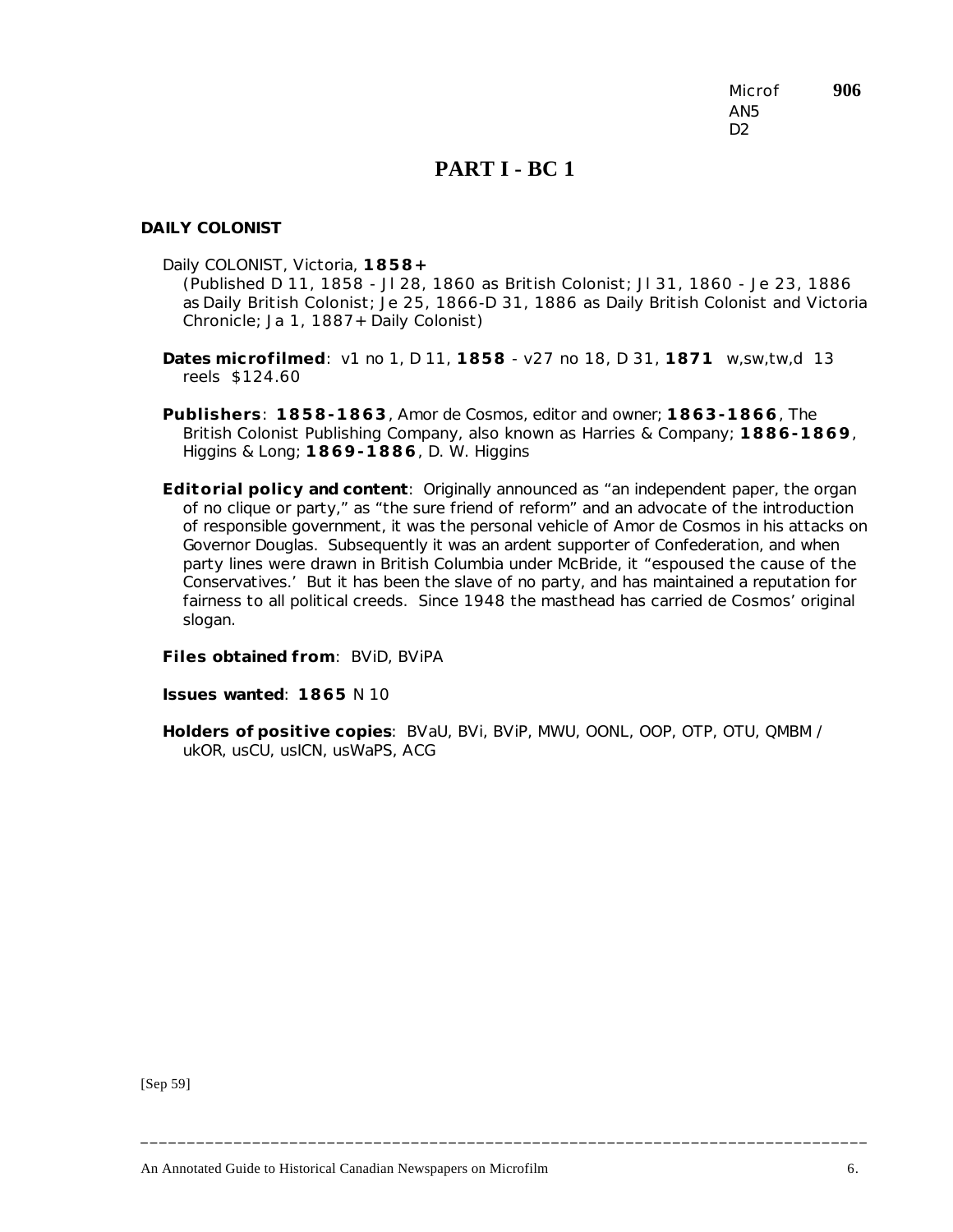Microf **798** AN5 V48

### **PART I - BC 4**

#### *VICTORIA DAILY STANDARD*

Daily STANDARD, Victoria, **1870-1889** //

**Dates microfilmed**: v1 no 1, Je 20, **1870** - v8 no 9, D 31, **1873** d 8 reels \$121.00

**Publishers**: **1870-1871**, Amor de Cosmos; **1871-1873**, de Cosmos and T. H. Long; **1873-1876**, Long and Charles McKeiver Smith

**Editors**: **1870-1873**, de Cosmos and James E. McMillan

**Editorial policy and content**: The *Victoria Daily Standard* was founded by Amor de Cosmos (1825-1897), a colourful and controversial figure of early day British Columbia. de Cosmos, as founder and editor (December 11, 1858, to October 1863), of the *Victoria Colonist*, had long advocated the union of the colonies of Vancouver Island and British Columbia. In 1866 this union was accomplished and de Cosmos, with other prominent citizens (including John Robson--then running the *Colonist*), embarked upon a broader campaign to unite British Columbia with the new Dominion of Canada and institute responsible government in the province. In May 1868 a Confederation League was formed and in September it met at Yale, passing resolutions in favour of federation and outlining terms of union. It was while final terms were being settled that de Cosmos, to air his views on responsible government and to further his political aims, began publication of the *Standard*.

The *Standard* and the older *Colonist* had opposing political views (essentially, the *Colonist* favoured the new McCreight regime and the *Standard* opposed it) and for some time Robson and David W. Higgins of the *Colonist*, and de Cosmos and James E. McMillan of the *Standard* waged daily editorial battles. de Cosmos became premier of British Columbia after the fall of the McCreight government in 1872. The *Standard*, with McMillan as editor, then became the government organ, with the *Colonist* providing opposition.

Nov. 29, 1872, the advantages brought by Confederation were stressed:

". . . British Columbia has, instead of being a loser by the arrangement which has transferred certain powers formerly exercised by the local legislature to the larger legislative body of the Dominion, materially gained thereby. The sphere of her influence has been greatly enlarged, and instead of being an isolated dependency of England, under the control of an imperial satrap . . . her citizens now enjoy the right to manage their own affairs in the way they deem most conducive to their own interests, in addition to being an integral part of a young and vigorous Dominion, having their own representatives in the central legislature . . ."

Upon resigning the premiership and his seat in the Legislative Assembly to devote his full time to federal representation, de Cosmos took a less active interest in the *Standard*. In 1871 he had disposed of one-half his share in the paper to T. H. Long, and in 1873 relinquished his other half interest to his brother Charles McKeivers Smith. Smith bought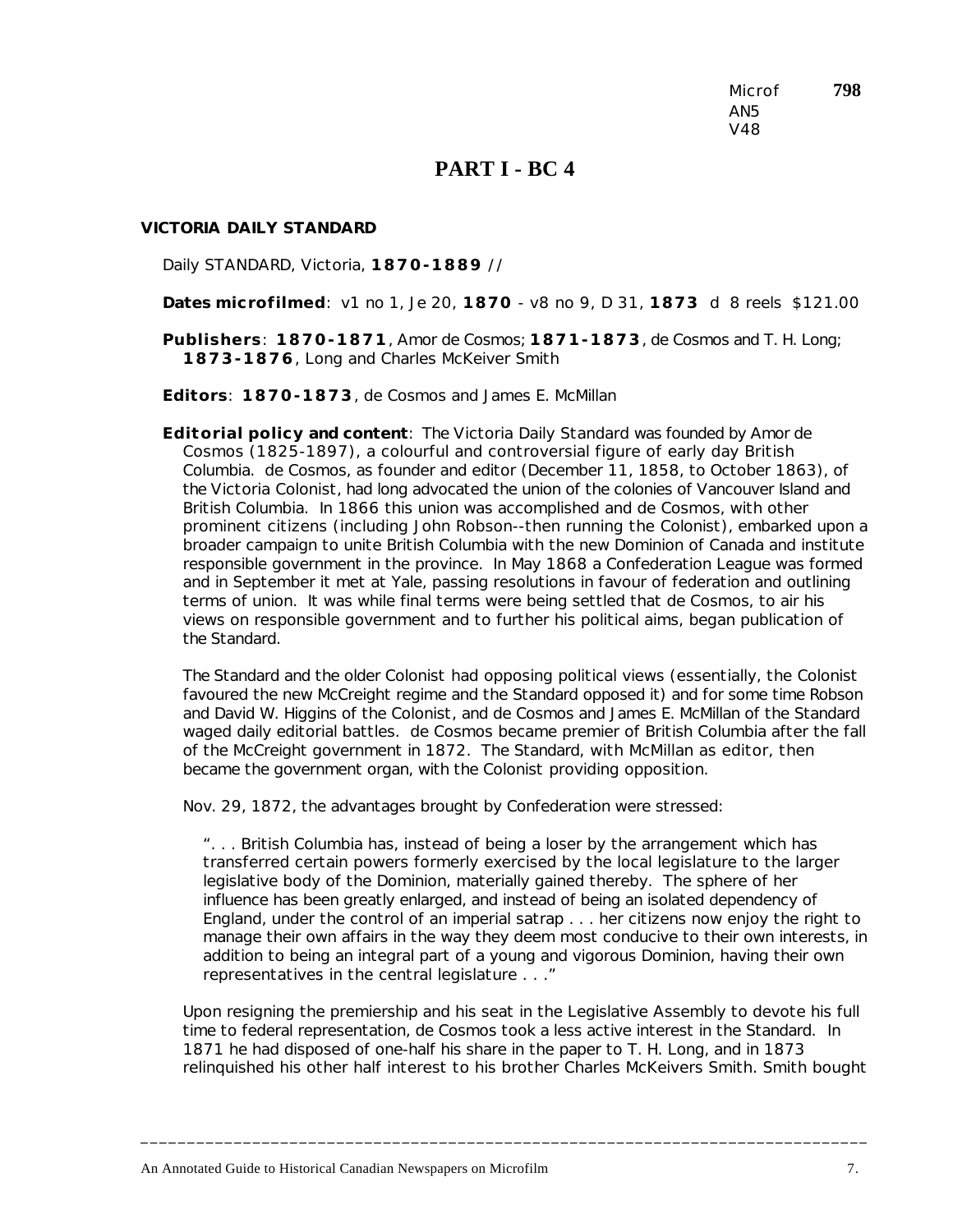# PART I - BC 4 continued

*VICTORIA DAILY STANDARD* - continued

out Long in 1876 and continued to operate the *Standard*, but without de Cosmos and McMillan, the paper lacked its former "punch." In 1888, Smith severed his connection with the *Standard* and on August 31, 1889, the newspaper ceased publication.

**Files obtained from**: BViP

**Issues wanted**: **1871** Jl 21, D 26,28-30; **1872** Ja 2, N 20; **1873** Ap 14

**Holders of positive copies**: BViV, OONL, OTU, QMM

[Nov 65]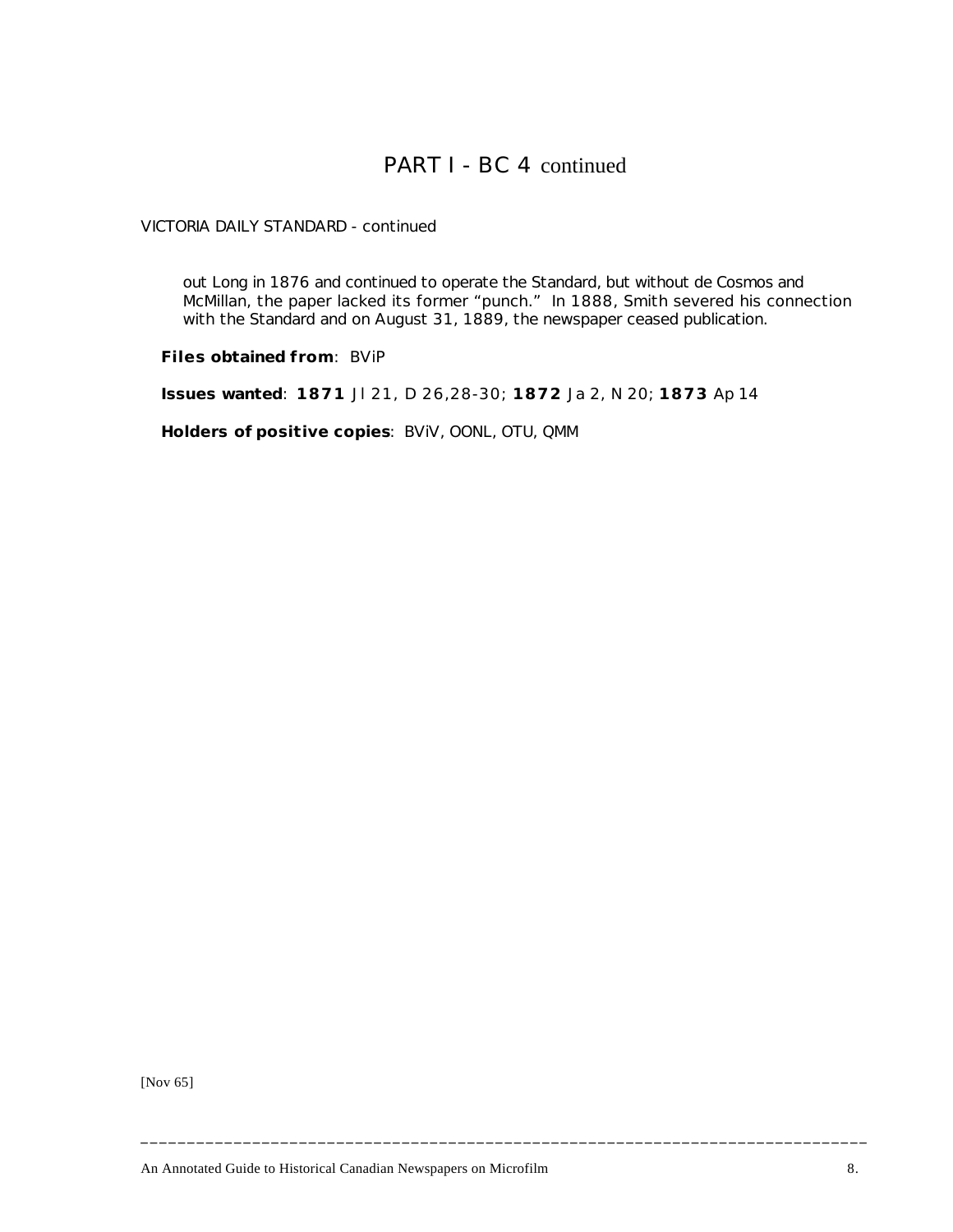Microf **636** AN5 E4

# **PART I - ALTA 2**

#### *EDMONTON BULLETIN*

Edmonton BULLETIN, Edmonton, **1880-1951** //

- **Dates microfilmed**: **Part I**: v1 no 1, D 6, **1880** v18 no 18, D 30, **1895** w,sw 4 reels (325 feet) \$64.00; **Part I I**: v18 no 19, Ja 2, **1896** - v4 no 288, D 31, **1906** sw,d 21 reels (2150 feet) \$340.00
- **Publisher**: **1880-1882**, Frank Oliver (1873-1876 printer on the Toronto *Globe* and the *Winnipeg Free Press*; 1896-1904 Liberal member in Canadian House of Commons; 1905 Minister of the Interior) in association with Alexander Taylor; **1882-1883**, Oliver, in partnership with Alexander Dunlop; **1884-1898**, Oliver, sole proprietor; **1898**, Bulletin Company organized with Oliver as one of the principal shareholders.
- **Editorial policy and content**: Alberta's first newspaper was printed on a miniature press with nonpareil (6 point) type. In 1880-1881 the reading material measured five inches by six and the editor boasted that it was the world's smallest newspaper. In later years the format and type were enlarged.

The proprietors proposed to publish world and national news brought over the newly completed telegraph line from Winnipeg, and North West Territories and local news in particular. The paper became an outspoken champion of the rights of the settler, and a tireless advocate of immigration into Western Canada. Oliver's forthright editorials made the paper a powerful influence in the moulding of public opinion. After 1883 Oliver was continuously a member, first of the North West Territories Council (later the Assembly), and then of the House of Commons, where the culmination of his political career was reached in 1905 with his appointment as Minister of the Interior.

From a journal, that could have been printed on a single sheet of typewriter paper, the *Bulletin* became one of the most enterprising, prosperous and influential newspapers in the West.

**Files obtained from**: AEP, AEU, MWP, OOA, OOP

**Issues wanted**: **Part II**: **1897** D 13; **1903** Ja 2, F 24; **1904** Ja 30, Mr 12, Je 3, Ag 23, S 5; **1905** Ja 2-12,14-16, Je 30, D 26,30; **1906** F 24

**Holders of positive copies**: (**1880-1895**) ACG, AE, AEP, AEU, BRC, MWP, OONL, OTP, OTU, SRA / usCLU, usICN, usMtBC; (**1896-1906**) ACG, AEP, AEU, BRC, MWP, OONL, **SRA** 

**\_\_\_\_\_\_\_\_\_\_\_\_\_\_\_\_\_\_\_\_\_\_\_\_\_\_\_\_\_\_\_\_\_\_\_\_\_\_\_\_\_\_\_\_\_\_\_\_\_\_\_\_\_\_\_\_\_\_\_\_\_\_\_\_\_\_\_\_\_\_\_\_\_\_\_\_\_\_**

[Apr 62]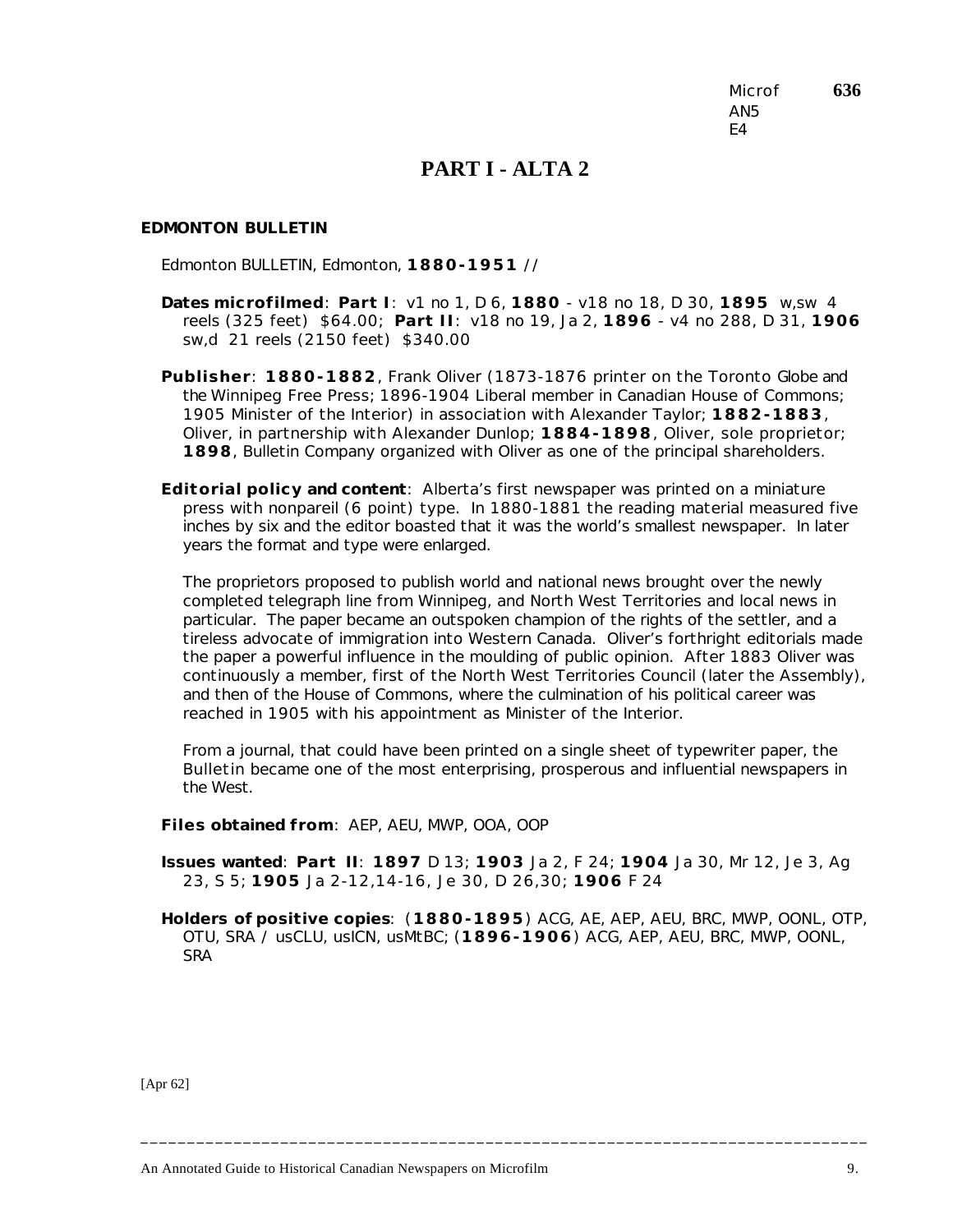Microf **22** AN5  $\overline{4}$ 

## **PART I - ALTA 3**

#### *LETHBRIDGE NEWS*

Lethbridge NEWS, Lethbridge, **1885-1913** (?) (N 1900-(?) *News and Alberta Irrigationist*)

**Dates microfilmed**: v1 no 2, D 4, **1885** - v11 no 5, D 25, **1895** w,sw,d 5 reels \$66.00; v11 no 6, Ja 2, **1896** - v16 no 5, D 27, **1900** w 3 reels \$56.38

**Publishers**: **1885-1900**, E. T. Saunders (one of the founders of the *MacLeod Gazette*); **N-D 1900**, E. T. Saunders and Co. (E. Hagell, Manager)

**Editorial policy and content**: During the earlier years the *News* was politically independent and upheld the interests of Alberta and the West, irrespective of party considerations. It advocated strenuously the building of the Crow's Nest line and federal legislation which would enable irrigation to be undertaken, both measures vital to southern Alberta.

In later years the *News* saw these two aims accomplished. Politically it inclined toward the Conservatives. In taking a broad look at the Federal scene, it concluded: "There can never be in Canada, so long as existing conditions last, a strong government or a vigorous opposition, which is not representative of the two great nationalities that make up the population of Canada. Any attempt to divide the French and English populations into separate and opposing parties can only result in failure" (Ja 2, 1896). When it came to the choice of individuals, the *News* expressed its faith in Sir Charles Tupper: "With such a man at the helm the prospects of irrigation in the Northwest will certainly be much brighter" (F 12, 1896). And eventually it advised its readers to vote Conservative because if the Liberals were put in power they would shelve the railway (Je 10, 1896). After the Liberal victory the *News* pointed out the responsibility resting with Quebec Liberals: "They can control the destinies of the whole Dominion for the next few years" (Jl 1, 1896). The 1900 election was even more of a disappointment with Sir Charles, Charles Hibbert Tupper and Hugh John Macdonald all defeated and even Lethbridge district lost to the Liberals.

Despite the growing demand for provincial autonomy, the *News* suggested: "It would be better to wait a decade . . . until our population and voting strength has increased" (F 19, 1896). Similarly it was too soon for party politics: "Everyone should keep himself free to support the man who he considers will make the best representative" (Ap 1, 1896). It was disappointed that in reality the two men responsible were "apparently satisfied to administer the affairs of the Territories on parochial lines" (O 13, 1898).

The *News* recognized the weakness of the town's dependence on coal alone: "What is most required here is to secure some industries which will employ labour and retain our money in our midst" (Ja 29, 1896). It stressed that railroads alone would not be enough, irrigation was needed to make the land fit to colonize. Even though the railway through Crow's Nest was so desirable, the *News* emphasized it would rather wait "than see the pass handed over to a monopoly for all time" (D 30, 1896). In a few months the government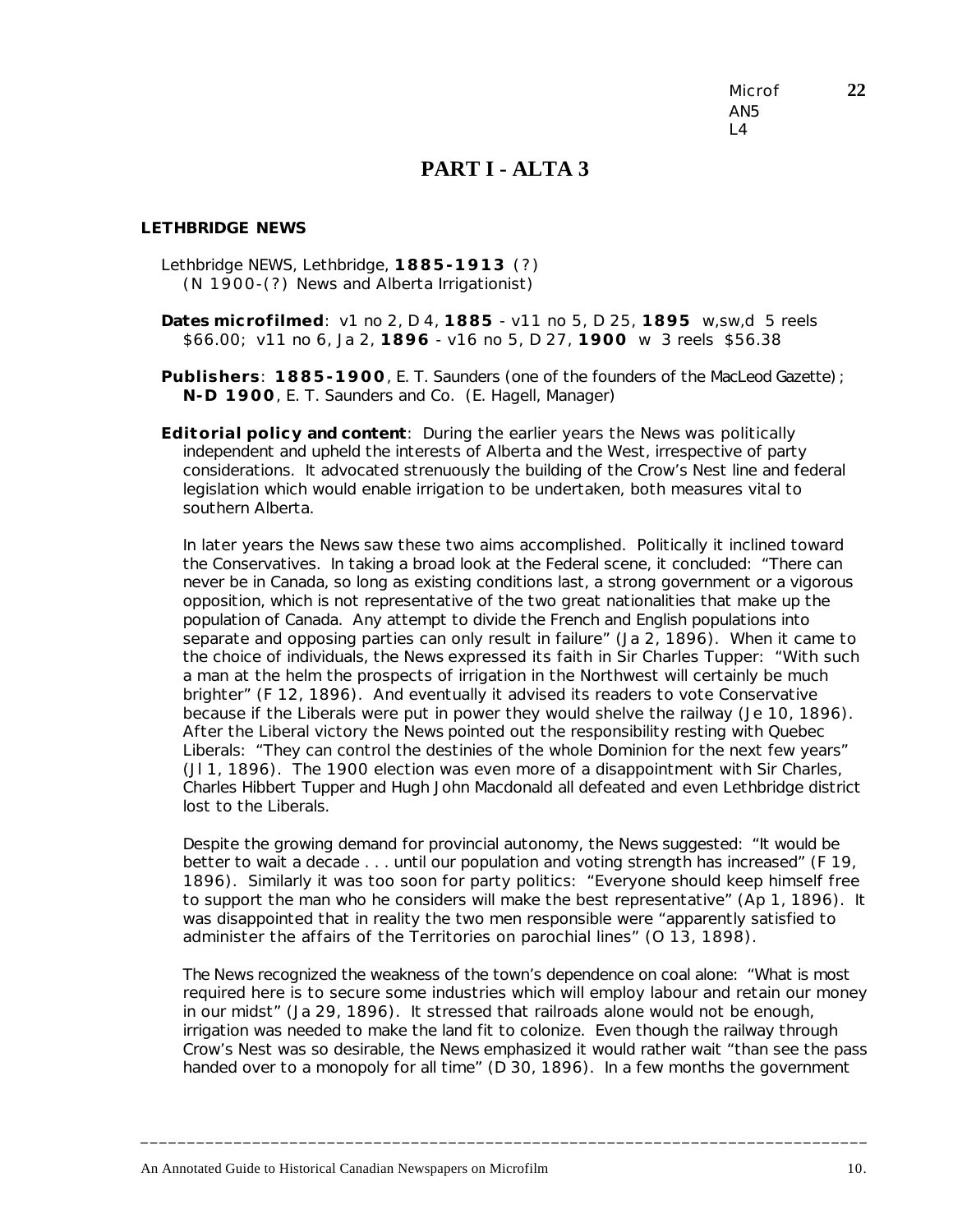# PART I - ALTA 3 continued

*LETHBRIDGE NEWS* - continued

had made an arrangement with the Canadian Pacific to build the line. Late in 1898 it announced that work had commenced on the St. Mary's Irrigation Canal (N 3, 1898) and subsequent issues gave detail on the progress of the scheme culminating with "A Description of the Galt Canal System and the Country through which it Runs" (O 11-N 8, 1900). It had little sympathy for Hungarian workers for it felt they returned little to the community. It was more sympathetic to Tennessee Miners (Ag 10, 1897), and later to the Mormons who would bring an understanding of irrigation: "We need men like them to open up the country through which the Lethbridge branch of the ditch runs" (D 28, 1899).

**Files obtained from**: MWP, OONL

**Issues wanted**: **1885** N 27; **1888** N 28; **1893** Ag 17; **1894** Ag 22(pp3-4), N 28

**\_\_\_\_\_\_\_\_\_\_\_\_\_\_\_\_\_\_\_\_\_\_\_\_\_\_\_\_\_\_\_\_\_\_\_\_\_\_\_\_\_\_\_\_\_\_\_\_\_\_\_\_\_\_\_\_\_\_\_\_\_\_\_\_\_\_\_\_\_\_\_\_\_\_\_\_\_\_**

**Holders of positive copies**: *See* separate list of all holders of positive copies

[Rev. Nov 69]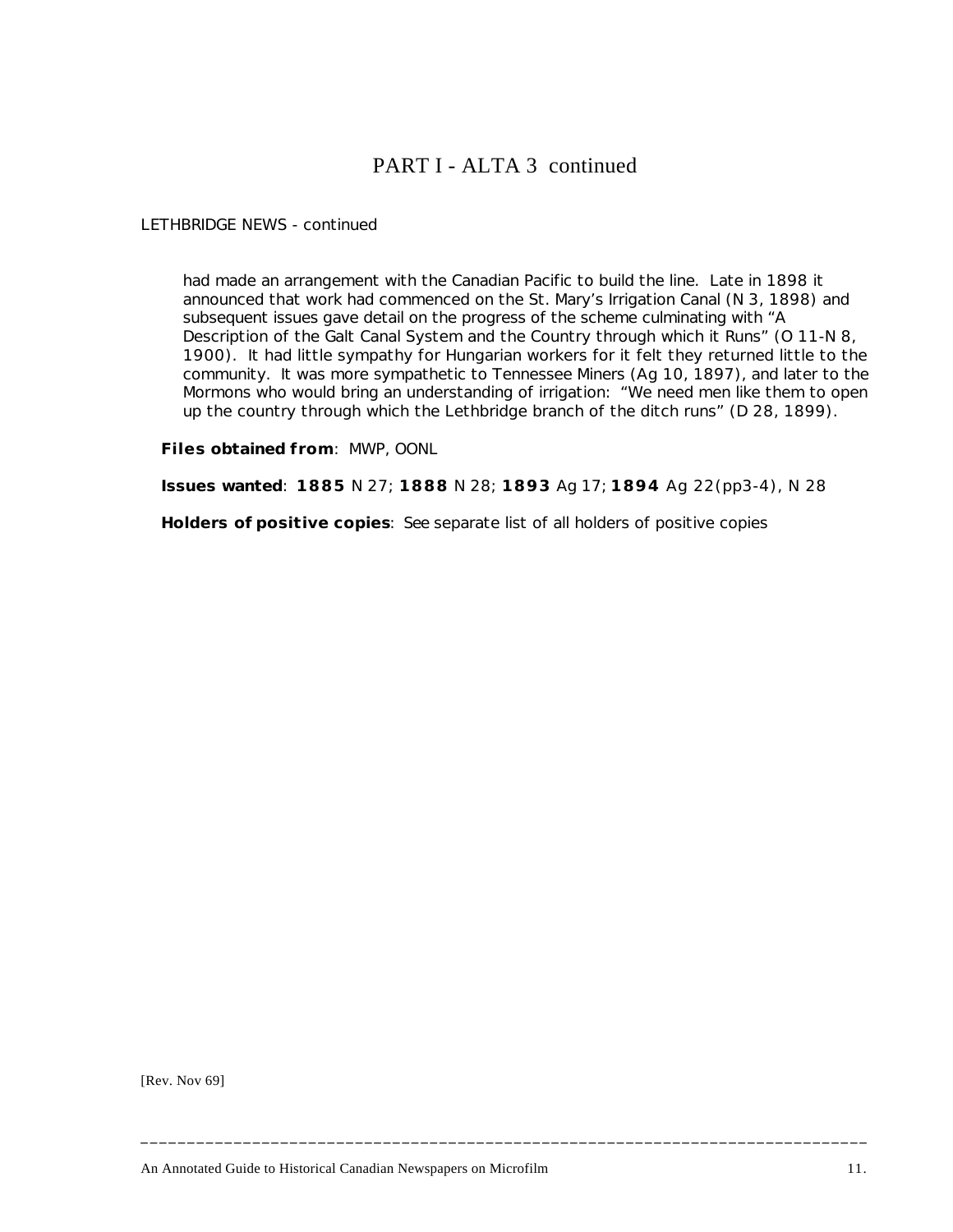Microf **660** AN5 P68

## **PART I - SASK 5**

### *PRINCE ALBERT TIMES*

Prince Albert TIMES, Prince Albert, **1882-1912**

(1882-1892 Prince Albert *Times* and *Saskatchewan Review*; 1892-1905 merged with the Saskatchewan to form the *Saskatchewan Times*; after 1905 known as Prince Albert *Times*)

**Dates microfilmed**: v1 no 1, N 1, **1882** - v13 no 45, D 31, **1895** w 4 reels \$39.00

**Proprietor, publisher and editor**: Jl **1892** - N 18, **1901**, J. D. Maveety

**Editorial policy and content**: Politically the *Times* supported the Conservative party, but it was predominantly local in tone, reflecting the farming, ranching, lumbering and mining interests of the district. Its local point of view and its advocacy of the establishment of branch lines by the Canadian Pacific Railway was understandable when the remoteness of the town is remembered. There was no telegraph at first, mail arrived every three weeks, and the nearest railway station was Qu'Appelle, 350 miles or six days' journey away.

**Files obtained from**: MWP, OOP, SRA

**Issues wanted**: **1883** N 8; **1884** D 19; **1885** Mr 20 - My 29, O 16, N 6-20, D 11; **1886** Ja 11,15; **1893** My 3, Je 2; **1894** F 16

**\_\_\_\_\_\_\_\_\_\_\_\_\_\_\_\_\_\_\_\_\_\_\_\_\_\_\_\_\_\_\_\_\_\_\_\_\_\_\_\_\_\_\_\_\_\_\_\_\_\_\_\_\_\_\_\_\_\_\_\_\_\_\_\_\_\_\_\_\_\_\_\_\_\_\_\_\_\_**

**Holders of positive copies**: BRC, MWP, OLU, OTP, OTU, SRA, ACG / usICN

[Sep 50]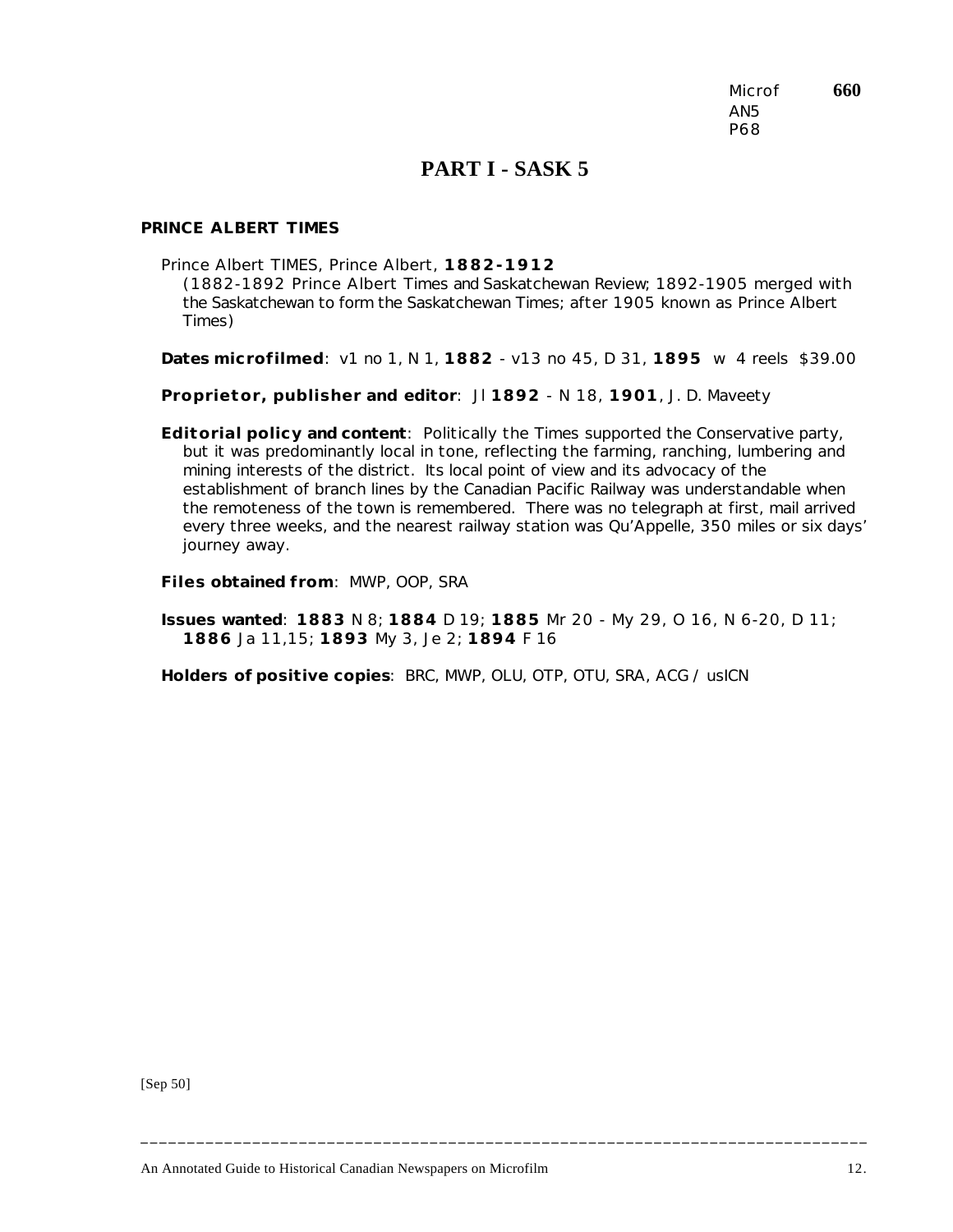Microf **797** AN5 Q3

### **PART I - SASK 1**

#### *QU'APPELLE PROGRESS*

Qu'Appelle PROGRESS, Qu'Appelle Station, **1885+**

**Dates microfilmed**: v1 no 1, N 13, **1885** - v16 no 7, D 27, **1900** w 5 reels \$60.50

- **Proprietors and publishers**: N **1885** Ja **1891**, James Weidman; Ja-N 19, **1891**, G. S. Davidson & Co.; N 19, **1891** - Ja 1, **1894**, Progress Printing Co. (A. C. Paterson as manager); Ja 1, **1894** - Je **1895**, The Qu'Appelle Printing and Publishing Co. (W. Syme Redpath, manager to Mr 1894, followed by Frederick Bell); Je **1895** - Jl 1, **1896**, Frederick Bell; Jl 1, **1896** - Mr **1898**, S. T. Scott; Mr-Jl **1898**, A. Mackie; Jl-D **1898**, D. J. Hartley; D **1898-1899** or 1900, Roscoe E. Law; **1899** or 1900-**1915**, E. E. Law
- **Editors**: N **1885** Ja **1891**, James Weidman; Ja-N 19, **1891**, G. S. Davidson; **1891** Ja 1, **1894**, A. C. Paterson; Ja-Mr 8, **1894**, W. Syme Redpath; Je **1895** - Jl 1, **1896**, Frederick Bell; Jl 1, **1896** - Mr **1898**, S. T. Scott; D **1898-1899** or 1900, Roscoe E. Law; **1899** or 1900-**1914**, E. E. Law
- **Editorial policy and content**: Under Weidman the *Progress* was a strong temperance paper. During its early days it was strongly conservative and much opposed to reciprocity. Rivalry existed between the *Progress* and the *Vidette*.

**Files obtained from**: MWP, OOP, SRA

**Issues wanted**: **1887** Ja 6; **1888** F 9; **1891** Ja 2, My 7; **1897** D 31; **1898** S 29

**\_\_\_\_\_\_\_\_\_\_\_\_\_\_\_\_\_\_\_\_\_\_\_\_\_\_\_\_\_\_\_\_\_\_\_\_\_\_\_\_\_\_\_\_\_\_\_\_\_\_\_\_\_\_\_\_\_\_\_\_\_\_\_\_\_\_\_\_\_\_\_\_\_\_\_\_\_\_**

**Holders of positive copies**: OTP, OTU, QMBM, SRA / usCLU

[Sep 59]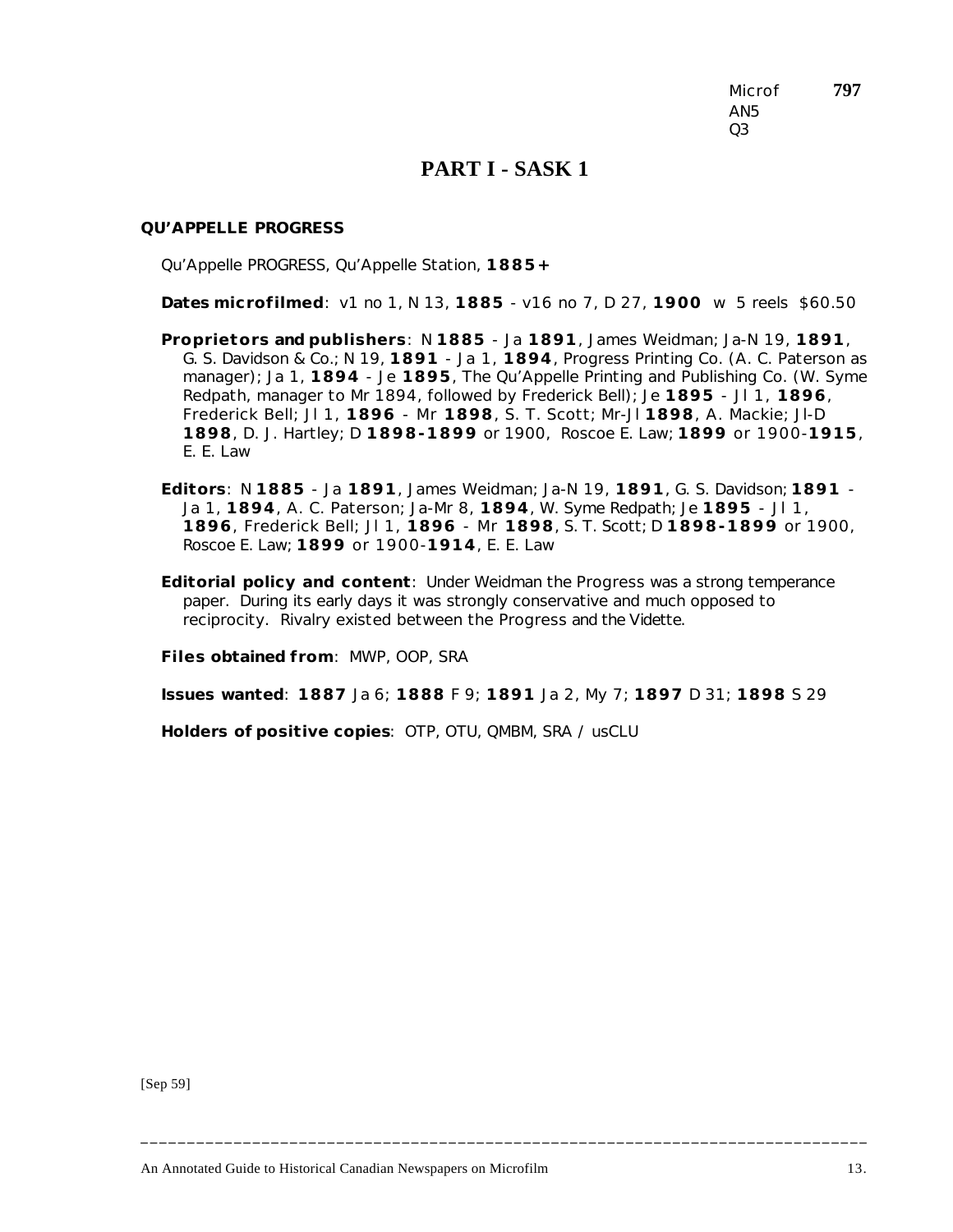Microf **809** AN5 R4

## **PART I - SASK 6**

#### *REGINA STANDARD*

Regina STANDARD, Regina, **1891-1913** // (Ja 1891 - JL 1897 as the *Standard*; Jl 1897 - F 1907 as the *Regina Standard*)

**Dates microfilmed**: v1 no 1, Ja 29, **1891** - v16 no 36, S 5, **1906** w 13 reels \$144.00

**Proprietors and publishers**: Ja 29, **1891-189**(?), Standard Publishing Co.; **189**(?) - D 3, **1913**, J. K. McInnis

**Editor**: **1891** - D **1913**, J. K. McInnis

**Editorial policy and content**: The *Journal*, founded by C. J. Atkinson, was sold to a company in 1891 and became the *Regina Standard*. J. K. McInnis, editor of the paper in 1891, soon became its sole proprietor. John Kenneth McInnis, born and educated in Prince Edward Island, and sometime schoolmaster there, moved to Manitoba in 1881. After three years pioneering, he resumed teaching, then entered journalism. He participated in local politics, being a member of the town council, 1896-1898, and mayor in 1899. Up to 1893 he is said to have given the Conservative party an Independent support, but then allied himself with the Patrons of Industry, a farmers' movement which engaged actively in politics. He became president of the Patrons and stood for that organization in the general election of 1896, but was defeated. In that year the *Standard* is listed as "liberal." J. K. McInnis opposed all special privilege and advocated the single tax, government ownership of railways and telegraphs, parliamentary independence, complete separation of church and state, and national non-sectarian schools.

The *Standard* grew from four pages to eight pages. To its original weekly edition, it added a daily issue in 1903, and in 1904 the weekly became a semi-weekly.

In 1905 Regina became the capital of the newly-created Province of Saskatchewan. The *Standard*, published at this focal point, is an important source of information on the development of the West.

**Files obtained from**: MWP, OOP, SRA, SSU

**Issues wanted**: **1891** My 1; **1893** Ap 14(?); **1903** Ag 27(?); **1905** Je 21, D 6-13

**\_\_\_\_\_\_\_\_\_\_\_\_\_\_\_\_\_\_\_\_\_\_\_\_\_\_\_\_\_\_\_\_\_\_\_\_\_\_\_\_\_\_\_\_\_\_\_\_\_\_\_\_\_\_\_\_\_\_\_\_\_\_\_\_\_\_\_\_\_\_\_\_\_\_\_\_\_\_**

**Holders of positive copies**: ACG, AEU, OONL, OTP, OTU, SRA

[Sep 59]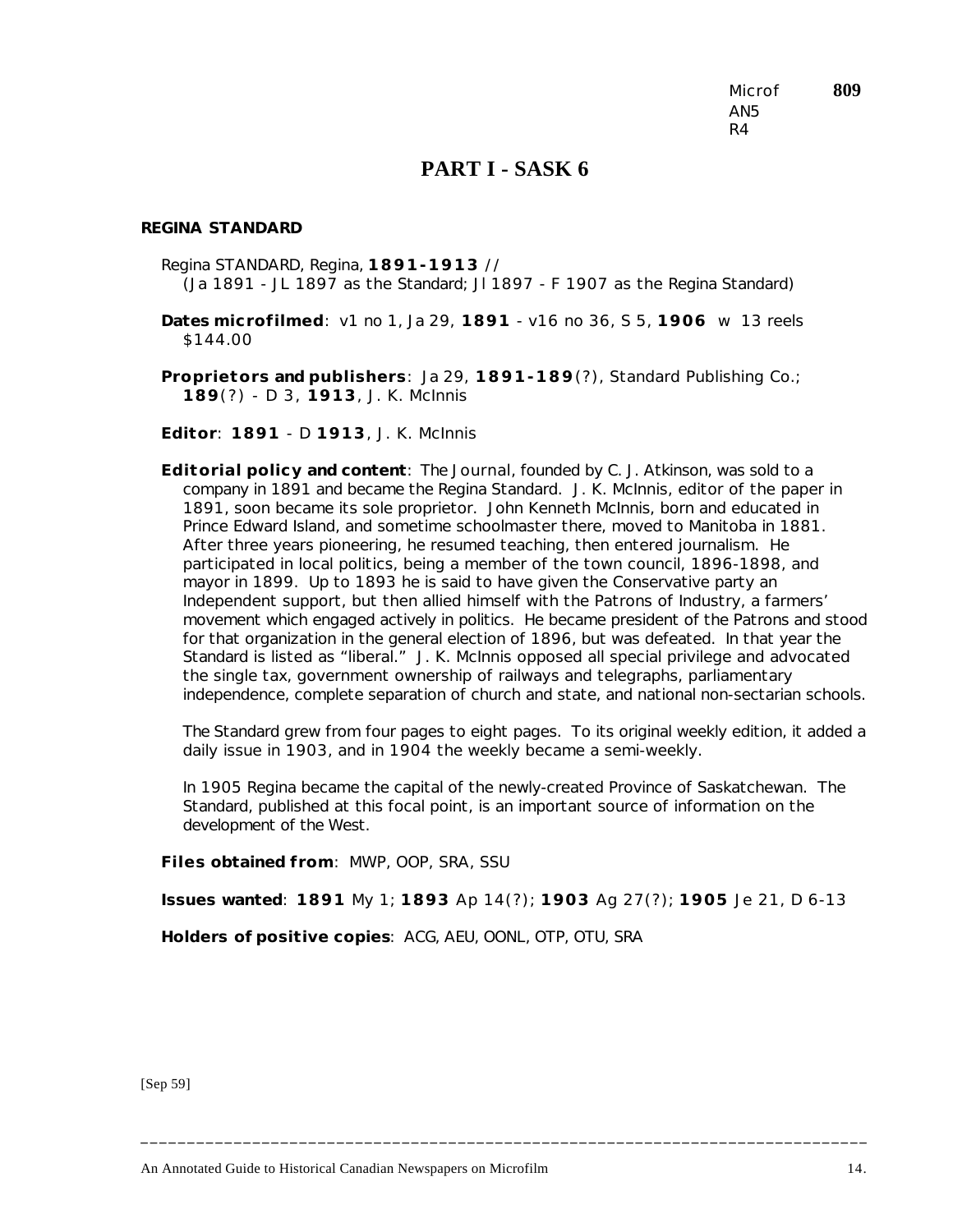Microf **40** AN5 S35

### **PART I - SASK 3**

#### *SASKATCHEWAN HERALD*

SASKATCHEWAN Herald, Battleford, **1878-1938** //

- **Dates microfilmed**: v1 no 1, Ag 25, **1878** v22 no 46, D 26, **1900** sm,w 5 reels (440 feet) \$64.00
- **Proprietors, publishers and editors**: **1878** My 9, **1881**, P. G. Laurie and D. L. Clink (Patrick Gammie Laurie was the former publisher of the Owen Sound *Times* and the Essex *Record* and former editor of the *Nor'wester*); My 9, **1881** - My 13, **1903**, P. G. Laurie
- **Editorial policy and content**: First newspaper in the Territories, the *Saskatchewan Herald* was issued from a press brought by ox-cart from Winnipeg, a distance of 600 miles without a bridge or ferry along the route. The trip took 72 days. For years the newspaper encountered and survived the hazards of a frontier town. Flood, rebellion, Indian hostility and election crises threatened but did not destroy it, and it remains a valuable record of an eventful period.

For 25 years its founder, Patrick Gammie Laurie, was editor, compositor, reporter, pressman and bookbinder for the paper. Until 1882 he was also government printer.

Though Conservative, Laurie's editorials were often free of political bias. His accurate and faithful reporting of the second Riel Rebellion in the Battleford area, which was one of the storm centres and the scene of Poundmaker's depredations, makes the *Herald* a valuable historical source. Laurie wrote strongly in favour of the establishment of the Province of Saskatchewan.

Though Battleford was the capital of the Territories to 1883, it remained comparatively isolated. Mail was delivered only once every three weeks until 1885, when the increase in communications enabled Laurie to change his paper to a weekly.

**Files obtained from**: MWT, OOP, SRA, SSU

**Issues wanted**: Nil

**Holders of positive copies**: ACG, ACLS, ACU, AEU, BVaU, BViV, MWP, MWU, NfSM, OHM, OKQ, OLU, OONL, OPeT, OTN, OTP, OTU, QMBM, SS, SSA, SSU / ruM / ukOR / usICN, usMnU, usTxFACM

**\_\_\_\_\_\_\_\_\_\_\_\_\_\_\_\_\_\_\_\_\_\_\_\_\_\_\_\_\_\_\_\_\_\_\_\_\_\_\_\_\_\_\_\_\_\_\_\_\_\_\_\_\_\_\_\_\_\_\_\_\_\_\_\_\_\_\_\_\_\_\_\_\_\_\_\_\_\_**

[Rev. Nov 71]

An Annotated Guide to Historical Canadian Newspapers on Microfilm 15.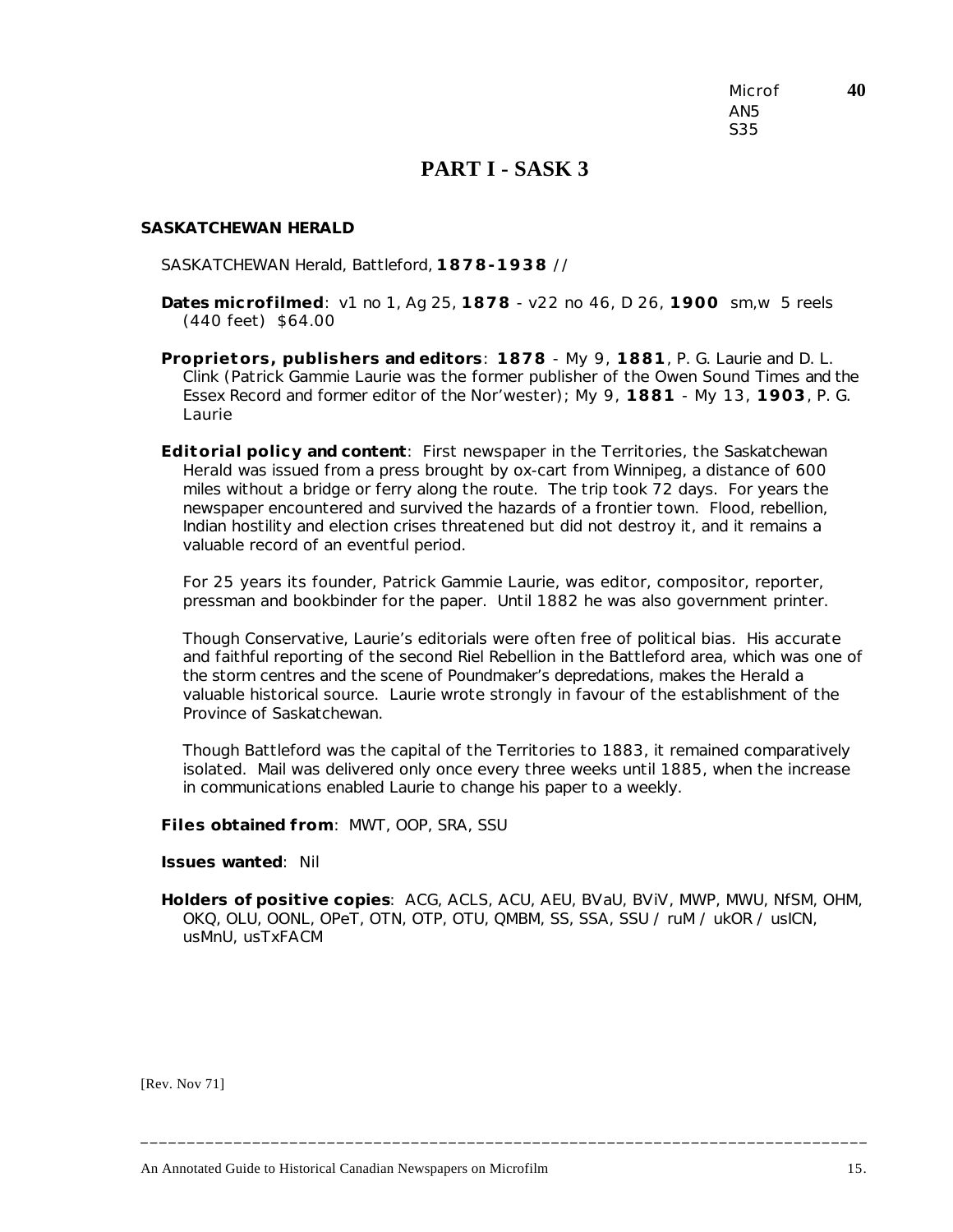Microf **28** AN5 N58

### **PART I - MAN 3**

#### *NOR'WESTER*

NOR'WESTER, Winnipeg, **1859-1869** //

- **Dates microfilmed**: v1 no 1, D 28, **1859** v6 no -, D 30, **1865** sm,fortn,w 1 reel \$26.50; v- no -, Ja 13, **1866** - v2 no 6, N 23, **1869** fortn,w 1 reel \$19.00
- **Publishers and editors**: **1859-1860**, William Buckingham (formerly of the Toronto *Globe*, later with Norfolk *Reformer* and Stratford *Beacon*) and William Coldwell (formerly with Toronto *Leader*, later a co-founder of the *Manitoban*); F-O **1860**, Buckingham, Coldwell and James Ross (a half-breed, BA Toronto, served as Chief Justice in Riel's 1870 Provisional Government); O **1860-1863**, Coldwell and Ross; Ja-F **1864**, Coldwell; Mr **1864-1865**, Coldwell and Dr. John Schultz (MP 1871-1882, Senator 1882-1888, Lt. Gov. of Manitoba 1888-1895, knighted 1895); Jl **1865-1868**, Schultz; Ag **1868-1869**, Dr. Walter Bown
- **Editorial policy and content**: As late as 1862 the *Nor'Wester*, the Northwest's first newspaper, could be purchased at "Ten shillings . . . if paid in money; Twelve shillings, if paid in produce . . . before the expiry of the first quarter . . . Foreign subscribers . . . sterling . . . Canadian Bank Notes or United States Postage stamps . . . Letters to be addressed . . . Red River Settlement, British America, *via* St. Paul, Minn." (Ja 22, 1862). It is of special interest because of its first-hand report of this comparatively little known frontier which not only suffered from rivalry between Hudson's Bay Company and settler interests, and the impact of Canadian and American expansion and feelings of 'manifest destiny,' but which also gave additional provocation to the religious and racial rivalry of Upper and Lower Canada.

Reports of the Hudson's Bay Company and the Council of Assiniboia reflect a clash of interests. If the Council "is a mere puppet of the Hudson's Bay Company . . . then let us know of it once for all; for we want, and this rising Colony requires, a genuine Council of the people . . ." (Mr 14, 1860). "The very peculiar system of government . . . bids fair to drive us into annexation to the United States," complained the editors. "Even old Scotchmen and Englishmen . . . heretofore strongly British . . . now join in the general outcry against British connection, and our utterly un-British form of Government" (F 5, 1862). Meanwhile the Minnesota government petitioned Congress requesting "almost the equivalent to the annexation of this country to the Great Republic," (F 19, 1862), and the *Nor'Wester* reprinted the Memorial as a warning.

That fall two petitions were circulated in the territory--one sponsored by the Company and the other by Ross and Coldwell. Through the winter it was expected that Ross would take the 'People's Petition' to the Imperial Government, but it was eventually carried by Sandford Fleming. His report appears in the issue of December 7, 1863. By 1866 unrest in the Company itself took Governor Mactavish to England, "presumably as a delegate of the Company's commissioned officers . . . The steady decrease of the yearly dividends . . . the increase of competitive free trade of the Company in the interior, have caused these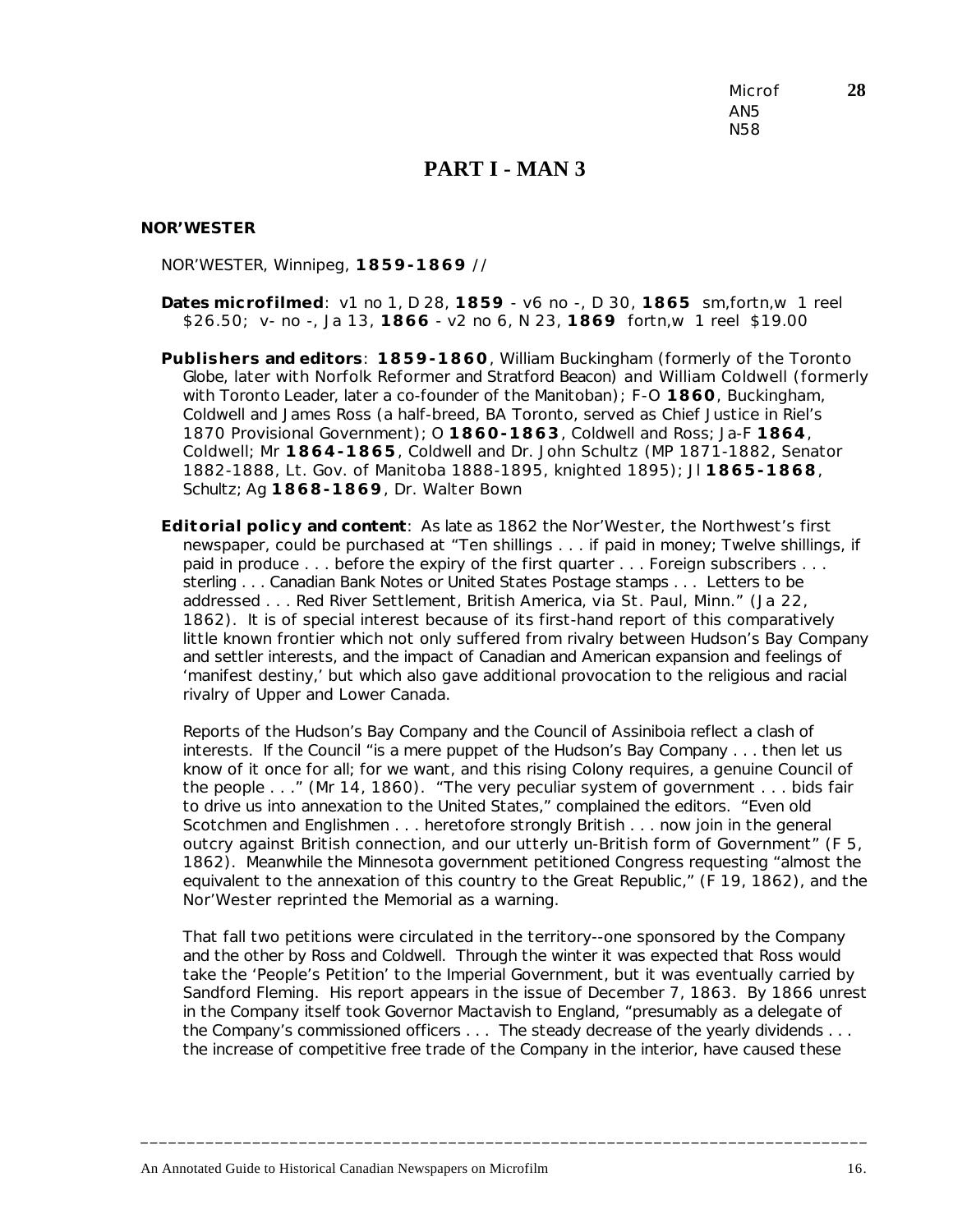# PART I - MAN 3 continued

### *NOR'WESTER* - continued

gentlemen to look with a more critical eye upon the proceedings of the Company at home." Company policy had lessened fur trade profits; "they ask a compensation in salary" (Mr 10, 1866).

The *Nor'Wester* showed an early interest in Confederation and decried Red River's lack of representation at Charlottetown and Quebec, leaving it "voiceless at a most critical juncture" (O 17, 1864), but was reassured in that the Upper Canadian delegates had seen to the future interests of the Territory (N 21, 1864). It considered "the immense extent of the country, its fertility, salubrity, mineral resources and the abundance of water communication," (O 23, 1865), would make purchase of the territory a bargain. It also pointed out that enterprise and wealth would come "with greater ease and in less time, as a part of the Confederation of British North America than as a struggling young Colony" and that "the extent of the beneficial results which that would immediately bring about to this country, can scarcely now be realized, our products would find markets on either the Atlantic or Pacific side of the Globe . . ." (N 17, 1866).

Dr. Brown who had "enjoyed the unremitting hostility and persecution of the Honourable Hudson Bay Company" (Je 15, 1868), took over the proprietorship the year the crops were "entirely cut off by a plague of grasshoppers" (Ag 4, 1868). Politically he found, "The Canadian party are anxious to know if the fruition of their hopes and desires has at last been accomplished . . . On the other hand the Hudson's Bay Company's party are anxious to know if they shall be permitted any longer to exercise a mockery of power over this people' (Ja 12 1869). Through the *Nor'Wester* he provided information on what prospective immigrants might expect--and stressed the need for a transcontinental railroad to "cement the Dominion into a homogenous whole" (Je 26, 1869). He wanted a network of railways for the northwest and "our own road' on our own soil as soon as possible" (N 23, 1869).

The *Nor'Wester* blamed the insurrection that prevented McDougall from taking over as Governor on direct misrepresentation and falsehood. "A portion of our French-speaking fellow-colonists, acted upon by malicious, insidious, and slanderous misrepresentation of the nature of the transfer of this territory to the Dominion of Canada, and of the intentions of the Canadian Government as regards the rights of the people of this country, were induced to rise in arms and offer resistance against what they were led to believe was a tyrannical invasion of their rights" (N 23, 1869).

Two lengthy histories of the Red River settlement, a missionary's sketches of Indian tribes, Professor Hind's information for miners taking the overland route, St. Paul's replacement of York factory as the chief freighting outlet, the call for improvement to the Library founded in 1847 at the suggestion of army officers, the effect of a ten-day change in the Hay-law, 'Western Story' reports of Ross's defence of a clergyman, and the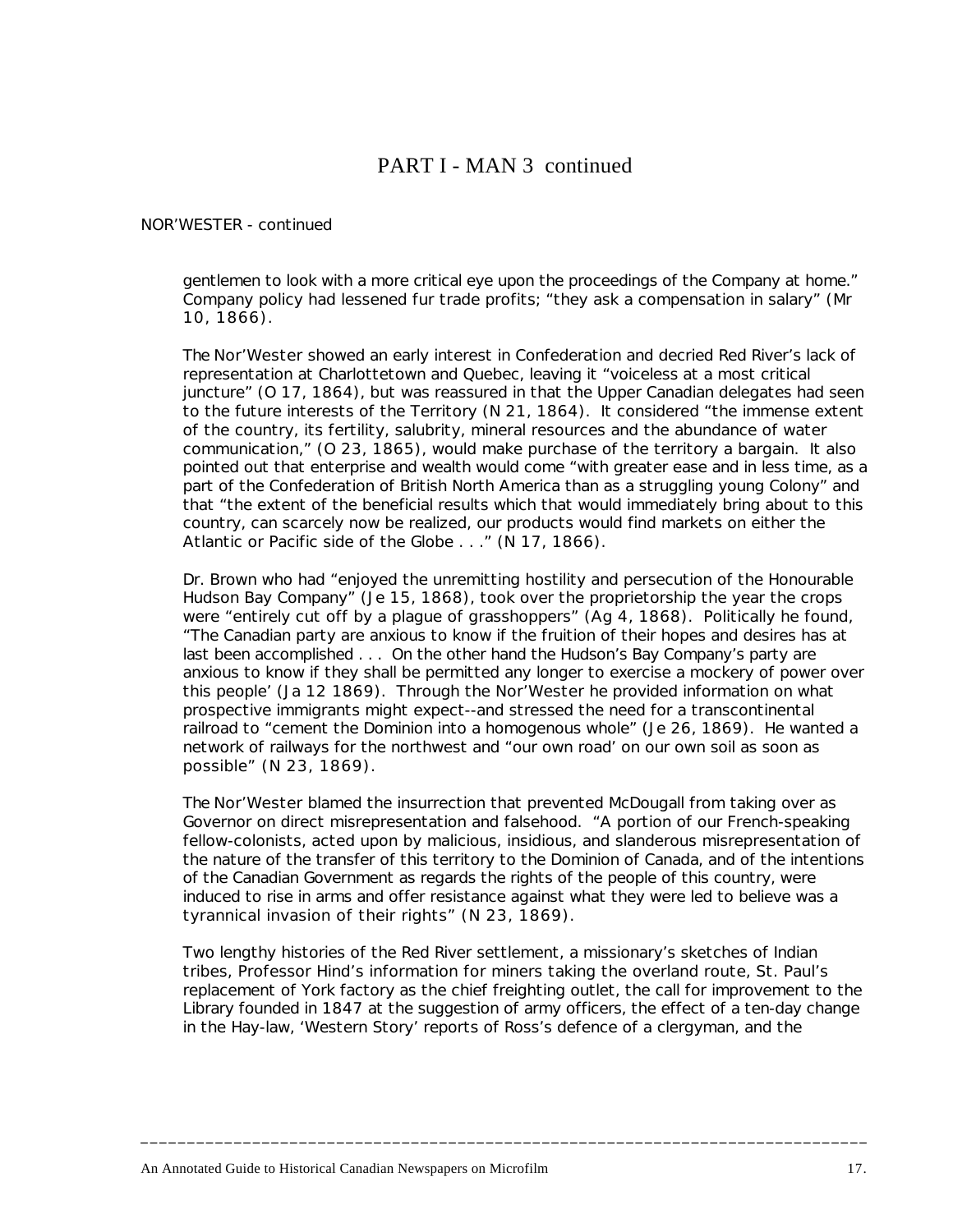## PART I - MAN 3 continued

### *NOR'WESTER* - continued

approach to Indians--in early years, sympathetic, under Schultz, recommending force- all provide an unequalled picture of the Northwest when it was young.

- **Files obtained from**: BViP, MWP, OOA. **1866-1869** filmed from photostat copies loaned by MWP.
- **Issues wanted**: **1866** F 10, Mr 24 Ap 21, My 19 Je 17, Jl 14 Ag 11, S 22, O 20 N 3, D 15-29; **1867** Ja, F 16, Ap-My, Je, Jl 27 - Ag 10, S 7, O-N, D 28; **1868** F 2- 14; **1869** Ja 29, Ag 2, N 2-16
- **Holders of positive copies**: (**1859-1865**) ACG, AEU, BRC, BVaU, BViP, MW, MWU, MWUC, OGU, OHM, OKQ, OLU, OONL, OTP, OTU, QMBM, QMM, SRA / ruM / usCLU, usCtY, usICN, usMiEM, usMnU, usNdHi, usNdU, usTxFACM

**\_\_\_\_\_\_\_\_\_\_\_\_\_\_\_\_\_\_\_\_\_\_\_\_\_\_\_\_\_\_\_\_\_\_\_\_\_\_\_\_\_\_\_\_\_\_\_\_\_\_\_\_\_\_\_\_\_\_\_\_\_\_\_\_\_\_\_\_\_\_\_\_\_\_\_\_\_\_**

[Rev. Nov 67]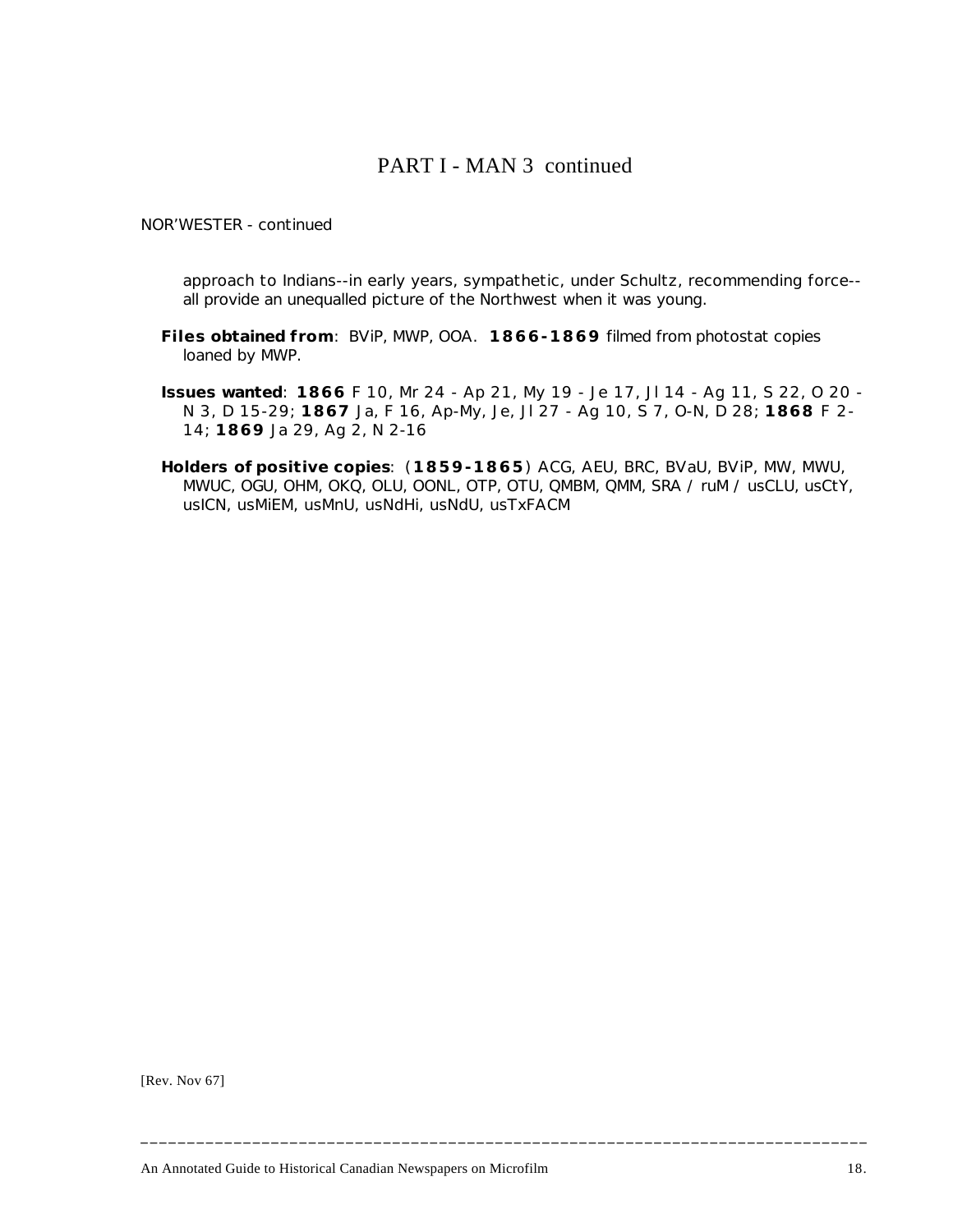Microf **46** AN5 W47

### **PART I - MAN 4**

#### *WINNIPEG DAILY TIMES*

Winnipeg Daily TIMES, **1879-1885** //

(1880 Winnipeg *Tribune* merged into the *Times*; 1885 the *Times* was absorbed by the *Manitoban*)

**Dates microfilmed**: v1 no 1, Ap 12, **1879** - v9 no 288, Jl 30, **1885** d 16 reels \$195.00

**Owners and editors**: **1879-1880**, C. R. Tuttle; **1880-1885**, Amos Rowe with George H. Ham as editor (formerly editor of the Winnipeg *Tribune*)

**Editorial policy and content**: The *Winnipeg Daily Times*, strongly Conservative in politics, was founded by C. R. Tuttle, concurrently with the return to power of Sir John A. Macdonald's party in 1879.

Published in both daily and weekly editions, it began with a fair capital and in favourable circumstances, but, nevertheless, costs exceeded revenue and it was in financial difficulties within a year.

At this time George H. Ham, formerly of the Whitby (Ontario) *Chronicle*, founded the *Tribune* ostensibly to oppose the *Times*. However in 1880 Amos Rowe of Ottawa bought the *Times* plant and he and Ham joined forces and the *Tribune* merged with the *Times*. In 1885 the *Times* was sold and the name was changed to the *Manitoban*.

**Files obtained from**: MWP, OOA, OOP

**Issues wanted**: **1879** S 26, O 4, N 6, D 4; **1880** Ja 31(?), Mr 27, AG 28(?); **1881** Ag 20, O 14; **1882** O 30(?); **1884** N 22(?); **1885** F 21 Supp.

**\_\_\_\_\_\_\_\_\_\_\_\_\_\_\_\_\_\_\_\_\_\_\_\_\_\_\_\_\_\_\_\_\_\_\_\_\_\_\_\_\_\_\_\_\_\_\_\_\_\_\_\_\_\_\_\_\_\_\_\_\_\_\_\_\_\_\_\_\_\_\_\_\_\_\_\_\_\_**

**Holders of positive copies**: AEU, MWP, OLU, OTP, OTU / usICN, usMnU

[Sep 59]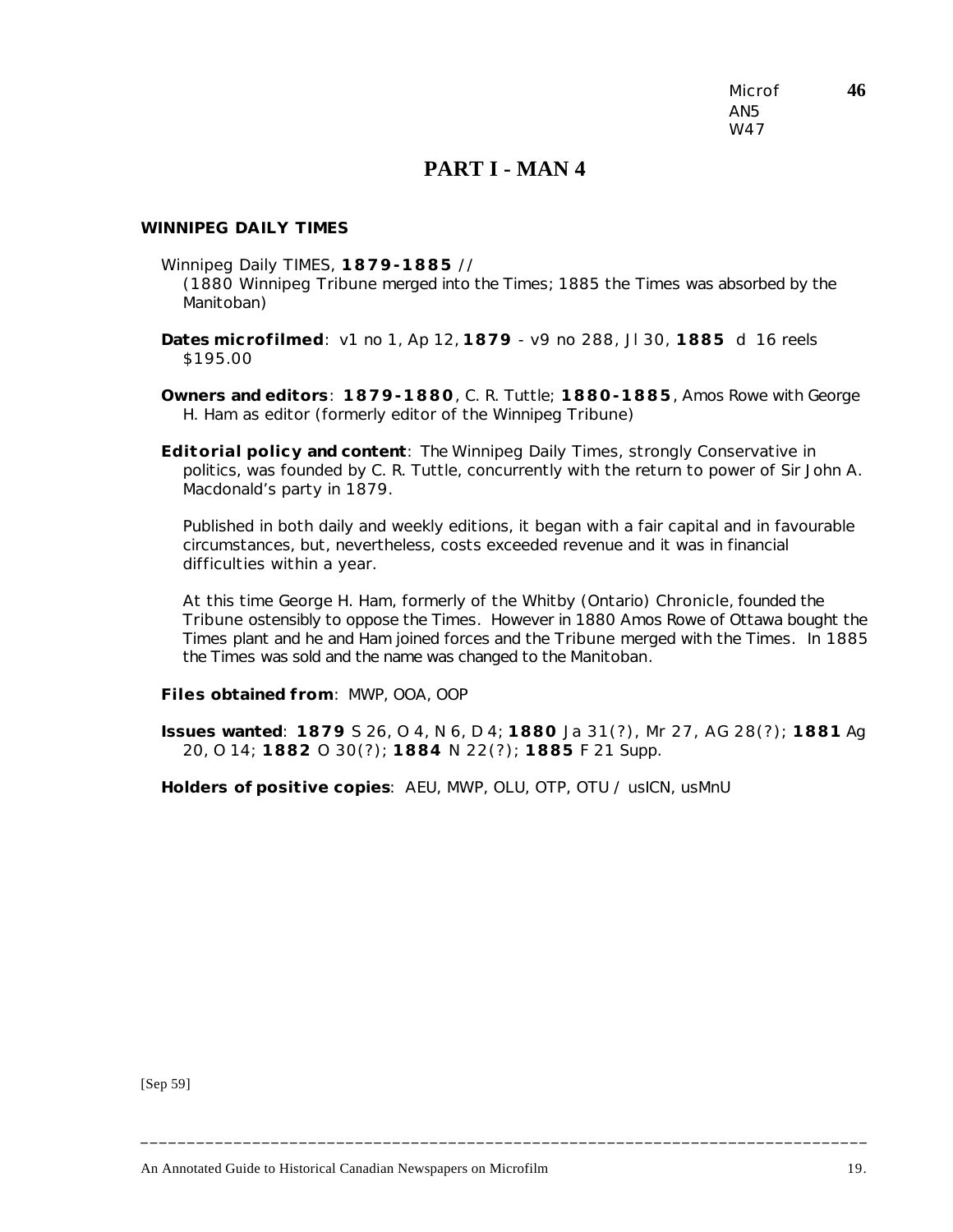Microf **21a** AN5 B75

### **PART I - ONT 38**

### *BROCKVILLE RECORDER*

Brockville RECORDER, Brockville, Ontario, Ja 16, **1821+** \*

- **Dates microfilmed**: v10 no 2, Ja 12, **1830** v29 no 52, D 27, **1849** w 6 reels \$94.00
- **Publishers, printers and editors**: **1821-1823**, Chauncey Beach; **1823-1849**, William Buell, Jr.; **1849-** , David Wylie and William Sutton
- **Editorial policy and content**: The *Brockville Recorder* is Ontario's oldest surviving newspaper with a continuous history. Established in January 1821, by Chauncey Beach, it was acquired by William Buell when it was only two or three years old. Buell remained its publisher and editor until the end of June 1849, when he sold the newspaper to David Wylie and William Sutton, younger men with similar political views.

Buell therefore dominated the *Recorder* during almost the whole period covered by this microfilm. The numbers filmed tell the story of the evolution of Responsible Government during the most significant and interesting years of that popular movement. Buell himself might have been the prototype for the Reformer politician-editor. His local archenemy was his *Brockville Statesman* contemporary, Ogle R. Gowan, strikingly representative of the Tory cause. The two men were on opposite sides of almost every political question.

Buell condemned the Family Compact, asserted the right of the Assembly to control the public purse-strings, protested against the Canadas' "perpetual vassalage to Downing Street," endorsed the early political growing Toryism of Ryerson, spoke contemptuously of "that gasconading governor, Sir Francis Bond Head," criticized the unabashed electioneering of Sydenham, inveighed against the corrupting election interference by Metcalfe, and wrote with approval and affection of Baldwin, Bidwell, Rolfe, Durham and Elgin. One can only guess at the sympathy and warm good will he must have given to Bagot because the newspaper issues covering that Governor-General's tenure are unavailable, as are those reporting the early stages of the Rebellion Losses Bill controversy. Buell's newspaper opinions were circumspect and loyal during the Rebellion of 1837, but his rejection of the violent means used by the rebels did not lead him to deny his Reform aims, and he spoke out stoutly for the exercise of a wise forgiveness for all but the most reasonable offenders.

Almost always, Ogle Gowan took the contrary stand. And because the *Recorder* debated nearly all political issues with the Tory journalist, *Recorder* readers came to know the *Statesman* editor almost as well as they did Buell. They saw the two carry their battle to the election platform where the 1834 contest was to set the monotonous pattern of Gowan victory and Buell defeat. Six years of earlier service in the Upper Canada assembly were not enough to win the constituency of Leeds for Buell, and he and his running-mate, M. M.

\* The early files of the *Recorder* were destroyed by fire at the premises of William Buell, Jr.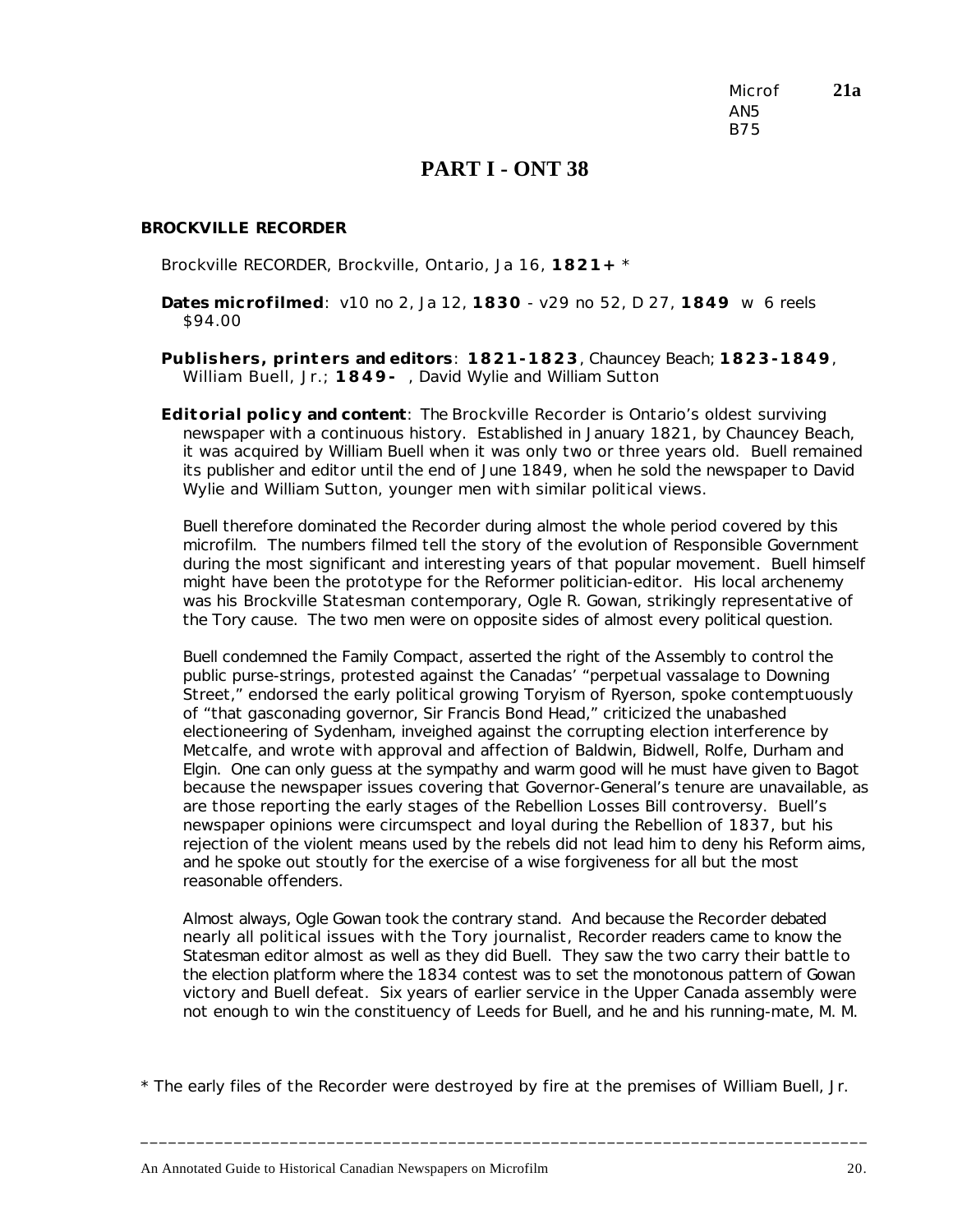# PART I - ONT 38 continued

#### *BROCKVILLE RECORDER* - continued

Howard, lost to Gowan and Attorney-General R. S. Jameson. Supporters of the Tory candidates took advantage of the open, voice-vote polling of the day. They cowed and drove off the Buell-Howard partisans by brazen thuggery, described fully and graphically in the *Recorder* pages. A committee of inquiry found evidence of violence, riot and intimidation; it declared the election void. But the legal defeat of the Tories did Buell no good. In the several later election contests with Gowan, the *Recorder* editor invariably lost. It was not until he retired from active political campaigning in favor of his nephew, William Buell Richards, that he gained a vicarious revenge. Richards defeated Gowan in the Brockville election of 1848. Shortly thereafter, Gowan was deprived of civil and militia office for his behaviour during the Rebellion Losses controversy, and fell into at least temporary public disfavor for his attempts to have Elgin impeached. Richards went on to become attorney-general (west) in the Hincks-Morin administration of 1851, chief justice of Ontario in 1868, and first chief justice of the Supreme Court of Canada upon its creation in 1875. He was afterwards knighted.

Although the *Recorder* frequently described the Responsible Government movement in local terms, Buell's journal was by no means a regional newspaper. Buell prevented it from being one by publishing newspaper exchanges from the rest of the country, and by printing in verbatim form the important documents of the day. Thus the *Recorder* reproduced or reported on the controversial correspondence between Ryerson and Mackenzie, the proceedings of the Upper and Lower Canadian parliament, the important political statements of Baldwin, Hume and Rolfe, the events of the 1837 Rebellion (including Mackenzie's own detailed version), the burning of the *Caroline*, the Durham Report, Joseph Howe's letters on Responsible Government to Lord John Russell, anti-Rebellion Losses Bill meetings, burning of the parliament buildings in Montreal and insults to Lord Elgin, Secession and Annexation meetings, Earl Grey's dispatch to Elgin assuring him of the Queen's approbation of his conduct, innumerable anti-Annexation, pro-Elgin meetings, and an endless succession of resolutions expressing loyalty to, admiration for, and support of "one of the best and most liberal governors Canada every had."

By the time the *Brockville Recorder* had closed its pages on the year 1849, it had proved itself, in terms of the Responsible Government movement at least, a recorder indeed.

#### **Files obtained from**: OOA

**Issues wanted**: **1830** Ja 5, F 23 - Ap 20, O 26, D 14; **1831** Ja 18, D 15; **1832** F 2, Ap 5, Jl 12, S 5, O 4, D 13; **1833** Ja 3-10, Mr 21, My 9,30, Je 14-21, Ag 9; **1840** Ja 16 to end of yr; **1841**; **1842**; **1843** Ja-Jl 13, O 5; **1844** J 18; **1845** D 18(pp3-4), 15(pp1-2); **1848**

**Holders of positive copies**: MWU, OKQ, OONL, OOP, OTP, OTU / usMiDW, usNCaS

**\_\_\_\_\_\_\_\_\_\_\_\_\_\_\_\_\_\_\_\_\_\_\_\_\_\_\_\_\_\_\_\_\_\_\_\_\_\_\_\_\_\_\_\_\_\_\_\_\_\_\_\_\_\_\_\_\_\_\_\_\_\_\_\_\_\_\_\_\_\_\_\_\_\_\_\_\_\_**

[Nov 63]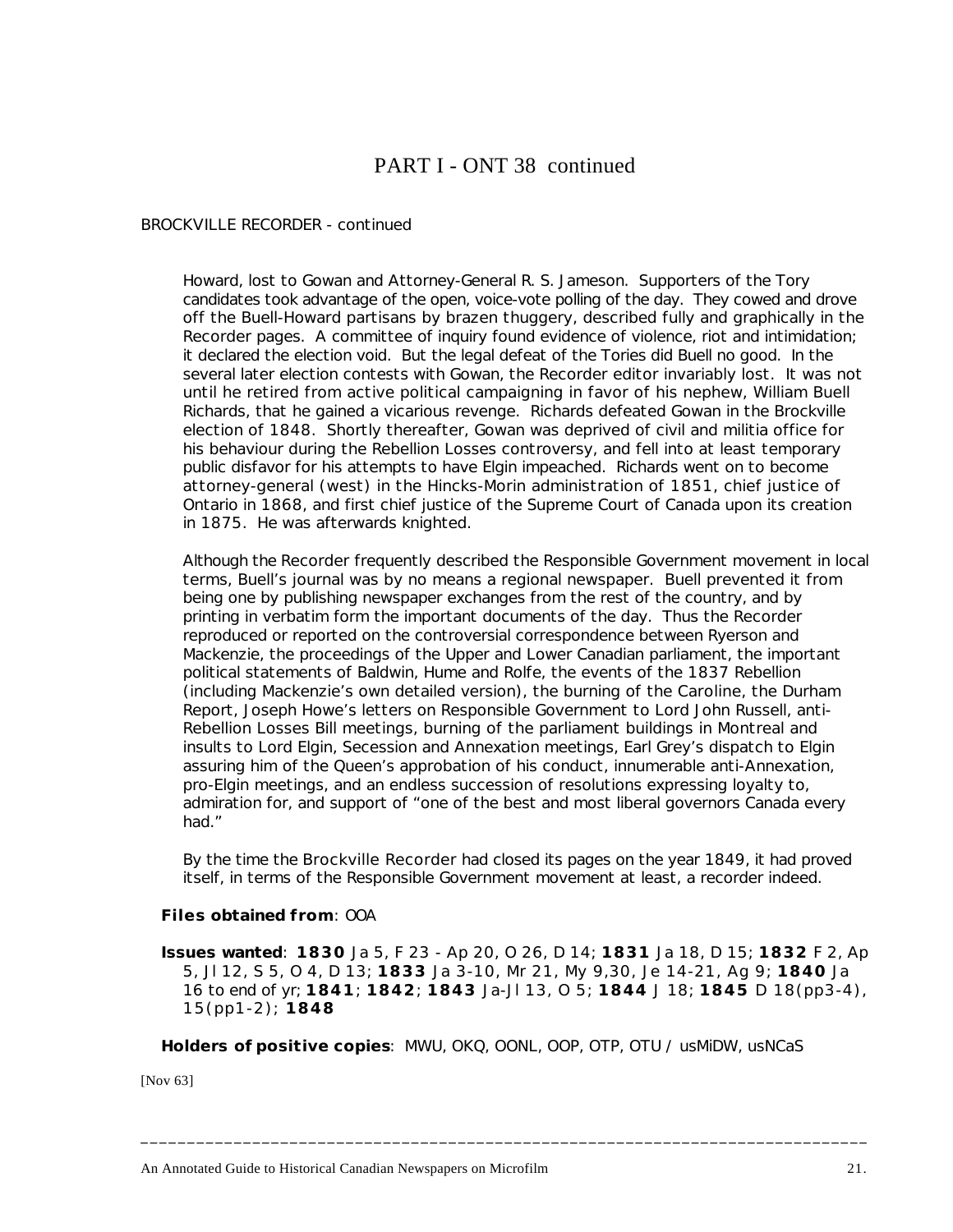Microf **656** AN5 H36

## **PART I - ONT 40**

#### *HAMILTON TIMES*

Hamilton TIMES, **1858-1920** // \* (first published as d and w; later as d and sw; successor to *Daily Banner*)

**Dates microfilmed**: v1 no 1, Ja 9, **1858** - v11 no 304, D 24, **1868** w,d 16 reels \$219.00

**Editors**: **1858-1860**(?), Hugh B. Willson (a local lawyer); F-Je **1860**, George Sheppard; Ja **1862-** , John McLean

**Business Manager**: **1858-1860**(?), Thomas Gray (a grocer)

**Publishers**: **1858-1860**, ?; **1861** - Ja **1862**, Jones and Holbrook; Ja **1862-1873**, C. E. Stewart (of Brantford) & Co.; **1873**, Times Printing and Publishing Company under the management of John Eastwood, Lyman Moore and Reginald Kennedy

**Editorial policy and content**: In 1854 the *Reform Banner and Railway Chronicle*, a morning paper, published tri-weekly, was owned by William Nicholson and Company. By August it had become a daily and was called the *Daily Banner*. A reform paper, it was financially backed by Sir Isaac Buchanan who wrote a good deal of the editorial material.

In 1856 William Nicholson and Son bought the *Journal & Express*, also a reform paper, and published both papers separately.

However, by 1857 the Reform party was dissatisfied with these papers and began looking for another publication. As a result, in 1858, a new company was formed to publish the *Daily Times*, with Hugh B. Willson as its editor. Willson was a vigorous writer and under him the *Times* became a leading reform paper. Since most of the Hamilton merchants belonged to the Reform party, the paper was assured of good advertising patronage. However, as Thomas Gray, business manager for the *Times*, was not a good financier, both he and Willson resigned--probably in 1859 or early 1860.

In late 1859 certain Hamiltonians approached George Sheppard with a view to having him go into the *Times*. At that time he declined. He changed his mind later for in February 1860 he became editor but he left in June.

In 1867 C. E. Stewart of Brantford became owner and manager, with John McLean as editor. Mr. Stewart advocated a protective policy for Canada which did not suit the radical free trade reformers who had been nurtured on free trade doctrine by the *Times*.

The *Times* was "one of the City's oldest and solidest institutions," sharing the fortunes of people, voicing their opinions, defending their cause, advocating their interests and never

**\_\_\_\_\_\_\_\_\_\_\_\_\_\_\_\_\_\_\_\_\_\_\_\_\_\_\_\_\_\_\_\_\_\_\_\_\_\_\_\_\_\_\_\_\_\_\_\_\_\_\_\_\_\_\_\_\_\_\_\_\_\_\_\_\_\_\_\_\_\_\_\_\_\_\_\_\_\_**

\* Where available, the d has been filed instead of the w.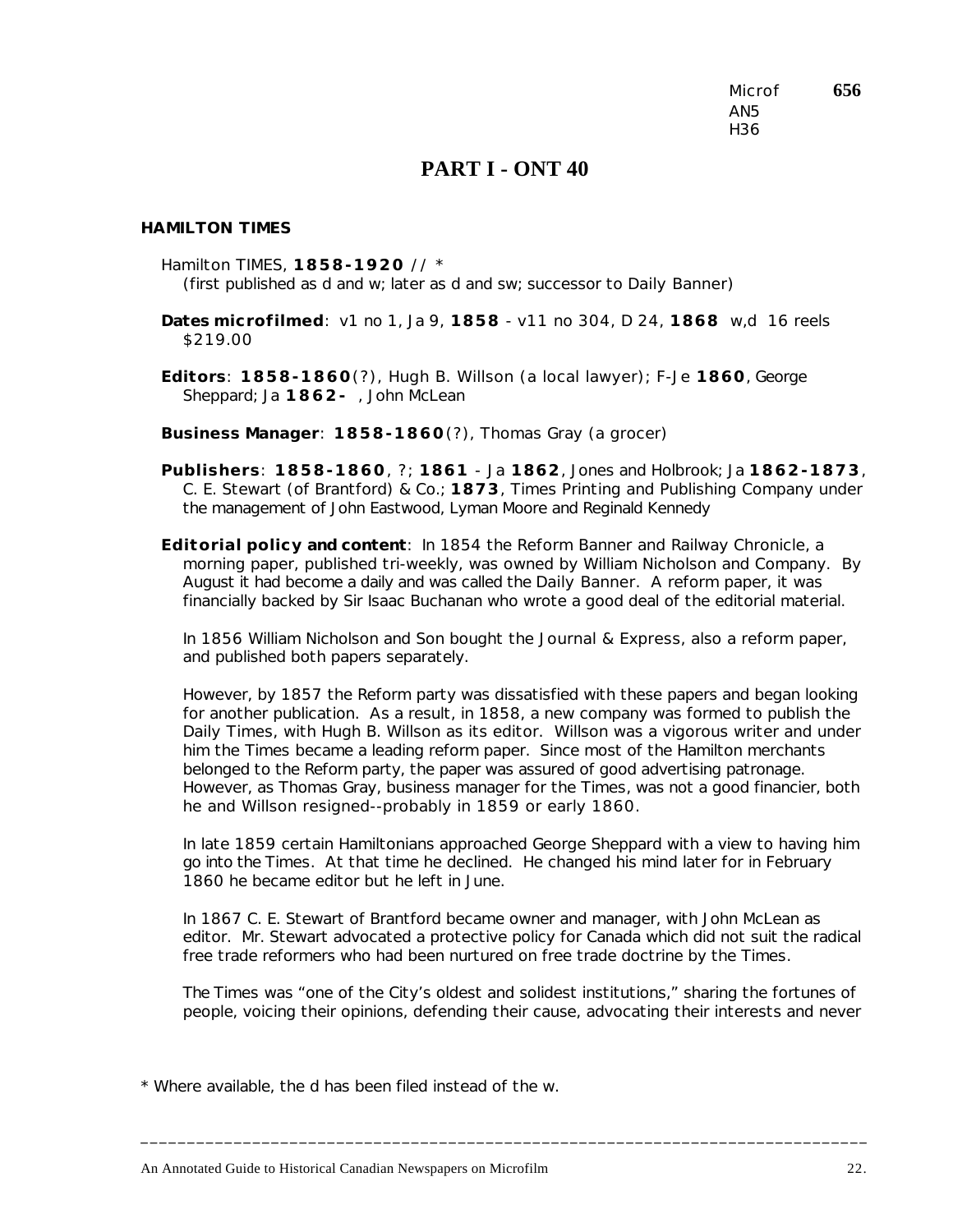## PART I - ONT 40 continued

### *HAMILTON TIMES* - continued

lacking faith in Hamilton's future. The content included coverage of local and international news with an "unexcelled news service"; editorial discussions which showed a "broad liberality"; market and telegraphic reports; literary reading matter and advertisements.

**Files obtained from**: OOA, OH, OTAr

**Issues wanted**: **1858** Ja 2,16 - F 13,27 - Ap 3,17 - Ag 14,28 - D 6,8-end of yr; **1859** Ja 2-5,7-11, Jl 1-22,24-end of yr; **1860** Ja-F, Mr 3-27,29 - Ag 16,18-end of yr; **1861** Ja-My 19, Jl 16,19,22,24, Ag 8,19,24,31 - S 2,9-12,17, N 6,21,28, 30; **1862** N 20,25; **1863** Ja 3,26, Ap 3,7,21,30, Ag 10, S 12, O 7, D 11; **1864** Ja 2 (pp1-2), Ap 2; **1865** Ja 2(?),14, F 7, Ap 14, D 29-31(?); **1866** Ja 4(pp1-2); **1867** Ja 2(pp1-2), Jl 2(pp1-2); **1868** Ja 2-3, D 24(pp3-4), D 26-31

**\_\_\_\_\_\_\_\_\_\_\_\_\_\_\_\_\_\_\_\_\_\_\_\_\_\_\_\_\_\_\_\_\_\_\_\_\_\_\_\_\_\_\_\_\_\_\_\_\_\_\_\_\_\_\_\_\_\_\_\_\_\_\_\_\_\_\_\_\_\_\_\_\_\_\_\_\_\_**

**Holders of positive copies**: OH, OHS, OONL, OTAr, OTU / usMnU

[Nov 63]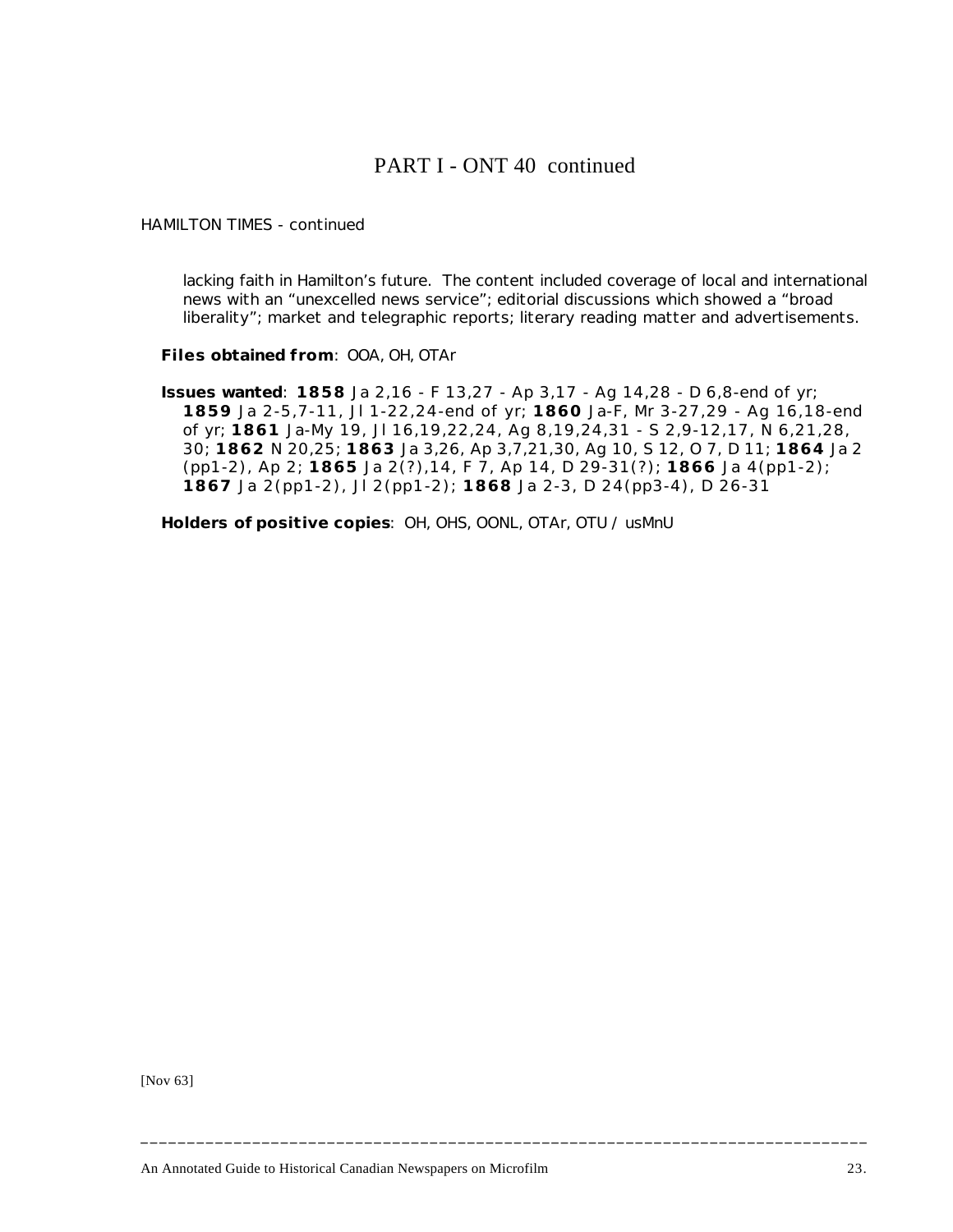Microf **851** AN5 K5

## **PART I - ONT 6**

#### *KINGSTON GAZETTE*

- Kingston GAZETTE, Kingston, **1810-1818** // (1819 became Kingston *Chronicle*)
- **Dates microfilmed**: v1 no 1, S 25, **1810** v8 no 31, D 29, **1818** w 2 reels (110 feet) \$25.00
- **Founder and editor**: Stephen Miles (but imprint under the name of Mower and Kendall, Montreal backers, because Miles was not of age).
- **Editorial policy and content**: The first paper in the eastern part of Upper Canada, the *Gazette* was the only paper published in Canada throughout the War of 1812, as those in York and Niagara were destroyed during the years 1813-1815 by American troops. From a study of its columns can be gathered an excellent assessment of war-time and post-war Kingston. It contains news of the whole province and especially of the neighbouring United Empire Loyalist settlements.

Among contributors to the paper were Colonel the Honourable Richard Cartwright; Rev. (later Bishop) Strachan, who wrote under the pseudonyms of "Faulkner" and "Reckoner"; Christopher Hagerman (later Attorney General); Barnabas Bidwell, who wrote on agriculture and political economy; and Solomon Jorn, the bookseller.

Towards the end of 1818, Miles, thoroughly discouraged by growing political animosities, sold his press to the founder of the Kingston *Chronicle*.

**Files obtained from**: OKQ, OTAr / usMWA

**Issues wanted**: **1811** N 26(?); **1812** O 3,10

**Holders of positive copies**: BRC, OH, OKQ, OKR, OONL, OOP, OTAr, OTP, OTU, QMBM, QMM / ukOR, usMWA, usMiDW, usMnU, usNCaS, usNIC, usOU, usUSIC

**\_\_\_\_\_\_\_\_\_\_\_\_\_\_\_\_\_\_\_\_\_\_\_\_\_\_\_\_\_\_\_\_\_\_\_\_\_\_\_\_\_\_\_\_\_\_\_\_\_\_\_\_\_\_\_\_\_\_\_\_\_\_\_\_\_\_\_\_\_\_\_\_\_\_\_\_\_\_**

[Mar 61]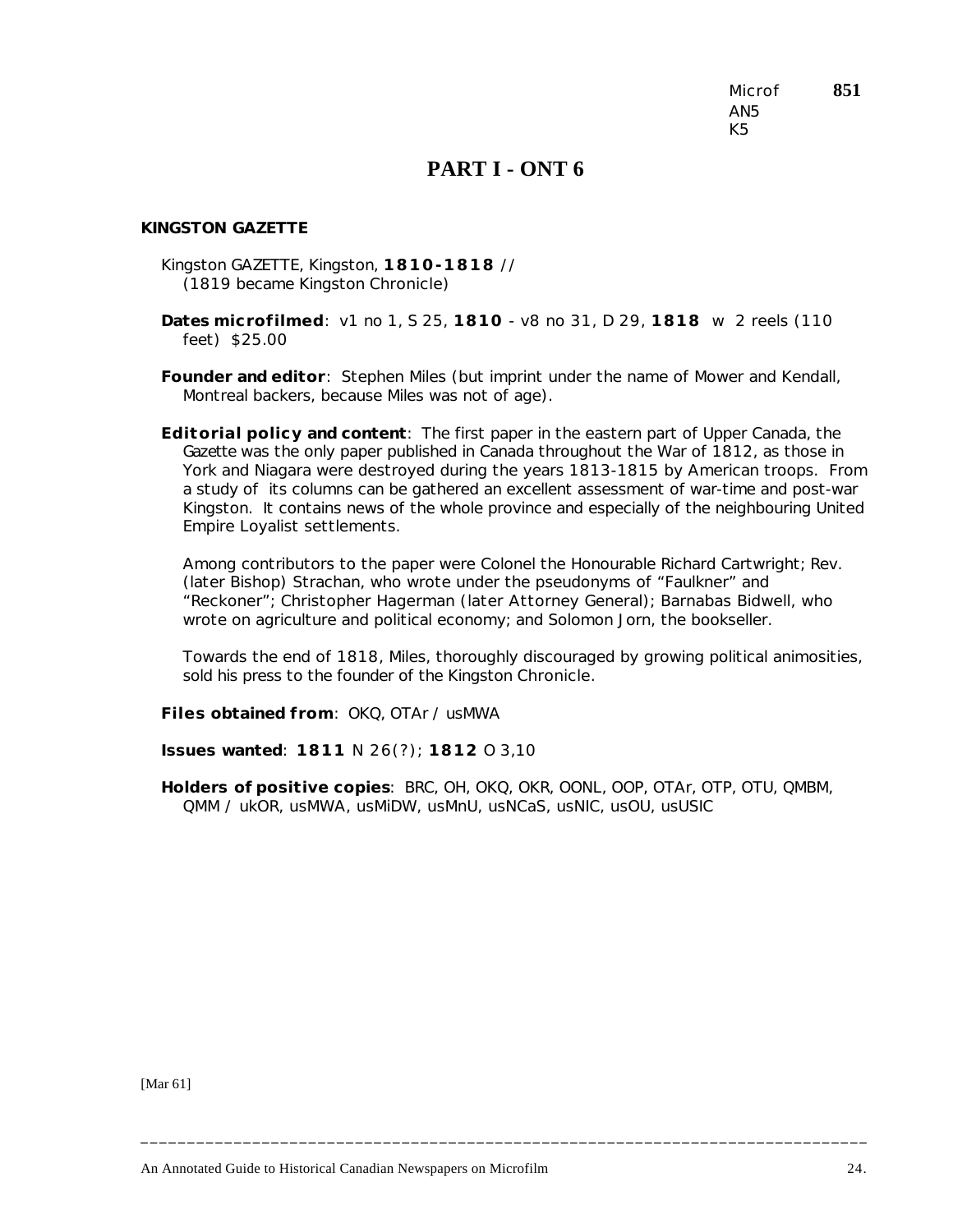Microf **852** AN5 K5a

## **PART I - ONT 7**

### *KINGSTON CHRONICLE*

Kingston CHRONICLE, Kingston, **1819-1833** // (1810-1818 as Kingston *Gazette*; Ja 1, 1819 - Je 22, 1833 as Kingston *Chronicle*; Je 29, 1833-1847 as Kingston *Chronicle and Gazette*)

**Dates microfilmed**: v1 no 1, Ja 1, **1819** - v13 no 52, Je 23, **1832** w 3 reels \$31.75

**Publishers and editors**: John Macaulay and John A. Pringle; later James Macfarlane was connected with the paper

**Editorial policy and content**: The *Chronicle* which appeared on Ja 1, 1819 was larger than its predecessor, the *Gazette*, the quality of the paper was better and there were fewer printer's errors. Its printer was Stephen Miles, the former publisher, editor and printer of the *Gazette*. He was now free to devote his energies to printing alone.

The news in the *Chronicle* was as up-to-date as possible at that time and covered foreign, British and local news. It was concerned with literary matters and reprinted articles from the leading British literary journals. The advertisements are particularly amusing and effusive.

The *Chronicle* was considered a most respectable weekly.

**Files obtained from**: OKQ, OOA, OTAr / usMWA

**Issues wanted**: **1821** Ja-Mr 23, Jl 20, S 7-14,28, O 12, N 16; **1822** Ja 25, S 7, N 15, D 13; **1823** Ja 10, N 28-D; **1824** Ja-O; **1825** Jl-D; **1826** Ja-Je; **1827** Je 29- D; **1828** Ja-Jl 12; **1829** F 7, My 16, Ag 8-S 12, O 17-24; **1831** Je 25; **1832** F 11, Je 30-D

**Holders of positive copies**: OH, OKQ, OKR, OONL, OOP, OTAr, OTP, OTU, QMBM, QMM / ukOR, usMWA, usMiDW, usMnU, usNCaS, usNIC, usUSIC

**\_\_\_\_\_\_\_\_\_\_\_\_\_\_\_\_\_\_\_\_\_\_\_\_\_\_\_\_\_\_\_\_\_\_\_\_\_\_\_\_\_\_\_\_\_\_\_\_\_\_\_\_\_\_\_\_\_\_\_\_\_\_\_\_\_\_\_\_\_\_\_\_\_\_\_\_\_\_**

[Sep 59]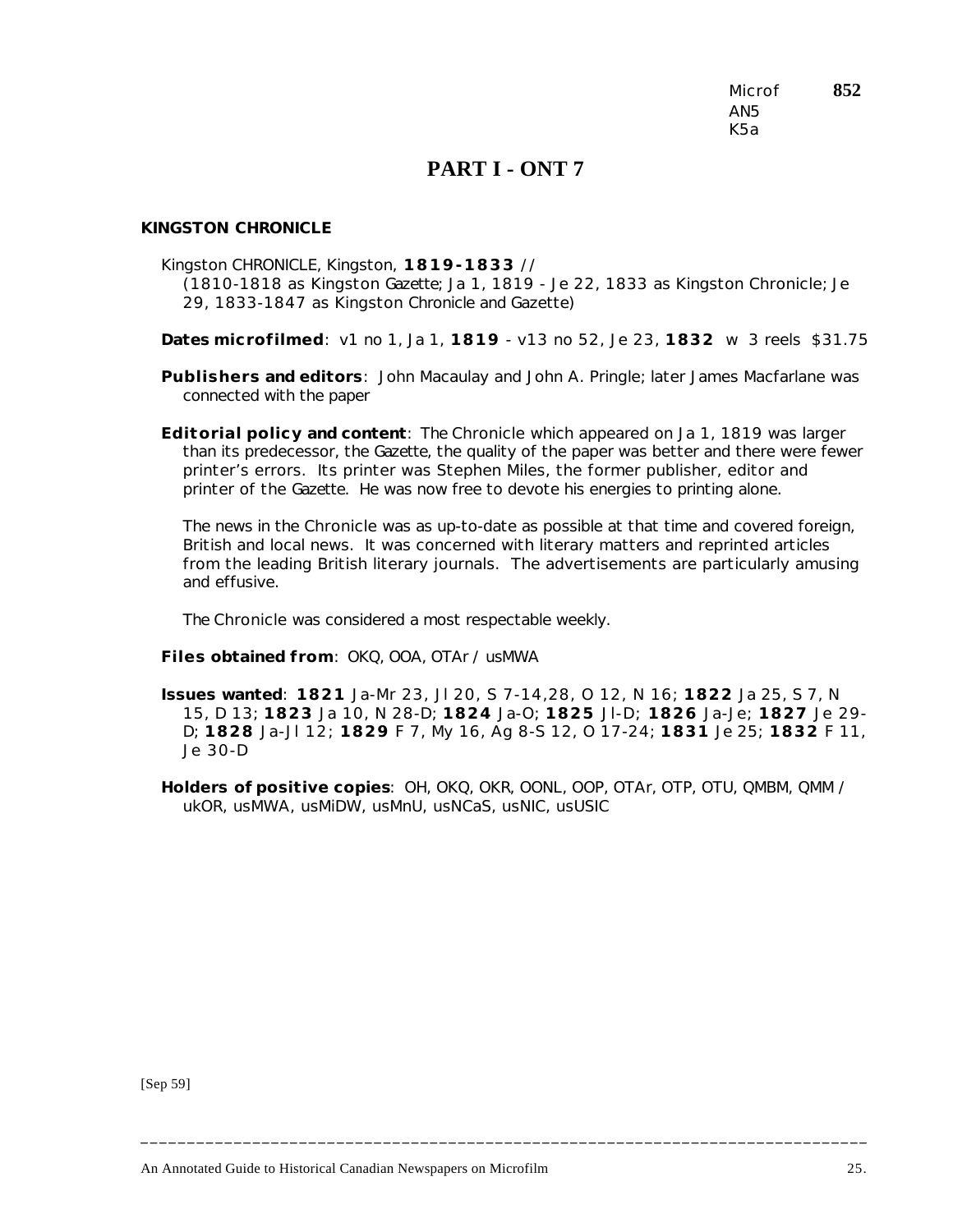Microf **853** AN5 K5b

## **PART I - ONT 35**

#### *KINGSTON CHRONICLE AND GAZETTE*

Kingston CHRONICLE AND GAZETTE, Kingston, **1833-1847** // (Published as Kingston *Gazette* 1810-1818; Kingston *Chronicle* 1819-1833; Je 29, 1833 - Ap 1840 *Chronicle and Gazette and Weekly Commercial Advertiser*; 1847 became *Chronicle and News*)

**Dates microfilmed**: v15 no 1, Je 29, **1833** - v27 no 53, D 31, **1845** w,tw 7 reels (610 feet) \$86.90

**Publisher**: James Macfarlane

**Editorial policy and content**: In several successive issues, Macfarlane published a statement of his editorial policy: adherence to the principles of the British constitution on the one hand, and to the rights of the people on the other if they appeared to him to be invaded; freedom of discussion "within ordinary laws of decorum"; abstention from scurrility and personal abuse. He classed himself as a "moderate Tory"--one who is "devotedly attached to the Government, but is wedded to no abuses, and wishes to improve the condition of the people without encroaching upon the prerogatives of the Crown."

With wide political coverage, the paper included fuller editorial comment than many of its contemporaries. It was anti-Mackenzie but pro-Durham. It supported the union of the two provinces, but deplored "responsible government" as a republican concept which would disrupt the imperial connection. Macfarlane occasionally lashed out at his opponents, but the general tone of his editorials was moderate and conciliatory. A correspondent in 1836 suggested sending copies of the paper to rabid politicians of both parties "to let them witness its candid and forbearing spirit and learn to frame their public speeches in a similar strain."

June 29, 1833, the name of the paper was changed to the *Chronicle and Gazette and Weekly Commercial Advertiser*. "The paper we now publish," Macfarland noted, "is, under the different names, the oldest in the province with the exception of the Official Gazette." The printing office was completely destroyed in a disastrous fire April 17, 1840. The next three issues were half sheets printed on the press of the *Upper Canada Herald*. A new press then enabled the paper to revert to normal size, but the sub-title *Weekly Commercial Advertiser* was dropped.

The *Chronicle and Gazette* continued to 1847 when it became the *Chronicle and News* under new management. With further mergers and changes of name, it emerged in 1926 as the *Whig-Standard* of today.

**Files obtained from**: OOA, OOP, OKQ

**Issues wanted**: **1840** v21 no 79; **1842** v23 no 74; **1844** v26 nos 1-20,22-29,33- 40,44-49,51-52; **1845** v26 nos 54-57,59-65,68,70,73,76,80-82,84-86,94, 97-105; v27 nos 1-17,19-32,45,48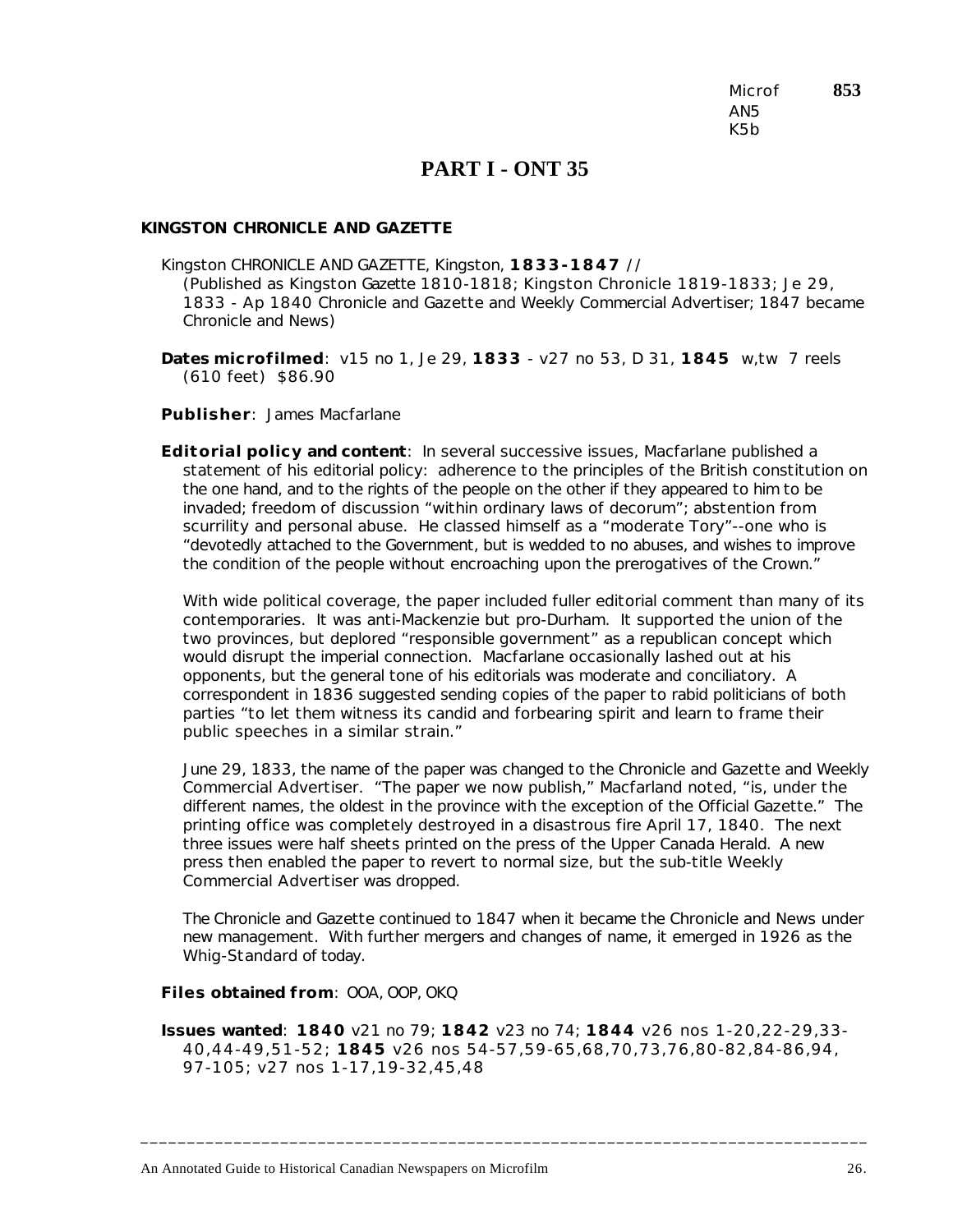# PART I - ONT 35 continued

### *KINGSTON CHRONICLE AND GAZETTE* - continued

**Holders of positive copies**: OOA, OTU / usMoU, usNCaS

*See also* Kingston Gazette ONT 6 and Kingston Chronicle ONT 7

[Feb 60]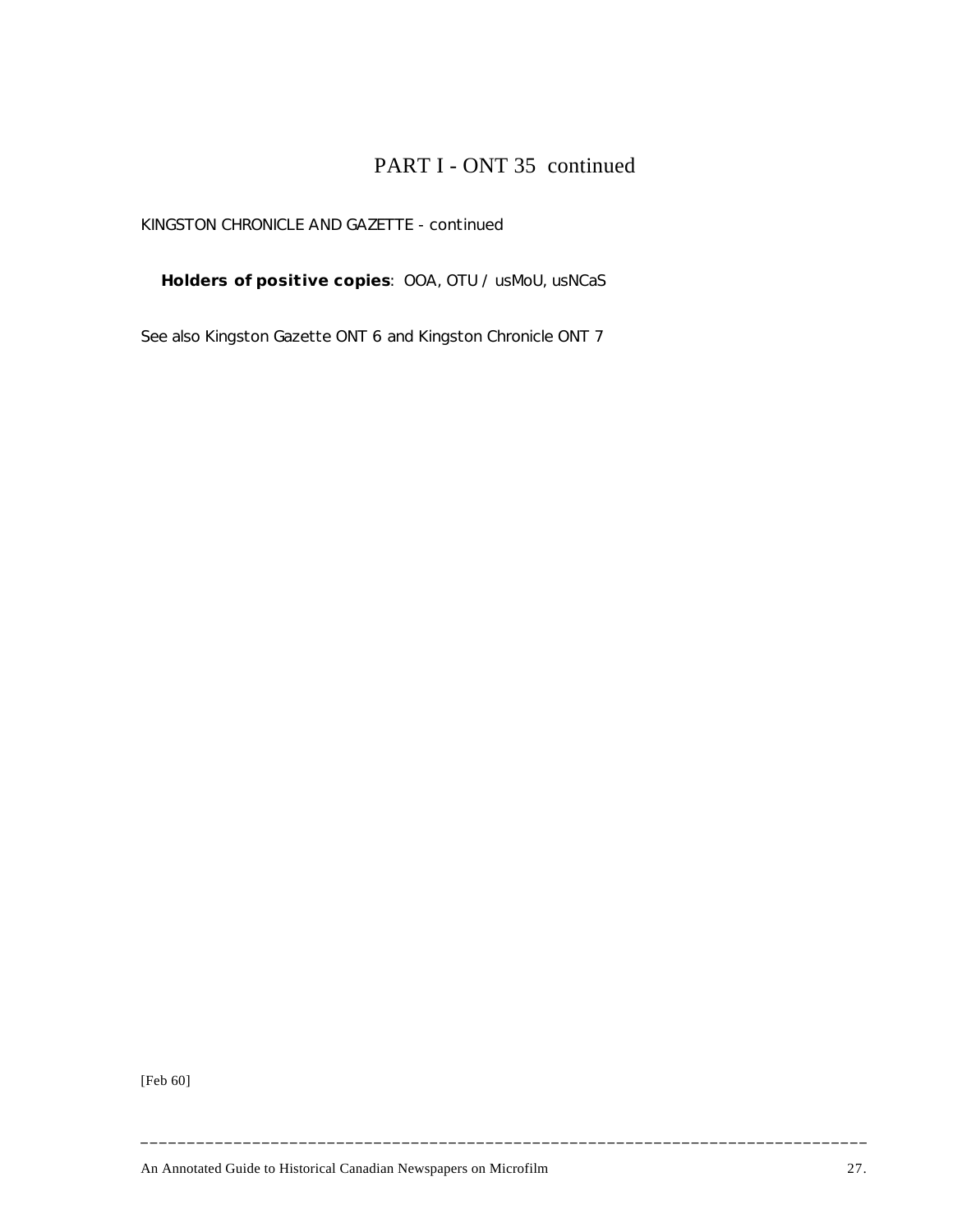Microf **24** AN5 N28

## **PART I - ONT 8**

#### *NATION*

NATION, Toronto, **1874-1876** //

**Dates microfilmed**: v1 no 1, Ap 2, **1874** - v3 no 39, S 29, **1876** w 1 reel \$16.50

- **Founders**: William Alexander Foster, and others who belonged to the Canadian National Association, the 'Canada First" group.
- **Editorial policy and content**: Founded in support of the "Canada First" party, of which Goldwin Smith and, for a period, Edward Blake were leaders, the *Nation* was devoted to the development of a Canadian national feeling.

**Files obtained from**: OOA, OOP

**Holders of positive copies**: OH, OKQ, OLU, OOCC, OTAr, OTP, OTU, QMBM, QMM, QMU / ukOR, usMnU

[Sep 59]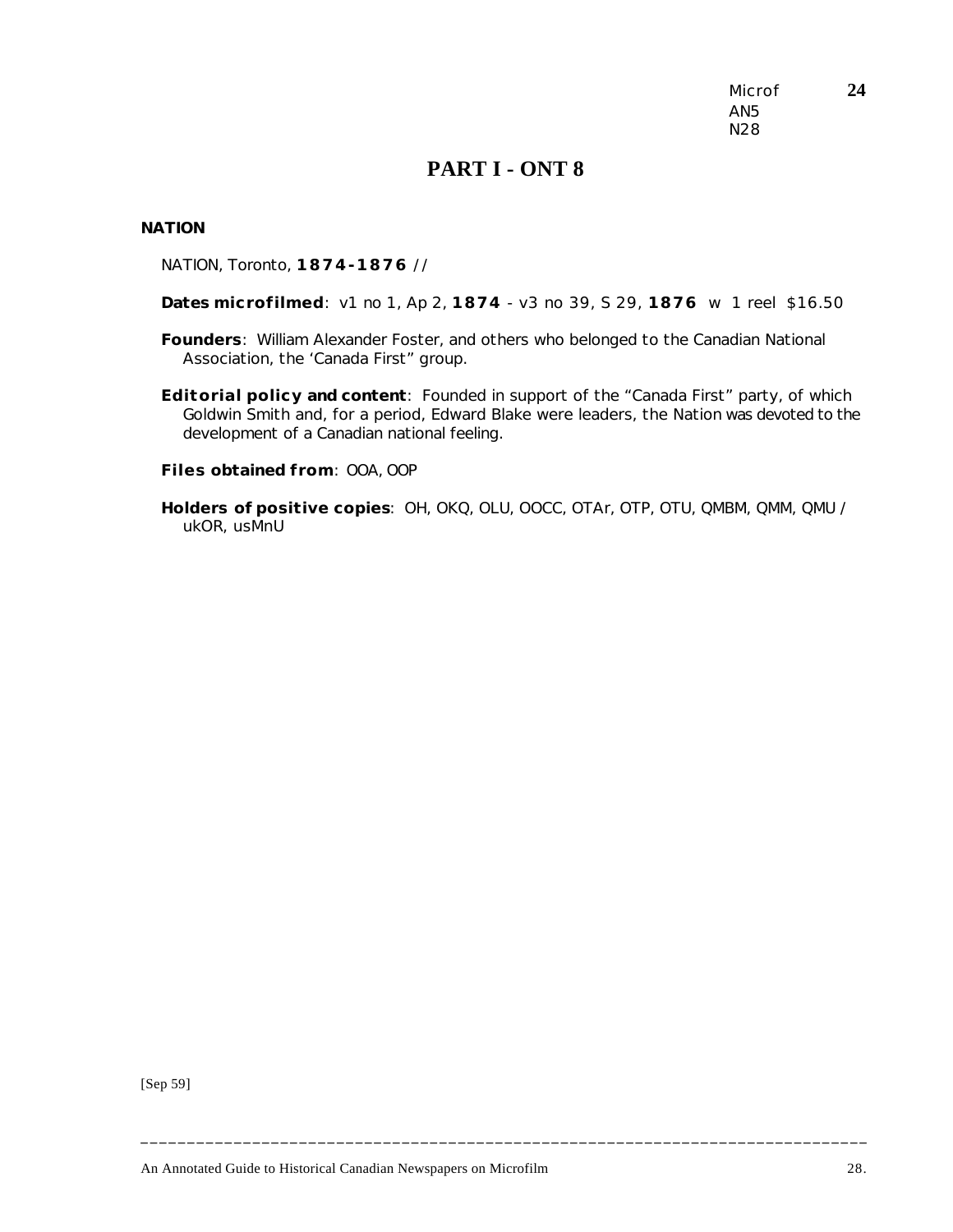Microf **30** AN5 O8

### **PART I - ONT 36**

#### *OTTAWA CITIZEN*

- Ottawa CITIZEN, Ottawa (formerly Bytown), **1844+** (1844 - F 15, 1851 as *The Packet*; O 4, 1859 sw as well as w; My 15, 1865 d established)
- **Dates microfilmed**: v22 no 24, S 4, **1846** v12 no 305, D 30, **1876** w,sw,d\* 21- 1/2 reels \$355.50; v13 no 1-2, Ja 2, **1877** - v18 no 285, D 30, **1882** d 10 reels (1050 feet) \$158.00; v14 no 1, Ja 2, **1883** - v43, no 179, D 31, **1887** d 12 reels \$183.00; v43 no 80, Ja 2, **1888** - v45 no 1510, D 31, **1892** d 13 reels \$195.00
- **Publishers, printers and editors**: **1844** N **1846**, pub. William Harris (1836- 1843 co-pub. with Lt.-Col. Ogle R. Cowan of *The Statesman*, Brockville, later Kingston; N 1846 left journalism; 1860 to death, Crown Land Agent for County of Renfrew); **1844- 1846**, printer John George Bell; N **1846-1849**, co-pubs. Henry J. Friel (ed.) (1858-1866 co-pub. and ed. *The Union*) and John George Bell (printer); 1**849-1851**, pub. Robert Bell (a director of Ottawa's first railroad - The Bytown and Prescott Railroad); **1851-1865**(?), ed. Dr. Lacroix; My 15, **1865**(?)- **1873**, pub. I. B. Taylor (ed. Francis Ridgeway); (?)-**1872**, Andrew Holland; **1872-1873**, Taylor and Andrew (bus. mgr.) and George C. Holland (ed.); **1873**, pub. J. M. Currier (M.P.), C. H. Carriere and Messrs. Holland, **1873**, pub. The Ottawa Citizen Printing and Publishing Co., ed. George Holland, bus. mgr. C. H. Carriere; F **1875-1892**, ed. Charles Herbert Mackintosh (ed. until he became Lt.-Gov. of NW Territories); **1877-1892**, principal pub. Mackintosh (bought out Messrs. Holland and Carriere) (mayor of Ottawa 1879- 1881; 1890-1891 M.P.; 1892 appointed Lt.-Gov. of NW Territories)
- **Editorial policy and content**: Harris founded *The Packet* as a supporter of the Reform Party. It was "devoted to politics, trade, agriculture and the dissemination of moral instruction and useful information." *The Packet*'s motto was "Our Country." In 1849 *The Packet* came under the editorship of Robert Bell, who changed the name of the paper to the *Citizen* in 1851, and made it a bi-weekly. Bell was a moderate Reformer, a somewhat impatient supporter of Robert Baldwin against the Grit extremists. His principles included free trade, popular education, social reform and a sturdy nationalism. The *Citizen*, though balking at times, gave general support to these ideas. It gave up its advocacy of reciprocity, except on a limited scale, when convinced that young Canada must deliberately foster home industry if it was to rise from colonial status and resist absorption by the Americans. To ensure this paternal care,the *Citizen* approved John A. Macdonald's marriage of liberalism and conservatism and warmly championed the National Policy that he devised.

Always opposed to extreme courses, the *Citizen* denounced the socialists and anarchists of the time, and at first frowned on trade unions. It upheld individual enterprise and the role

**\_\_\_\_\_\_\_\_\_\_\_\_\_\_\_\_\_\_\_\_\_\_\_\_\_\_\_\_\_\_\_\_\_\_\_\_\_\_\_\_\_\_\_\_\_\_\_\_\_\_\_\_\_\_\_\_\_\_\_\_\_\_\_\_\_\_\_\_\_\_\_\_\_\_\_\_\_\_**

\* Where available, sw and d have been filmed instead of w.

An Annotated Guide to Historical Canadian Newspapers on Microfilm 29.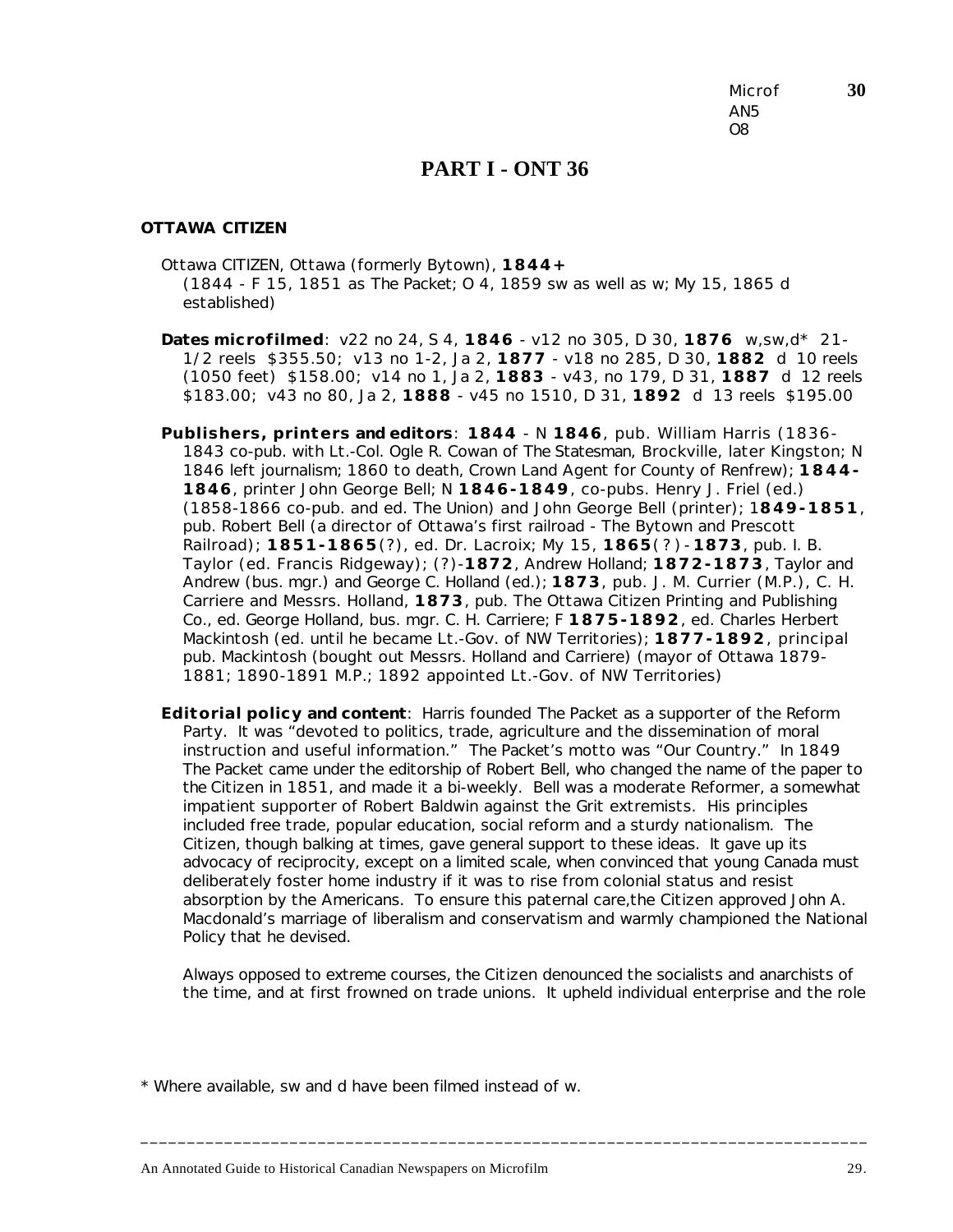## PART I - ONT 36 continued

#### *OTTAWA CITIZEN* - continued

of private capital. Yet it maintained that "what is of universal concern . . . becomes a government concern" and expected that the government would soon take over railways as it had the post office or, in Britain, the telegraph lines.

For the period covered by this microfilm, the *Citizen* has been delineated as "a Reform journal" Liberal--Conservative or independent.

Parliament began sitting in Ottawa in 1866 and the *Citizen* provides a valuable record of parliamentary reporting and news and comments on the government scene.

It also gave extensive coverage of the Ottawa valley region.

**Files obtained from**: OOC, OOCz, OOA, OOP, OTU

- **Issues wanted**: **1846** S 12 O 3,17,31, D; **1847** Ja-Mr 6,20, Ap 3, Je 5, Jl 10, Ag 14, S 11, O 2-9, D 31; **1848** Ja 1, F 5, Mr 11-18, Ap 1-22, My 6, Je 17, Jl 1, Ag 19 - S 9,23, O 21, N 18, D 30; **1849** Ja 20 - F 3,24 - Mr 3, Ap 7-14,28, S 1,15, O 27; **1853** F 19-26; **1854** S 30; **1855** Ja 6, F 17 - Mr 3,17 - Ap 21, My-S 13,27-end of yr; **1857**; **1858** Ja-F 19, Mr-end of yr; **1859** (**w**) Ja-F 9,23 - S; **1860** (**sw**) My 8 - S, O 9-12, D 18,31; (**w**) Je 2,23-30, Jl 14; **1861** (**sw**) Ap 2,23, Jl 9-16, Ag 13,27, S 5-20,27-30, N 12; **1862** (**sw**); (**w**) Jl 26, Ag 30 - S 6; **1863** (**sw**) Ja-Jl 14,28, S 4, D 30; **1864** (**sw**) Jl 1, S 2,13; **1865** (**sw**) Ja-My, (**d**) Je 8-9,23,30, O 5-6,20,26,31, D 26; **1866** (**d**) Ja 24, Ap 26; **1867** (**d**) My-D (**w** filmed); **1868** ( **d**) (**w** filmed); **1869** (**d**) Ja-Ap (**w** filmed) Ja 8, (**d**) My 25, Ag 2, S 8,20, O 2,11,19; **1870** (**d**) Ja 3, My-D; **1871** (**d**) F 10,22, Mr 17, Ap 8,14,17,21, 26, My 25, N 16-17, D 13; **1872** (**d**) My 1(pp1-2), Ag 6, D 17,25-31; **1873** (**d**) Ja-Je, S 11,15(pp), D 30(?); **1881** Ja 4; **1884** Ag 11,13; **1890** Ja 1; **1892** Jl 2(pp1-2)
- **Holders of positive copies**: (**1846-1876**) AEU, OKQ, OLU, OOC, OOCz, OONL, OOP, OTAr, OTU, QSherU / usCLU; (**1877-1882**) AEU, OKQ, OLU, OOC, OOCz, OONL, OOP, OTAr / usCLU; (**1883-1887**) OHM, OKQ, OLU, OOC, OOCz, OONL, OOP, OTAr; (**1888- 1892**) OOC, OOCz, OONL, OOP

**\_\_\_\_\_\_\_\_\_\_\_\_\_\_\_\_\_\_\_\_\_\_\_\_\_\_\_\_\_\_\_\_\_\_\_\_\_\_\_\_\_\_\_\_\_\_\_\_\_\_\_\_\_\_\_\_\_\_\_\_\_\_\_\_\_\_\_\_\_\_\_\_\_\_\_\_\_\_**

[Nov 64]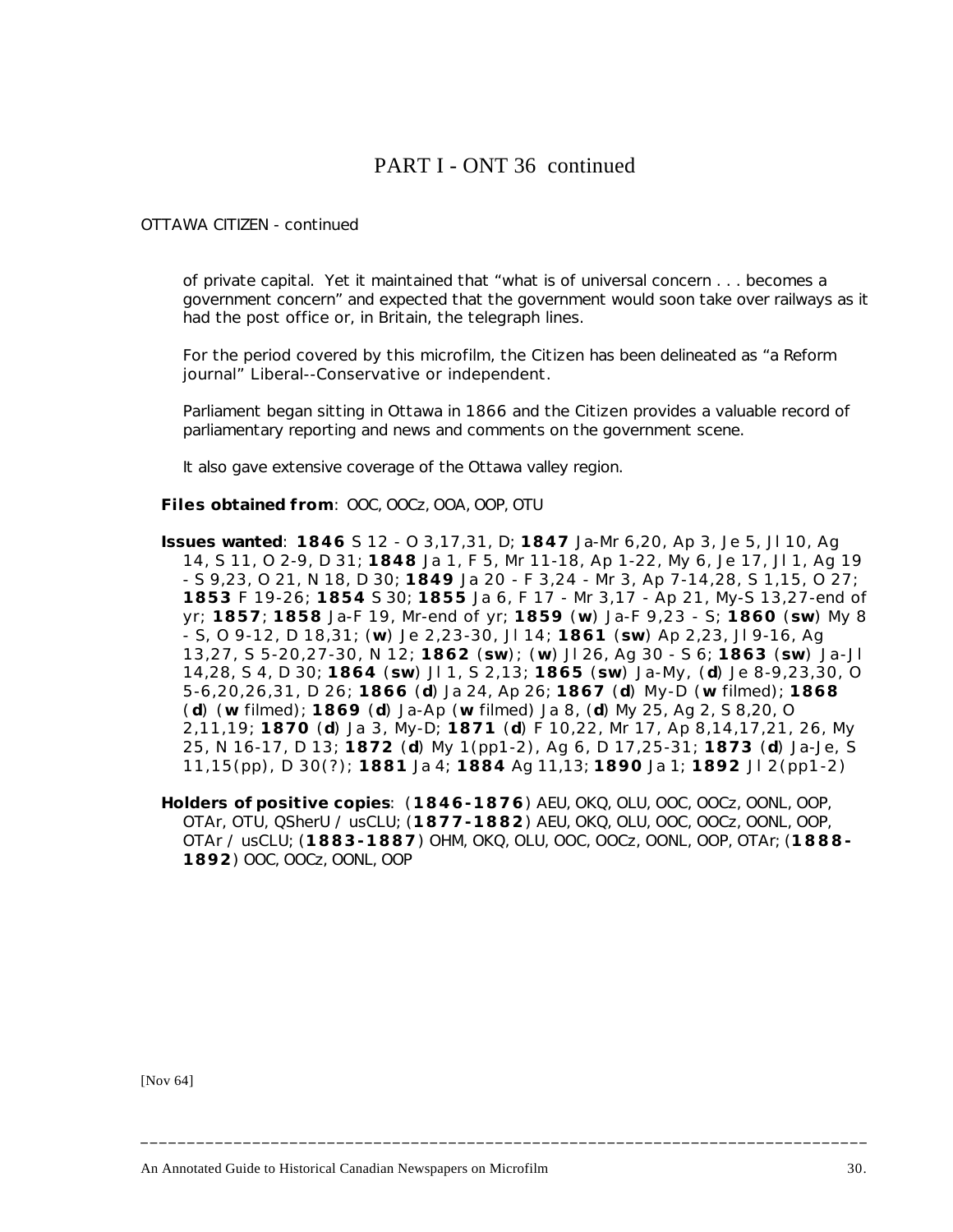Microf **860** AN5 G28

## **PART I - QUE 17**

#### *MONTREAL GAZETTE*

Montreal GAZETTE, Montreal, **1785+**

(1778-1779 as *Gazette du Commerce et Litteraire* - *See* QUE 16; 1779-1785 not published; F 20, 1794 - Ag 3, 1795(?) not published)

- **Dates microfilmed**: v1 no 1, Ag 25, **1785** v93, no 301, D 31, **1867** w,sw,tw,d 59 reels \$885.00; v94 no 1, Ja 2, **1868** - v101 no 314, D 31, **1872** d 10 reels (950 feet) \$158.00; v102 no 1, Ja 1, **1873** - v 106 no 313, D 31, **1877** 10 reels \$160.00
- **Publishers, printers and editors**: Ag 25, **1785** Ja 16, **1794(?)**, Fleury Mesplet (Mesplet died Ja 28, 1794); F 6, **1794** - F 13, **1794**, continued for Mesplet's widow, Marie-Anne Tison Mesplet; F 20, **1794** - Ag 3, **1795(?)**, publication discontinued; Jl 9(?), **1795** - (?), **1796**, Louis Roy and Edward Edwards ran rival *Gazettes de Montreal*; Edwards triumphed until Mr 1808 when a new rival, James Brown, claimed the *Montreal Gazette* as his. Mr **1808** - My **1822**, James Brown; Je 22, **1822- 1827(?)**, Thomas Andrew Turner (first vice-president of Bank of Montreal); **1827- 1829**, A. Ferguson; **1829-1832**, Mr. Chamberlain; **1832-1836**, Robert Armour (his son Andrew was the editor); **1836-1844**, Armour retired from the editorship and with Hew Ramsay formed Armour and Ramsay to publish the paper with Mr. Chisholm as editor; **1844-1848**, Robert Abraham; **1848-1853**, Ferres and Milne (James Moir Ferres becoming the new editor); **1853-1870**, Brown Chamberlin; **1870**, Montreal Printing and Publishing Co. was formed by Thomas and Richard White (formerly publishers of the *Hamilton Spectator* and *Peterborough Review*) with Thomas White as editor (White family proprietors 1870+)
- **Editorial policy and content**: The *Montreal Gazette* is the oldest continuously issued paper in Canada and the first newspaper published in Montreal (*see* QUE 160).

Mesplet's *Montreal Gazette* was a considerable change from his *Gazette du Commerce et Litteraire*. This time all controversial matter was excluded. To broaden circulation, it was published in both French and English. It began publishing news from the United States and abroad. There was not much local news at first since, as Mesplet told his readers, they knew as much as he could tell them. There was an emphasis on literary features.

At the beginning, the *Gazette* was free from the argumentative material that had brought disaster to the *Gazette du Commerce et Litteraire*. But in 1789, the question of the establishment of a House of Assembly was a subject of general interest and the *Gazette* opened its columns to a lively discussion. Mesplet gradually began to publish letters on burning topics of the day--education, the judiciary, militia, etc. A most interesting feature of the *Gazette* is the large number of businss and professional cards, the advertisements and notices of local organizations, showing developments in the commercial, social and cultural life of the future metropolis of Canada.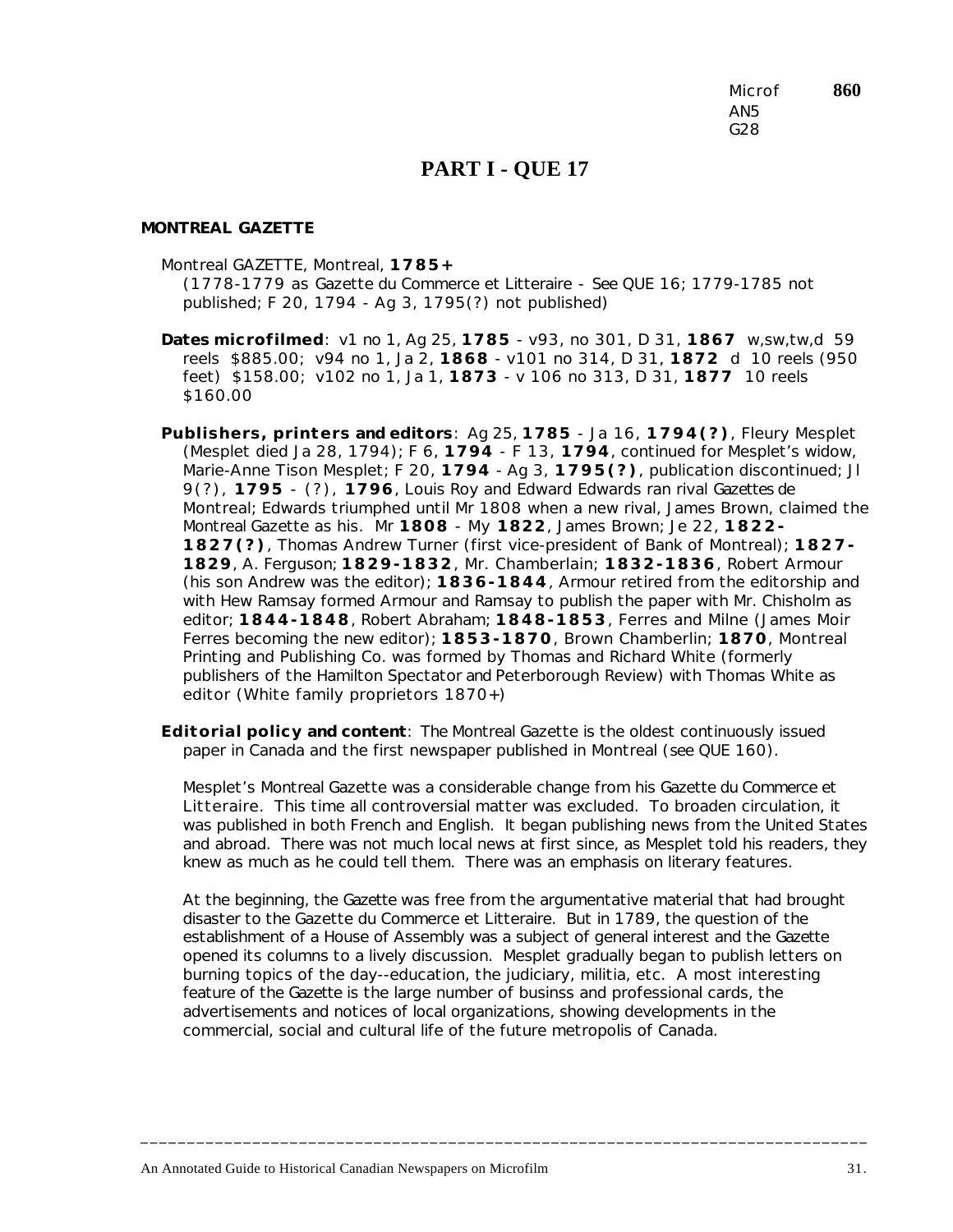# PART I - QUE 17 continued

### *MONTREAL GAZETTE* - continued

On Mesplet's death, rivals appeared, both using the name of his paper--Louis Roy, first King's Printer in Upper Canada, and Edward Edwards, the more legitimate claimant. For more than a year, they ran rival papers both entitled *Gazette de Montreal*. Edwards won out and Roy left Montreal.

Edwards lacked Mesplet's journalistic instinct and literary flair. But he had wider sources of information and less difficulty with French-English translation. The poet's corner and correspondence columns contracted, but the foreign news increased noticeably, as did the amount of advertising matter and of official publications.

Under Thomas, the *Gazette* became a semi-weekly and was published only in English from August 1822--an indication of the rapid growth of the English population and the increase in the volume of news and advertising. He extended its circulation throughout Upper and Lower Canada.

The news published by the *Gazette* at the beginning of the nineteenth century from the Mother Country and Europe was on the average two months old. There was not much leader writing. The sympathies expressed were British as opposed to American.

In 1844 Robert Abraham began issuing daily issues during the summer months--the time of commercial activity in Montreal before the advent of railroad and telegraph. In 1855 it became a daily all year round.

In 1849 when the Baldwin-Lafontaine government introduced the Rebellion Losses Bill in the Legislature, the *Gazette* commenced a crusade against the measure. However, it dropped its charges after the reply of the British Government that Canada had a Constitutional Government.

The Confederation of the British North American Provinces was warmly advocated by the *Gazette* under Chamberlin with whom John A. Macdonald corresponded. It was the first paper in Canada to start the agitation for the acquisition of the Hudson's Bay Company's territory in the North West. The Hudson's Bay Company tried to have the articles stopped. Under the editorship of Lowe and Chamberlin should be noted the distinguished men who contributed to its columns--among them, Thomas D'Arcy McGee, a close friend of Chamberlin.

The *Gazette* left its mark on the controversies of the day. Throughout all its changes of proprietorship, it steadily maintained the position of a leading organ of the Conservative party in Lower Canada.

**Files obtained from**: OOA, OOP, OTAr, OTL, OTP, OTU, QQL, QQLa, QMF, QMGa, QMM, QMSS / usDLC, usMWA, usNN, McCord Museum (McGill University) and sources in Great Britain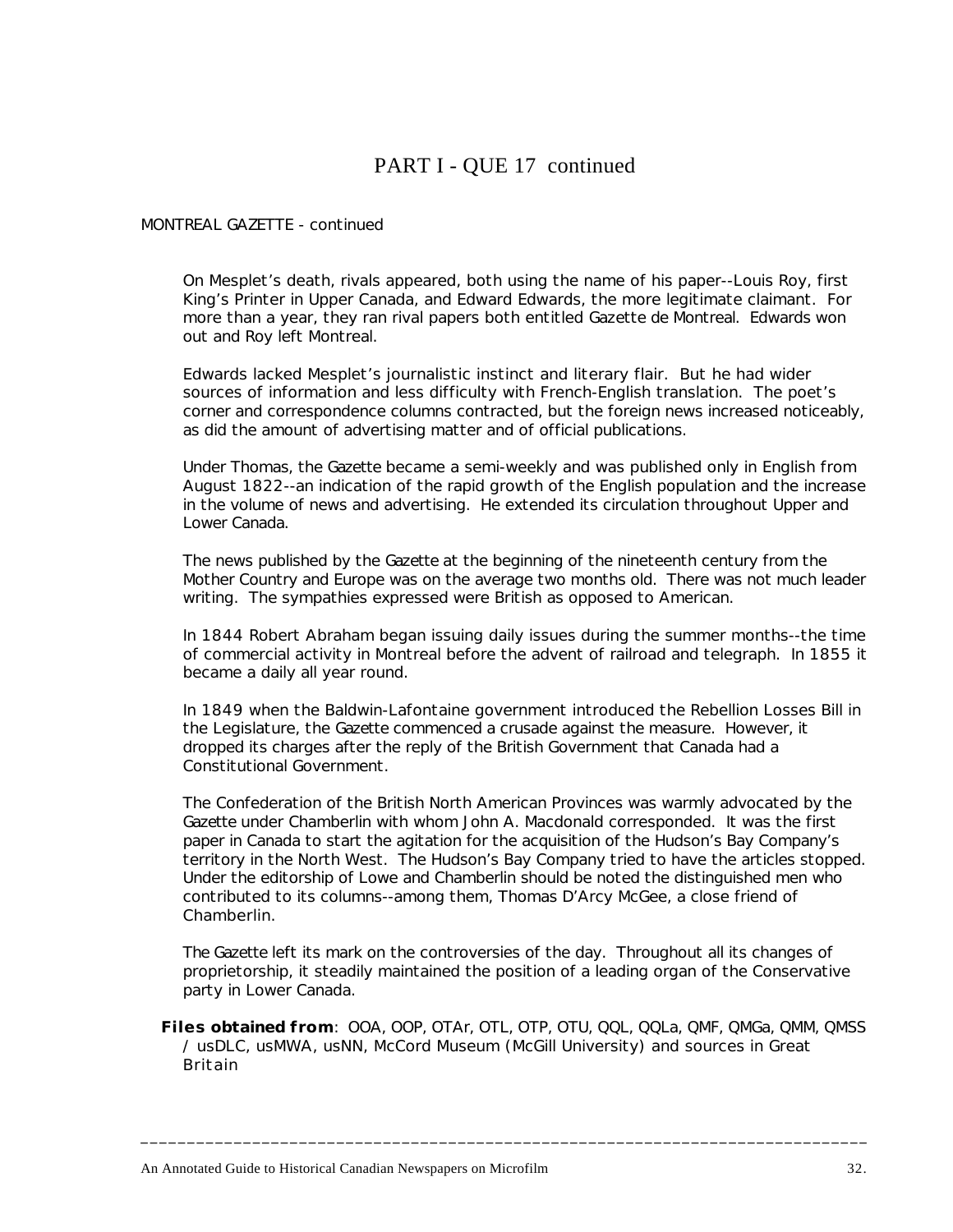### PART I - QUE 17 continued

### *MONTREAL GAZETTE* - continued

- **Issues wanted**: **1792** Ja 5-12, My 17,31, Je 21; **1793** Ja 31, Mr 14,28, Ap 11, My 30 - Je 20, Jl 4, Ag 8, D 5; **1794** Ja 23-20(?), F 20-end of yr; **1795** Ja-Jl 27(?), Ag 10,24 - S 7, O 26; **1799** Ja - My 13, Jl 8,22, S 2, O 28; **1800** Ja 13, Mr 17,31, My 19, N 17, D 1,15-end of yr; **1801** Ja 5-19, F 2,16, Mr 2,15, Ap 13 - My 4, Je 1,29 - Jl 6, Ag 3-17, S 14-21, O 19, N 23-30(pp2), D 14-21; **1802** Ja 4-25, F 8 - My 19, N 17, D 1,15-end of yr; **1801** Ja 5-19, F 2,16, Mr 2,15, Ap 13 - My 4, Je 1,29 - Jl 6, Ag 3-17, S 14-21, O 19, N 23-30(pp2), D 14-21; **1802** Ja 4-25, F 8 - Mr 15,29 - Ap 19, My 3-24, Je 7,28 - Jl 5,26, Ag 9-16,30 - S 27, O 11, N 15-end of yr; **1803** Ja 17, Mr 28, JL 18-25; **1805** Ja 7-14, F 4, Mr 18-25, My 6-20, Je 10,24, - Jl 1,29, Ag 19, S 2, O 28, N 18-25, D 9; **1807** Mr 16-23, My 11,25 - Je 8,22, Jl 13 - Ag 3, S 14, O 5,26, D 7; **1808** Ja 25, Mr 14-21, Je 9-16, N 14; **1809** F 20, Jl 17, Ag 14, O 2(pp3-4),23; **1810** Ja 1-15,29, My 31 - Je 18, Jl 9, O 1,15; **1811** Ja 7, Mr 18, Je 24 - Jl 1,29, Ag 26, S 30; **1819** (**w**) Ap 28, N 3; **1820** (**w**) S 20; **1822** (**w**,**sw**) Ap 24(pp3-4), My 1(pp3-4), S 7, O 19; **1824** (**w**,**sw**) F 21, Je 30, Jl 31(pp3-4), O 20,30, N 13, D 22; **1825** (**w**,**sw**) Mr 19, Jl 23, S 3, N 12; **1826** N 13(pp3-4); **1827** (**sw**) Ja 4; **1829** (**sw**) Ja 1, My 18; **1843** (**tw**,**d**) Ja 3,7,10,12,26, F 11, Mr 9, Ap 1,6,15, My 3,4,6,25,26,29, Je 5,6, Jl 10,11,12,17, Ag 2,3,4,5,7,8,10,12,16,31, S 6,9,12,18,21,22,26, O 11,30, N 6,7,8,24,25,27; **1845** (**tw**,**d**) Ap 24, Jl 2,29; **1846** (**tw**,**d**) F 18,25, Mr 9, Ap 1, My 1,21, Je 19,20, Jl 14,15,16, Ag 14,15,18,28, N 23, D 9; **1855** Mr 19,28, My 1, Je 29, Jl 26, O 25, N 22, D 26,27,29-31; **1856** Mr 13,21, Ag 6,18,28, S 24, O 14,18-20, N 5, D 1,10,22,25; **1857** (**d**) Ja 21,26,30, F 14, Mr 2,5-9,13,16,20,21,25,30 - Ap 11,14-24,19 - My 1,13-14,19,28-29, Je 18,20,29,30, Jl-end of yr; (**w**) Ja-Ap, Jl 4, Ag 29, S 26 - O 3,17, N 14, D 5-12; **1858** (**w**) Ja 30, F 13-20, Mr 13-20, Ap 3,24, My 15-22, Je 12, Jl 24, Ag 21-28, O 2, N 6-20, D 11-18; **1859** (**d**) whole yr; ( **w**) F 5, Mr 12, Je 11, Jl 9, Ag 6-20, S 17, O 8, D 3; **1860** (**d**) Ja-Je, Jl 13,14, Ag 24,25,29, S 6,18, O 26, D 25,26(pp30); (**tw**) Ja 6-11,16-18,25-27, F 1,6,27, Mr 16,28, Ap 18, My 18,25, Je 25, Jl 2-4,18,27, Ag 24-29, S 19, O 8,26,31 - N 9,14 - D 3,7,26-31; **1861** (**d**) Ja 2(pp1-2), Ap 3, Je 28, O 1; **1862** (**d**) Ja - Ag 10,17 - N 7,9 - D 25,27-31; (**tw**) F 12,28 - Mr 7,17,26, Ap 9,13, My 9,13,23-28, Je 23, Jl 2,9,14,18-21,25, Ag 27, S 5-8,15, O 3,20,24, N 7, D 1,8,12,15,19,31; **1863** (**d**) Ja 22 - F 4,18,22-25, Mr 23 - Ap 30, Je 18, Ag 20 - N 6,21,30 - D 4; (**tw**) Ja 2,23, F 14,18, Ap 3,10,23-25, My 20, Je 5,15,19-22, Jl 3,13,17-20, N 2,25, D 4-12; **1864** (**d**) Ja 22(pp3-4),23,26,28-30, F 2-4, My 13,14, Je 11,15, O 1; **1865** (**d**) Ja 27, F 21, Ap 8, My 20, Je 30, S 29, O 31 - N 1,7,29, D 21,26; **1867** D 10; **1869** Ja 9, Jl 1
- **Holders of positive copies**: (**1785-1867**) ACU, AEU, BVaU, NSHD, OHM, OKQ, OLU, OONL, OPeT, OTU, QMBM, QMGa, QMM, QMSS, QQL, QSherU, SSU / auCNL, ukOR, usCtY, usMH, usMeU, usMiDW, usMiU, usMnU, msMoU, usNcD, usWaU; (**1868-1872**) AEU, BVaU, MWU, NSHD, OH, OHM, OKQ, OLU, OONL, OTU, OWtU, QMBM, QMG, QMGa, QMM, QMSS, QQL, SSu / auCNL, ukOR, usCtY, usMH, usMeU, usMiDW, usMiU, usMnU, usMoU,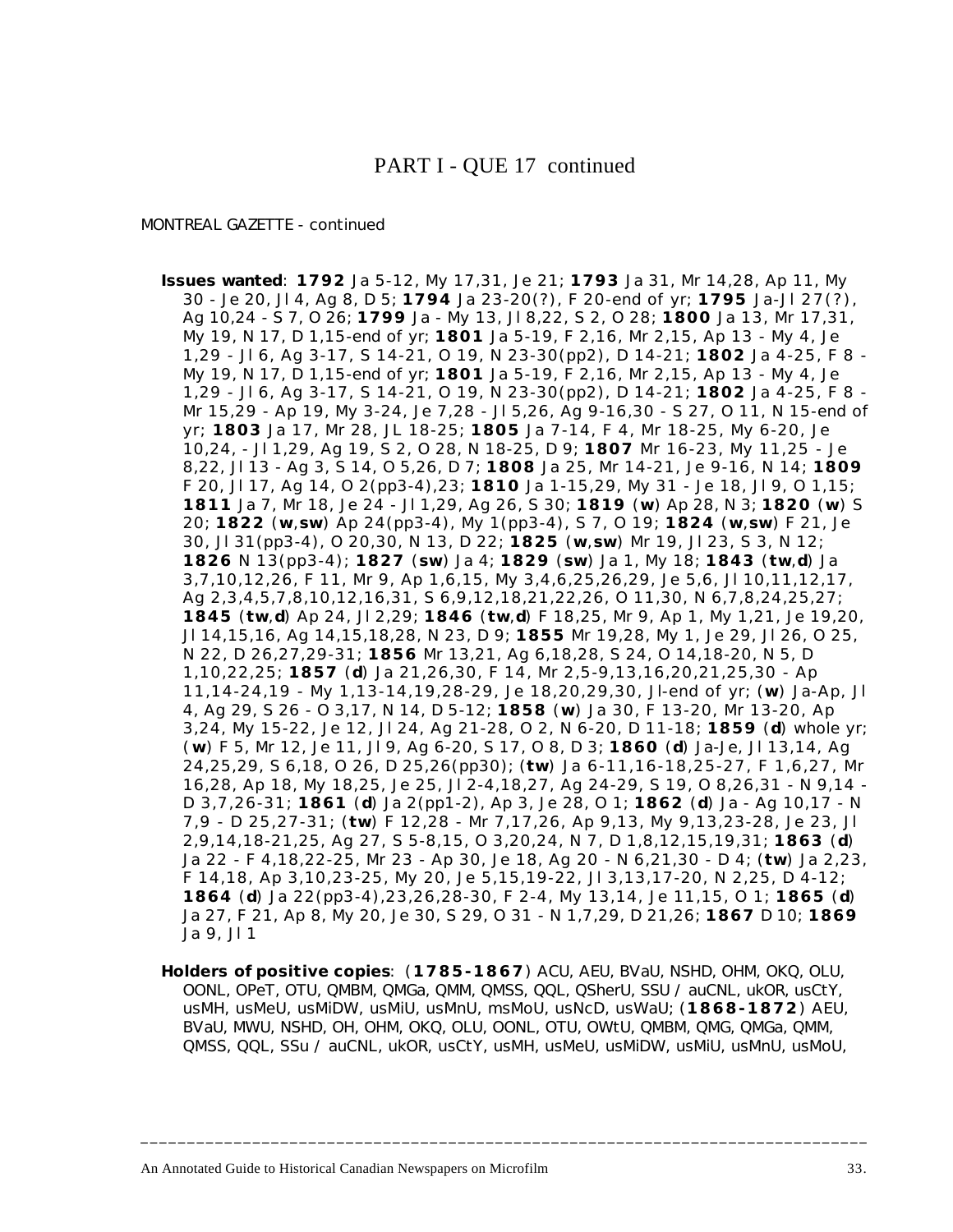# PART I - QUE 17 continued

*MONTREAL GAZETTE* - continued

usNcD; (**1873-1877**) AEU,BVaU, NSHD, OH, OHM, OKQ, OLU, OONL, OTU, QMBM, QMG, QMGa, QMM, QMSS, QQL / auCNL, ukOR, usCtY, usMH, usMiDW, usNiU, usMnU, usMoU, usWaU

[Rev. Nov 65]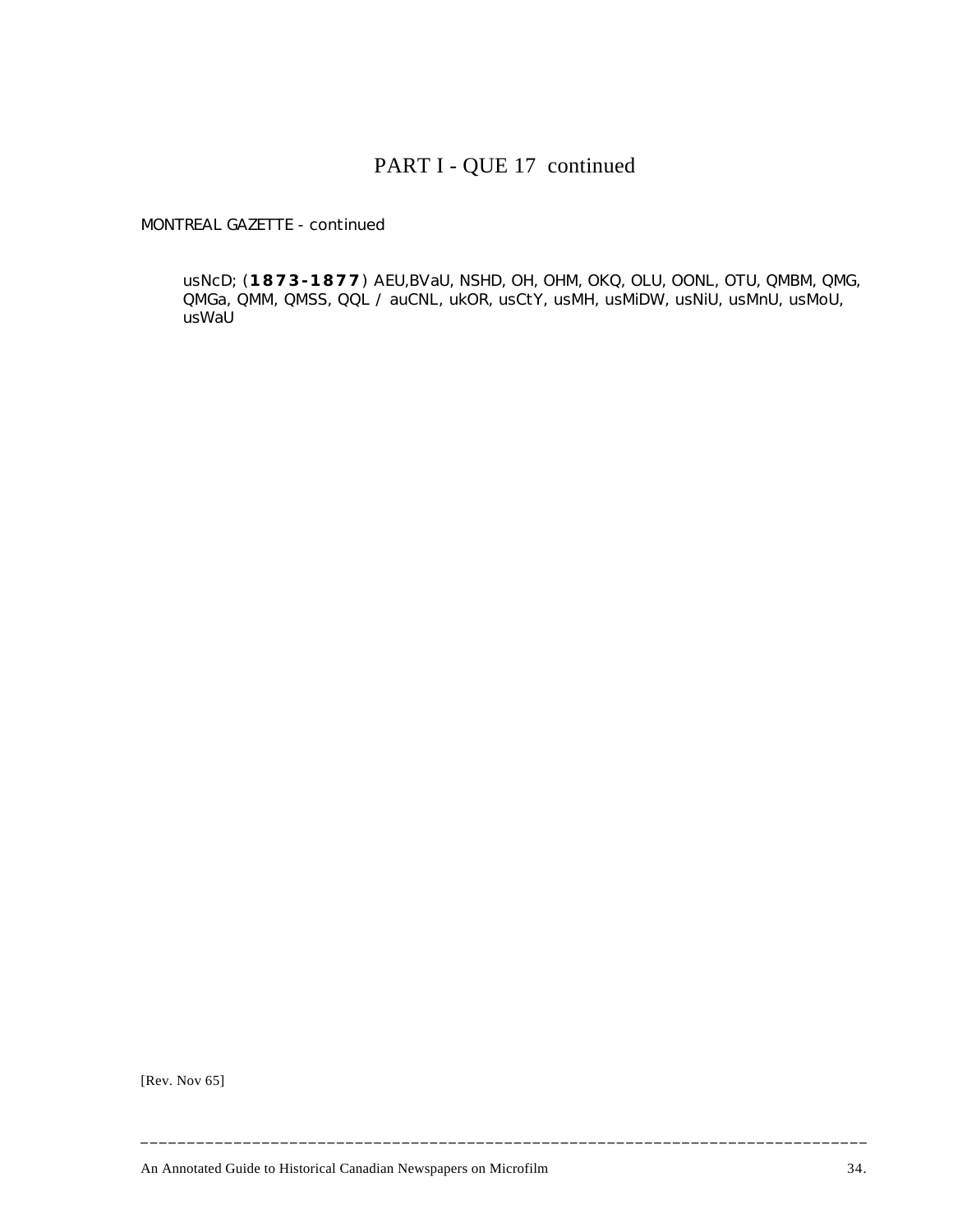Microf **658** AN5  $H<sub>4</sub>$ 

### **PART I - QUE 5**

#### *MONTREAL HERALD*

Montreal HERALD, Montreal, and Daily Commercial Gazette, **1811-1959** //

- **Dates microfilmed**: v1 no 1, O 19, **1811** v16 no 18, D 30, **1826** w,sw 4 reels \$46.20; v55 no 1, Ja 2, **1863** - v65 no 312, D 31, **1873** d 21 reels \$320.00
- **Publishers and editors**: **1811-1815**, Mungo Ray (previously a merchant in Montreal); **1815-1822**, William Gray; **1822-1824**, the widow of William Gray; My 1, **1824** - N 1, **1833**, Archibald Ferguson; **1863** - Mr **1865**, E. G. Penny, A. Wilson and Mary Kinnear; **1865-1868**, Penny and Wilson; **1868-1873**, Penny, Wilson and Jas. Stewart

**Editorial policy and content**: (1811-1826) In the years before the Rebellion of 1837, it opposed the advocates of rebellion and employed a number of brilliant men in its campaign, including Adam Thom. The *Herald* provides a contemporary record of the War of 1812.

(1863-1873) Liberal, Anti-Confederate, said to reflect the views of Luther Holton, the *Herald* assessed the issues of the day from a commercial viewpoint. Fifteen years previously, Penny had supported the Annexation movement (*see* N 5, 1864 re charge, and also counterattack on the Montreal *Gazette*) but now the *Herald* asserted "We know that there can be no prosperity for us except by assured peaceful relations with our neighbours" but we wish "that the commercial and financial policy of this country shall be English not American" because "the English policy is sound, scientific and wise" (Jl 27, 1865). The *Herald* did criticize the government for viewing Washington with "suspicion and distrust" which led to unnecessary expense, instead of concentrating on "peaceful internal development."

"The vast expenditures we are to incur for Fortification; for the Intercolonial Railway, even for the acquisition of the Hudson Bay Territory and then for opening a road to it through the frozen barrens North of Lake Superior instead of through the flat prairies of the Mississippi and Red River valleys; lastly for the creation of two new governments in Canada by way of machinery for a Confederation between Provinces which are already provided with a form of government already amply sufficient for their wants--all these depend upon the idea of converting Canada into a military state, instead of an industrial one . . . our territory is so interlocked with that of the United States as to make our prosperity depend to a very great extent upon peaceful and profitable connections with the people of that country . . . as a matter of geographical necessity . . . all our railway lines are intended to connect us with the neighbouring richer and more populous country . . ." (O 7, 1865).

Compromise was viewed as an abnegation of principle. Thus Brown was criticized as one who deserted "the arduous road of honourable struggle" (Ag 11, 1865). "We have never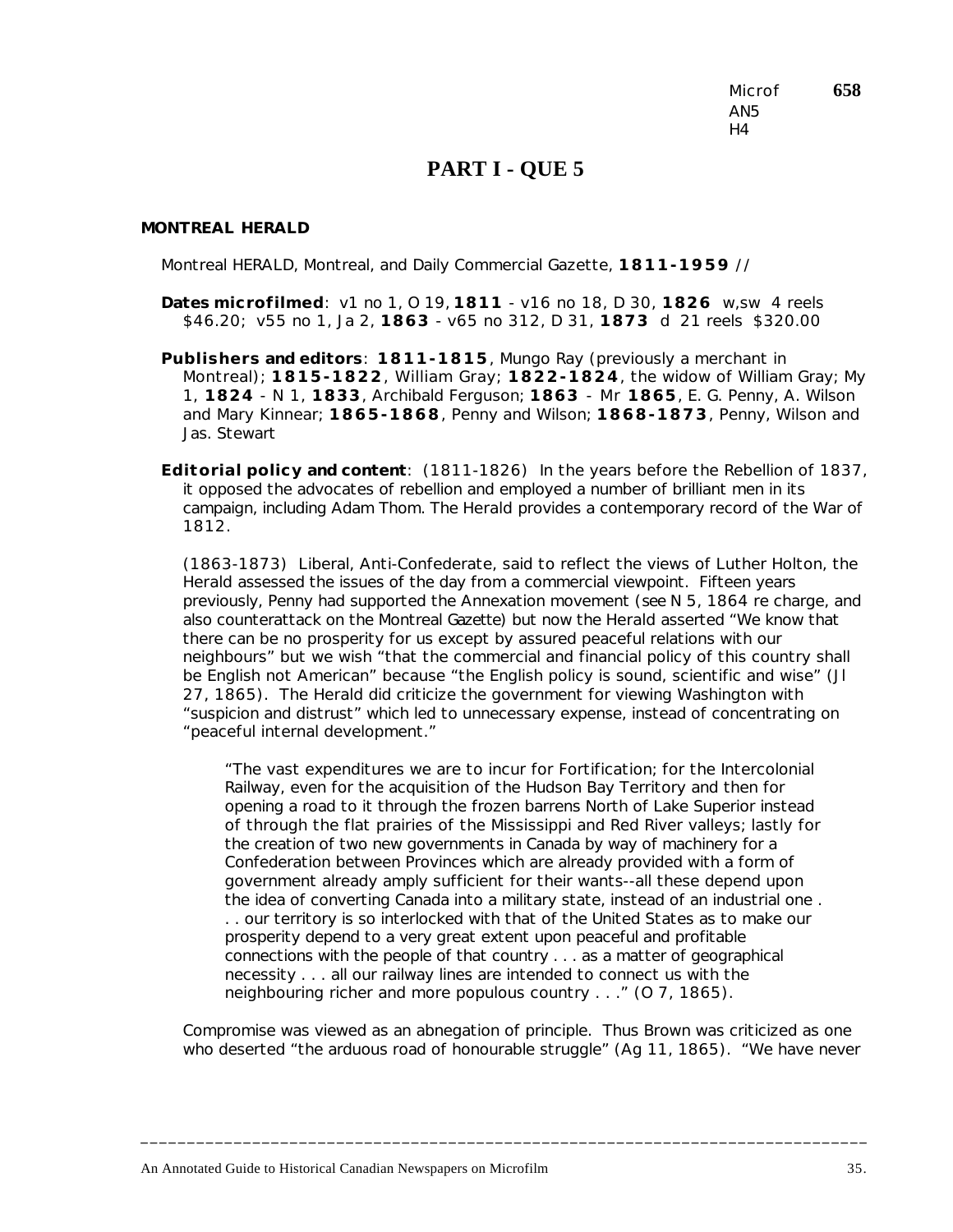# PART I - QUE 5 continued

### *MONTREAL HERALD* - continued

approved of any coalition," said the *Herald*, stressing that coalition placed the Liberals in a position where "both they and their views" would be "constantly overborne by numerical superiority" (Jl 16, 1867). "Mr. Howe . . . has a very intricate business to explain" (O 17, 1868). "All coalitions which have any life in them teach the bad lesson of successful abandonments of opinions and friends" (Ja 22, 1869).

Confederation was opposed as a compromise, "means of conciliating two conflicting claims" (Jl 18, 1864). The "idea of a new political arrangement for six Provinces" in order to settle "a party dispute in one province . . . must be put aside (O 7, 1865). The *Herald*'s early reaction was to call for a clear definition of central authority: "While a wise nation will maintain openings for varieties of opinion and action, it will not do so by giving the part a right to resist the whole" (S 14, 1864). Holton's March 1865 attempts to have Confederation submitted to the electorate were defeated, and Dorion tried again at the new session of 1866 but "The amendment was negatived by 79 to 19" (Je 14, 1866). On October 31, 1866, the *Herald* asked for an appeal to the people and published a fivecolumn copy of a remonstrance sent to the Secretary of State for Colonies. A later editorial summarizes the *Herald*'s outlook and reaction:

"Measures of the greatest moment to the three millions of inhabitants of Canada proper--Canada as it was before Confederation, have been postponed for ten years, while millions of money, which must be furnished mainly by Quebec and Ontario, are being squandered on outlying provinces, which are really not as important as single cities or counties in these two Provinces" (Jl 8, 1872).

Although the *Herald* had identified itself with the preponderantly French Canadian element opposing Confederation, it took a strong stand on the maintenance of the British connection; "threshold of independence" and "establishing a new nationality" are terms "repugnant and bigotted" (My 6, 1866). It deplored the fact that "a large portion of the community, the wealthiest commercial, the whole or nearly the whole of the industrial Corporations" was not given representation in discussions with the "Home Government' (O 8, 1866). The Washington Treaty was taken as "based upon the policy of Empire and upon the true interest of the Dominion" (My 27, 1871). The departure of the last Imperial regiment was accepted because: "The children of this nobel and faithful mother must outgrow the parent, and must sooner or later accept responsibility" (N 14, 1871).

The choice of Ottawa as capital evoked the statement: "We think that was a mistake, but we are bound to submit to lawful authority . . ." (Ja 31, 1863). However, the *Herald* was not really convinced: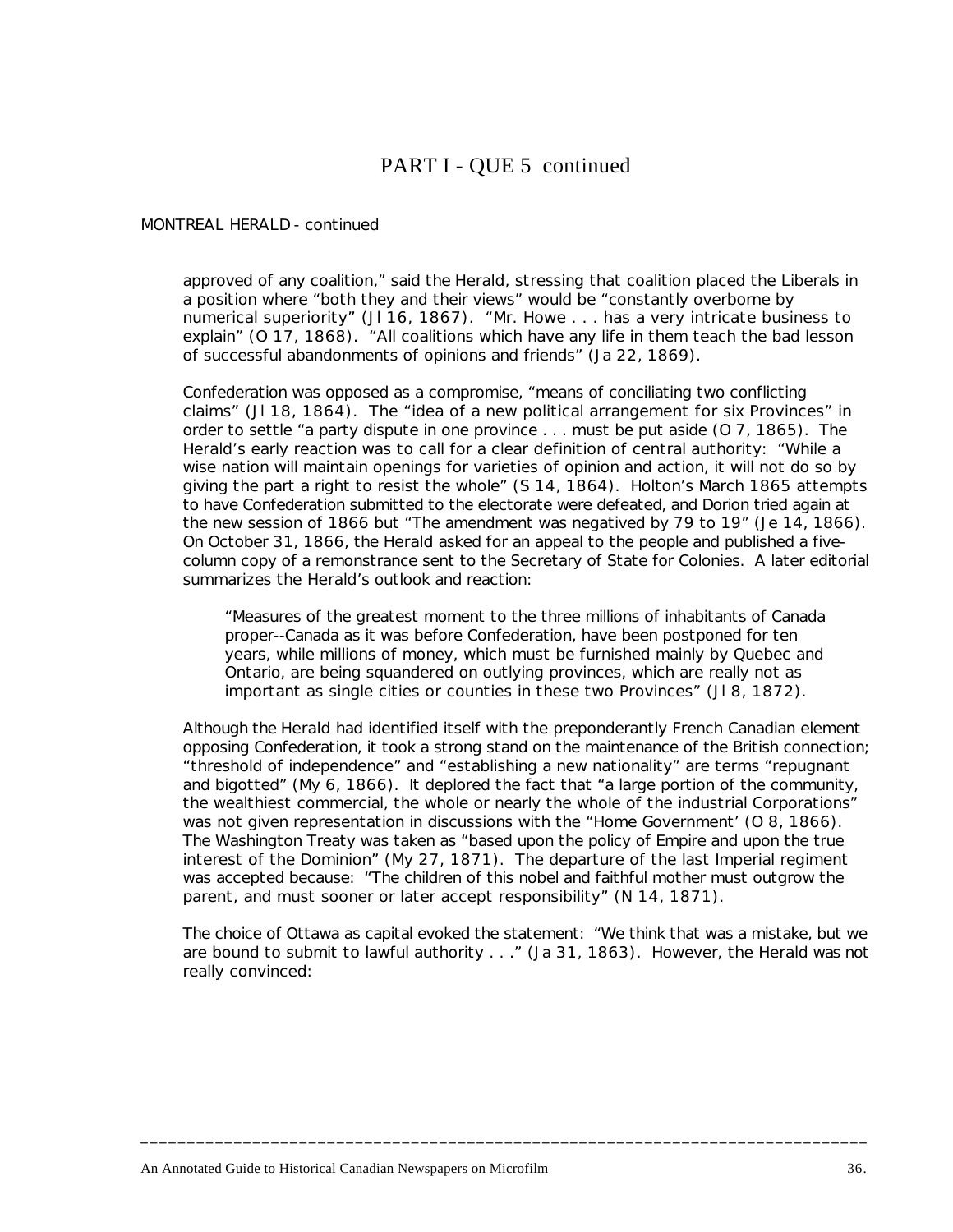# PART I - QUE 5 continued

### *MONTREAL HERALD* - continued

"Of course Ottawa can never be the capital in any proper sense of the word . . . for a large population, for intellectual life, for social enjoyment, for commercial enterprise, and for the wealth which comes of it--for all these elements which go to make up a capital city--we must look elsewhere" (JI 9, 1872).

**Files obtained from**: OOA, OOP, QMF, QMM

- **Issues wanted**: **1812** Ap 18,My 16; **1815** Mr 18(pp1-2), Je 3(pp1-2),17(pp3-4), Jl 22(pp3-4), O 21-25, N 11-18, D 16; **1816** Ja 6, F 24, Mr 30, Ap 13 - My 4,18 - Je 1,15 - O; **1821** Jl, S 21; **1822** N 18; **1826** N 4; **1863** D 21,26(pp1-2); **1864** Ja 3, Je 10,28, S 5-10, D 10; **1865** Ja 10-11, My 1, S 14, D 30(pp1-2); **1866** Mr 10, My 15-24, Ag 3,31, D 4(pp1-2); **1867** My 13, Je 29(pp3-4), O 14, N 16; **1868** Mr 3,7,18, My 2
- **Holders of positive copies**: (**1811-1826**) BVaU, OHM, OKQ, OONL, OOP, OOU, OTP, OTU, OWtU, QMBM, QMG, QMM, QMSS / usDLC, usMiDW, usMtBC; (**1863-1873**) BVaU, BViV, OKQ, OONL, OTU, QMG, QMM

**\_\_\_\_\_\_\_\_\_\_\_\_\_\_\_\_\_\_\_\_\_\_\_\_\_\_\_\_\_\_\_\_\_\_\_\_\_\_\_\_\_\_\_\_\_\_\_\_\_\_\_\_\_\_\_\_\_\_\_\_\_\_\_\_\_\_\_\_\_\_\_\_\_\_\_\_\_\_**

[Rev. Nov 66]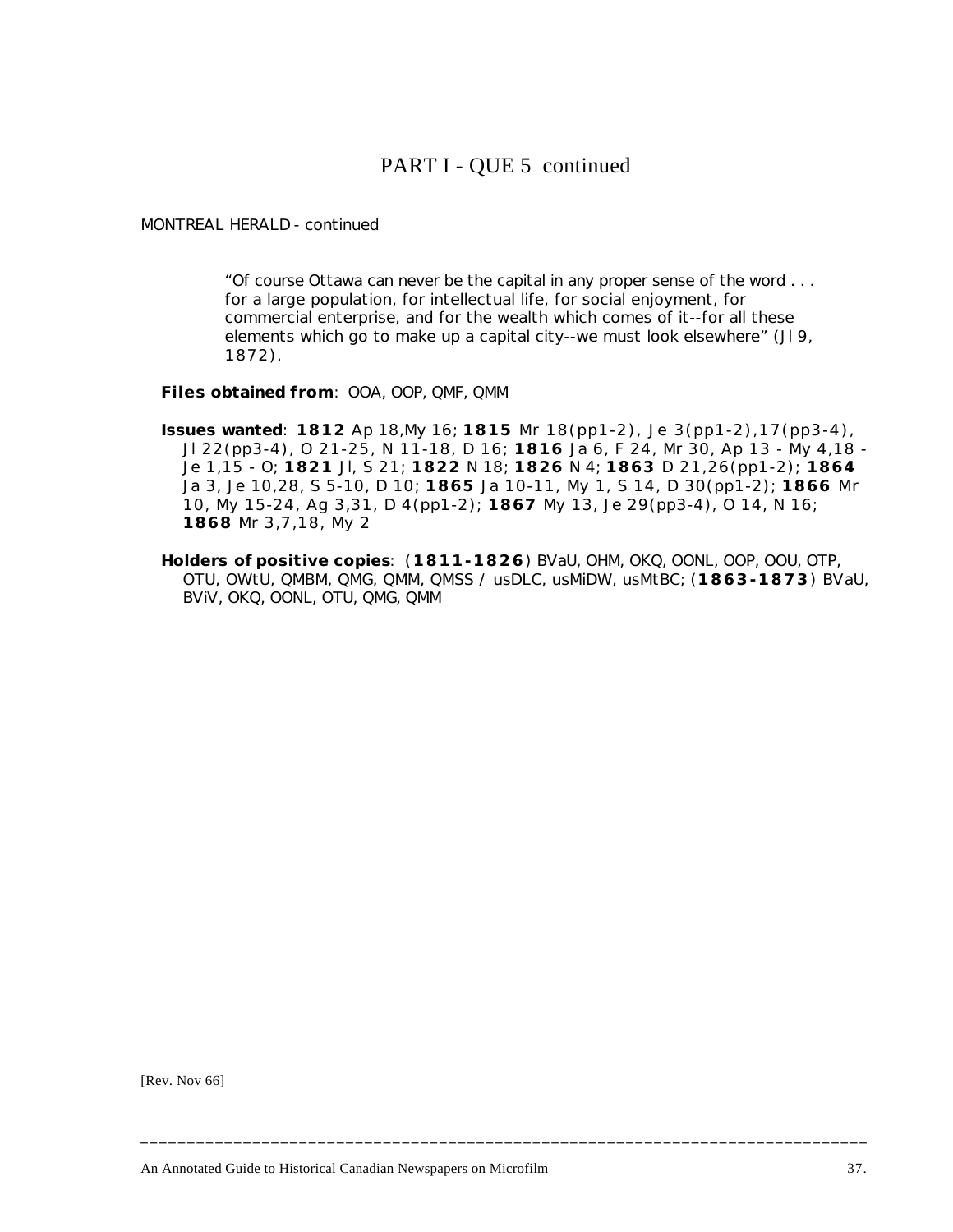Microf **23** AN5 M63

### **PART I - QUE 10**

#### *MONTREAL TRANSCRIPT*

Montreal TRANSCRIPT, Montreal **1836-1865** // (?)

**Dates microfilmed**: v1 no 1, O 4, **1836** - v14 no 105, D 20, **1849** tw 10 reels \$162.45; v14 no 106, Ja 1, **1850** - v26 no 100, Ag 24, **1861** tw,d 15 reels \$254.00; v27 no 2, My 2, **1862** - v24 no 54, Jl 1, **1865** d 6 reels \$93.00

**Editor and publisher**: Donald McDonald

**Editorial policy and content**: (1836-1849) Professing an independent position, it was in fact a strong supporter of the British Government and its representatives, the Governors-General. As early as 1840, it crusaded against Responsible Government and its advocates, Baldwin and Lafontaine. The *Transcript* also favoured the union of Upper and Lower Canada, arguing that only union would give the French representive government. Apart from a wide interest in political affairs, its editorial supported mass immigration, industrial progress and British liberty.

(1850-1861) During this period, the proprietor repeatedly emphasized the deplorable state of politics in the United Canadas, riddled with "antagonisms and incongruities" (S 30, 1851); "destitute of men worthy of public confidence" (N 2, 1853); "a combination of individuals to acquire power and plunder" (Jl 11, 1854); "corruption connected generally with the management of our public affairs' (Ag 10, 1858); and a gain in "the tide of corruption and misgovernment' (Ja 1, 1861). It saw Reciprocity and Free Trade as "destructive of the commercial interests" of Canada. "Free trade shut our Breadstuffs out of the markets of Great Britian, reciprocity enables us to dispose of our best brands to the Americans, and in return to receive from them in many instances Flour and Indian Corn hardly fit for Christian food . . . The trade of the noble St. Lawrence is fast becoming a dead letter" (F 21, 1856). On the other hand, the railroad expansion of the time was seen as a "great iron chain . . . yearly binding us closer together" (Ja 3, 1856); "the commencement of a new era, which will restore the ancient commercial glories of Montreal" (S 3, 1859); but it could also, particularly where the Grand Trunk was concerned, involve unparallelled "extravagance and corruption" (N 28, 1860). In 1850 the *Transcript* felt that the chain of railways would eventually lead to Confederation of the British North American Colonies but the division between the two Canadas soon disproved this theory, and by 1860 the editor declared: "Not a single American Province would vote for it" (N 10, 1860). The *Transcript* did not easily accept the announcement of Ottawa as the Queen's choice for the seat of Government, arguing that as the Queen never acted without the consent of her minister, the decision was still debatable.

(1862-1865) When the government was transferred to Ottawa, the *Transcript* saw it as "an admission on the part of the government of its inability to execute its own functions," a weakness leading to "strife between sections, and to that pandering to sectional interests, which has been the opprobrium of Canadian legislation" (My 12, 1862).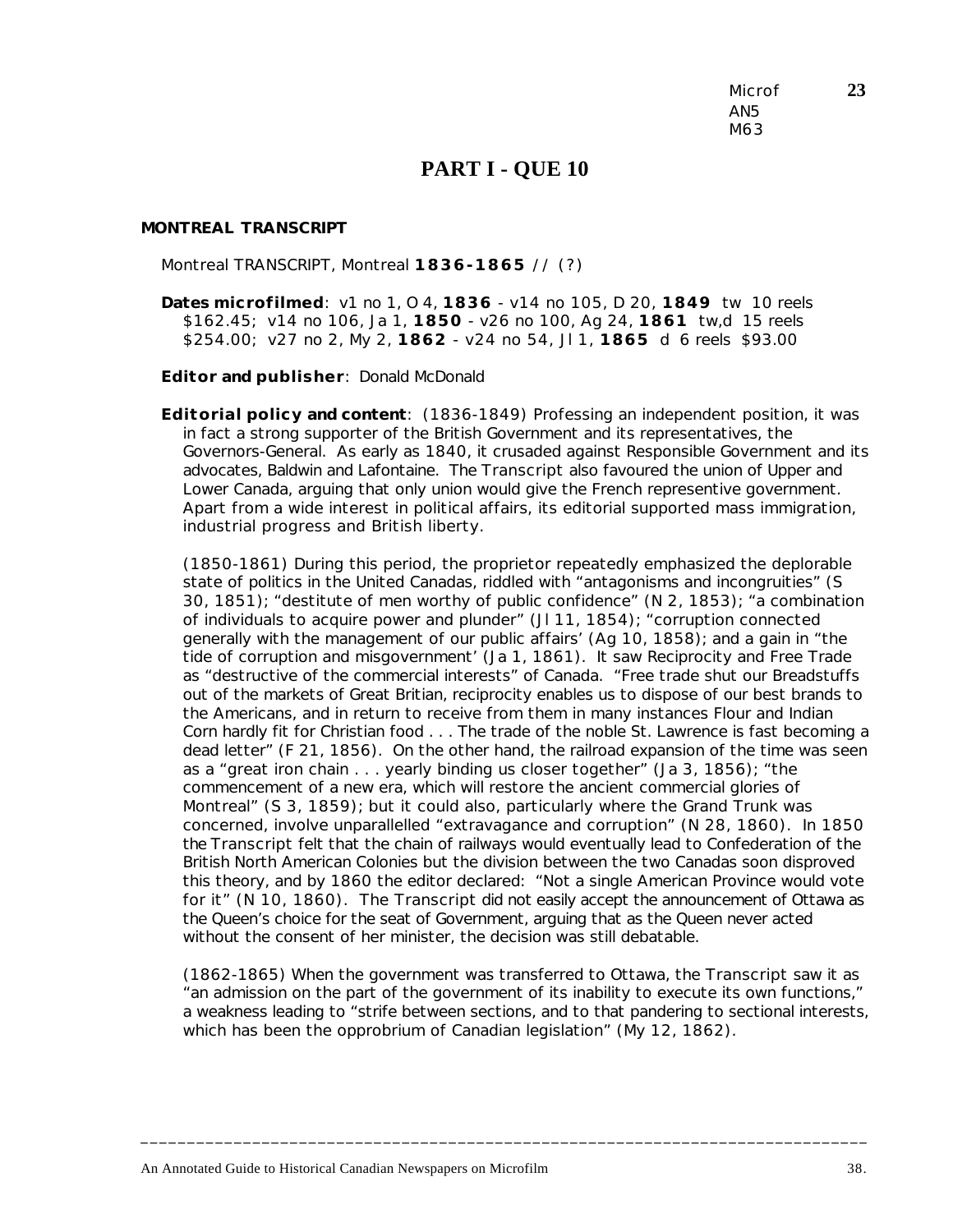# PART I - QUE 10 continued

#### *MONTREAL TRANSCRIPT* - continued

Following the years of ministerial crises and deepening sectional rivalry, the *Transcript* concluded that Upper Canada would be reluctant to continue "being trampled on" while, ina sectional contest, "Lower Canada would have everything to lose . . . and a dissolution of the Union would be suicidal to both" (My 19, 1864). The June 23, 1864, issue shows the steps taken from June 14 to June 18 which ended in the compromise suggestion of federation as given in a statement signed by Tache, Brown, Macdonald, Cartier and Galt.

The *Transcript* did not see Confederation as the solution. Before difficulties can be solved, "a spirit of moderation and a desire for mutual concessions must be inculcated among all classes of the people' (Je 28, 1864). He claimed that the adoption of the Federal system was regarded by the French Canadian people with suspicion, and he himself felt that the system carried "ready-made instruments of secession" (Ja 24, 1865).

As for the politicians of the time, the *Transcript* saw the J. S. Macdonald-Sicotte regime inheriting difficulties from the previous eight years but public benefactors in that they freed the country from the misrule of the Cartier-Macdonald government. Actually, John A's statesmanship was frequently praised but Cartier was disliked although his political strength was not disregarded. Brown was also accorded respect. "There are few men like him in this time . . . good logicians . . . eloquent speakers . . ." although the compliment was tempered with the political assessment that "Brown's retirement from political life will be the salvation of his party" (My 24, 1864).

The Militia Bill was considered "an enormous and . . . unnecessary burthen on the people" (My 19, 1862); and the *Transcript* also decried those who used defence for "humbug" and "political capital' (Ag 1, 1862), and "the croakings of English statesmen who know nothing about the matter" (Ag 7, 1863).

In the last two months available to us, the editor, concerned at the loss to Canada through emigration, made an attempt to stem the movement with emphasis on improved prospects for Canada as well as confusion to be expected with demobilization in the States. From June 13, 1865, notice of sale to Messrs. Gibson and McGrath, "new and younger owners," was given.

**Files obtained from**: OONL, OTL, OTP, QMM

**Issues wanted**: **1838** F 27, S 29, O 2-9,13 - N 6,10,15-29, D 4-13,18-25,29; **1839** F 9-14,28, Mr 12-19,23; **1842** Je 2,25,30, D 31; **1843** Ja 3, My 2,11, Ag 24-26, S 19, O 17, N 2-4,9,16,21, D 5; **1844** Ja 27, F 8, Ap 4,25, My 4(pp3- 4),7,23,28(pp1-2),30(pp1-2), S 7(pp3-4),17,28, N 5; **1845** Ja 4,9, F 11- 20,25, Mr 11,25-27, Ap 26-end of yr; **1846** Ja-Ap, Je 27, Ag 1, N 3(pp1-2),19; **1847** Ja 19, F 13, Jl 3, O 21, D 2; **1848** Ja 11, F 1,8,15(pp1-2),19, Mr 16(pp1- 2), Ap 29(pp1-2), My-end of yr; **1849** Ja-Ap (**except** Ja 11); **1851** Mr 13,29;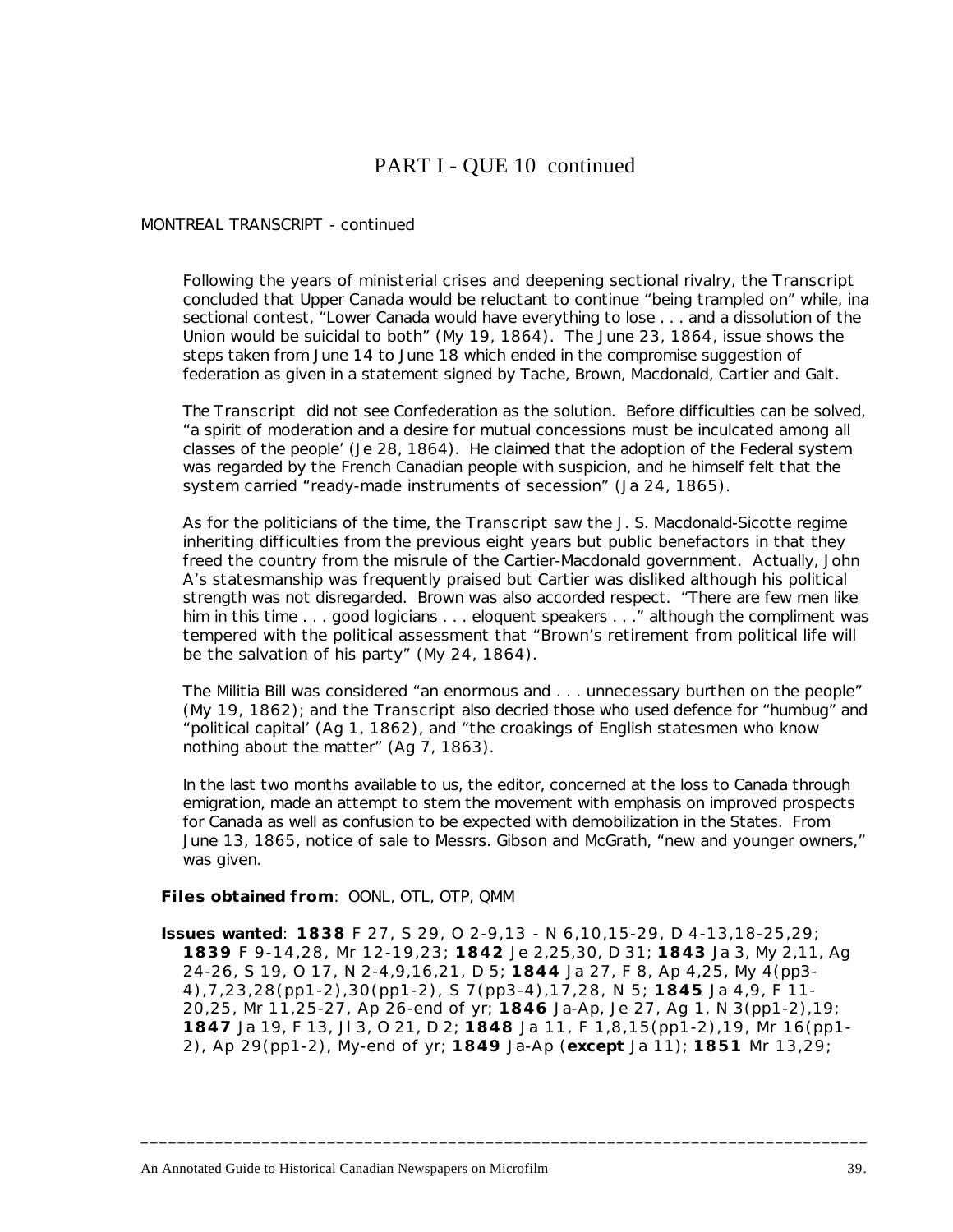## PART I - QUE 10 continued

*MONTREAL TRANSCRIPT* - continued

**1852** My 3 - end of yr; **1853** Ja-Ap, O 6, N 26, D 1-10; **1854** Ap 3, My 2- 9,13(pp1-2), Je 8,27(pp1-2), Ag 8, S 1, D 9,23(pp1-2); **1855** F 6, Mr 29, My 30(pp1-2), N 8(pp3-4); **1856** Ja 24, F 26(pp1-2), My 1-3,12, Je 11, N 3,12,27; **1857** Ja 6,18,29, Mr 2,10,28, My 2(pp3-4), Ag 14, S 4,7, N 9; **1858** F 25, Ap 29(pp3-4); **1859** Ja 11,15, Mr 26; **1861** My-Jl, Ag 3,6,10-22,27-end of yr; **1862** My 1, Je 13, Jl 21(pp3-4),22-23, S 26, N 26(pp3-4), D 10(pp3-4); **1863** Ap 28(pp3-4), D 18,23; **1864** Ja 20(pp1-2), My 20; **1865** My 3, Je 9

**Holders of positive copies**: BVaU, OONL; (**1836-1849**) BViV, NSHD, OHM, OOP, OTP, QMBM, QMD, QQLa / ukOR / usICU, usMiDW; (**1850-1865**) OLU, (1862-1865) MWU

**\_\_\_\_\_\_\_\_\_\_\_\_\_\_\_\_\_\_\_\_\_\_\_\_\_\_\_\_\_\_\_\_\_\_\_\_\_\_\_\_\_\_\_\_\_\_\_\_\_\_\_\_\_\_\_\_\_\_\_\_\_\_\_\_\_\_\_\_\_\_\_\_\_\_\_\_\_\_**

[Rev. Nov 68]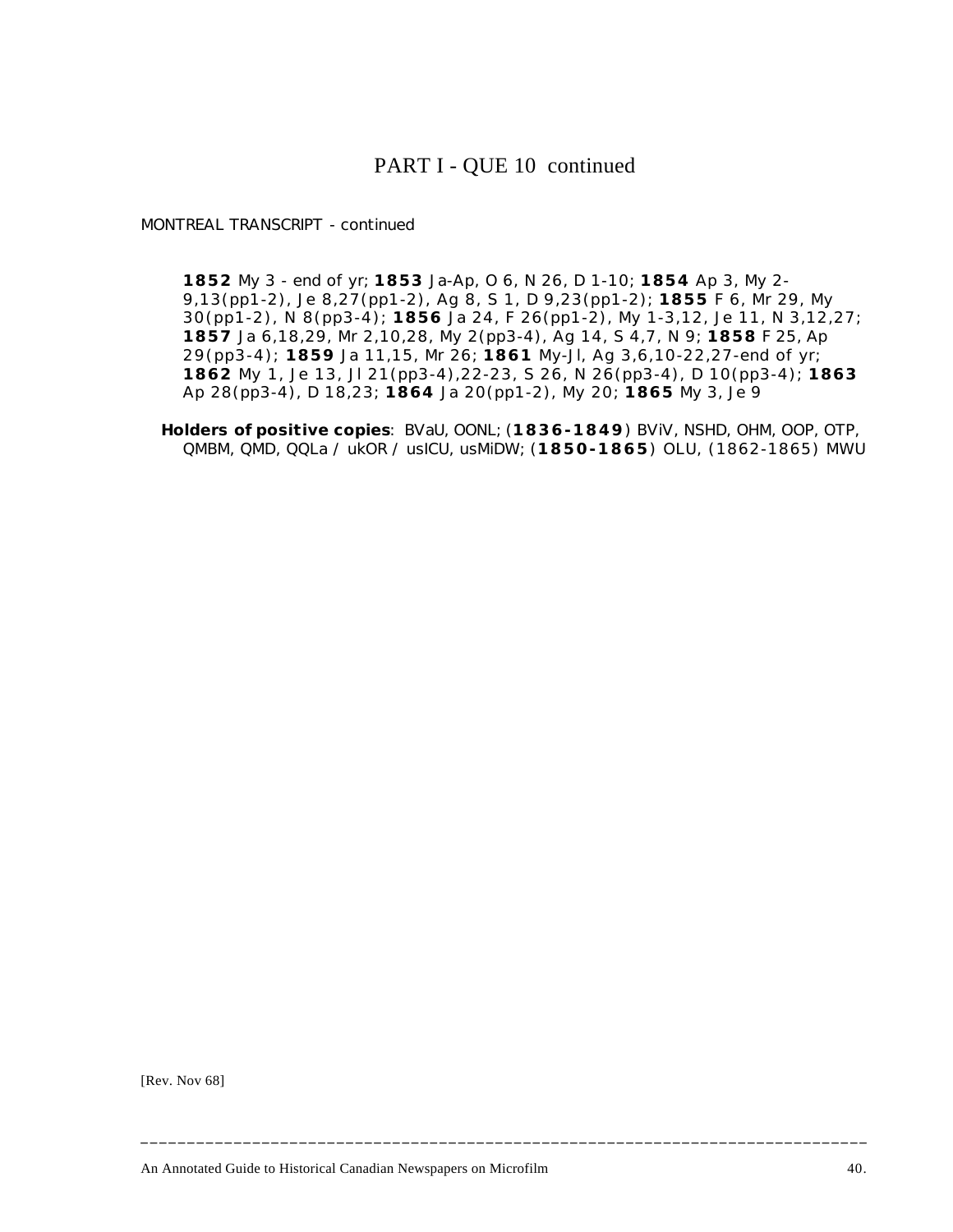Microf **638** AN5  $O<sub>4</sub>$ 

### **PART I - QUE 14**

#### *QUEBEC MERCURY*

Quebec MERCURY, Quebec City, **1805-1903** //

**Dates microfilmed**: v1 no1, Ja 5, **1805** - v16 no 52, D 29,**1820** w 5 reels \$74.25; v57 no 1, Ja 2, **1862** - v69 no 307, D 31, **1873** d 24 reels \$373.00

**Publishers**: **1805-1823**, Thomas Cary; **?-1873**, George T. Cary

**Editors**: **1805-1815**, Georges Paschal Desbarats (1844 appointed Queen's Printer); Ja-N **1862**, George T. Cary; N **1862** - Ap **1864**, Josiah Blackburn; **1864-1873**, George T. Cary

**Editorial policy and content**: Published in English, the *Quebec Mercury* was founded as the organ of the official and Tory party in Lower Canada. It represented the English mercantile point of view. It was in consequence of the *Mercury*'s attacks that Bedard's *Le Canadien* was founded in 1806, and these two newspapers waged a violent journalistic war against each other. The *Quebec Mercury* presented political, industrial and commercial news, reports of Legislative Council and House of Assembly proceedings, shipping news, accounts of court cases, and advertisements in both English and French.

George T. Cary, grandson of othe *Mercury*'s founder, defined the paper's intention as it entered its fifty-eighth year of publication:

"We shall endeavour to keep the *Mercury*, as it has ever been known, an essentially English newspaper, of firm, liberal, conservative tone, free from those peculiarities which are fast being adopted by too many of the Canadian press" (Ja 2, 1862).

Politically, John Sandfield Macdonald's coalition with Sicotte was supported in the early 1860s; Josiah Blackbkurn stated that the *Mercury* had "the reputation of being the 'organ' of that interest," a policy which he sustained. Conservative support grew with Confederation, and when the "Pacific Scandal" led to the resignation of John A. Macdonald's government, the *Mercury* paid tribute to the Conservatives:

"A greater career than usually falls to the lot of Colonial statesmen has been that of the honourable gentlemen who have left office crowned with the laurels of long and repeated success . . ."

Early suggestions of Confederation were regarded as premature, but if this visionary scheme were to be carried through, the autonomy of the provinces must be preserved. In October, 1864, the *Mercury* featured a series of articles with "Reasons against Centralization" and urged that change be delayed until Confederation had been "long discussed, well digested, thoroughly understood, and generally desired." But by 1867, Confederation was accepted as a great achievement and citizens were reminded that their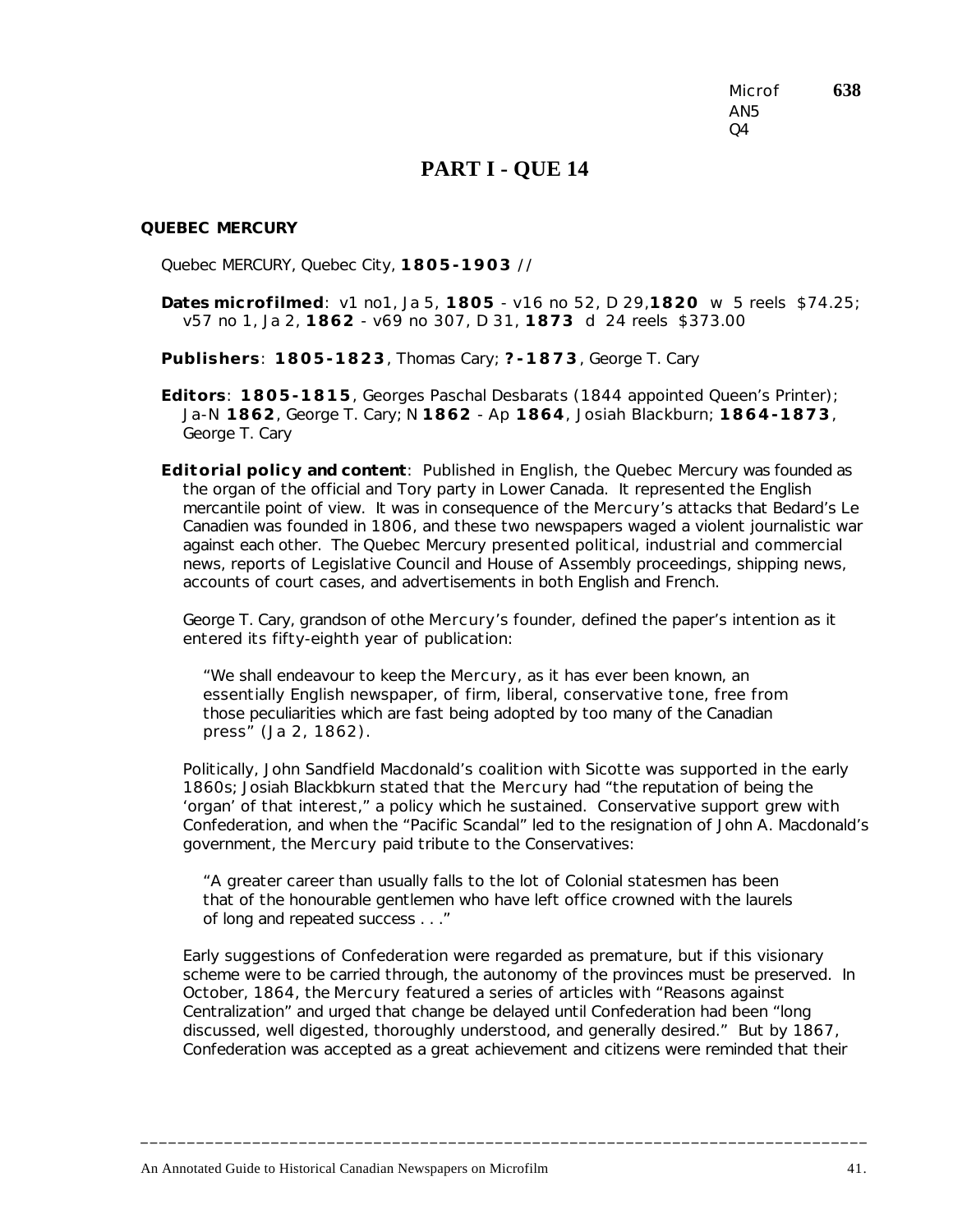# PART I - QUE 14 continued

### *QUEBEC MERCURY* - continued

future was dependent on their ability to "keep from quarrelling about race, language and origin."

A railroad from Halifax to Quebec City was recommended as "the first great work of the Dominion," to be followed by "railroad communication from the extreme west of Ontario

to the nearest point of British territory on the Pacific" as a link between England and India. In 1871 the *Mercury* called for united support of western extension, but also pointed out that "eastern extension should not be overlooked." It was felt that this could draw in the West Indies whose inclusion would be the 'natural make-weight against the rapid increase of Ontario," and that New Brunswick and Nova Scotia would be placated, and Newfoundland and Prince Edward Island would be attracted into Confederation.

Meanwhile, the *Mercury* became so disillusioned with the local government that in 1870 it blamed the lack of growth on three years of "inertness, procrastination and vacillating purpose" and recommended "but one election for both local and general representation" to provide experienced men at the local level, and "to be spared the danger of having contrary views urged on behalf of the same constituency." While by the next year it admitted: "The opinion grows stronger that a 'Legislative Union' . . . is what should have been adopted . . ."

Defence of the British North American colonies was a strong concern as it was felt that any sign of dissension or weakness might be taken by the United States as an opportunity to expand northward. The *Mercury* foresaw the day when Canada would have to provide her own defence, and that with the responsibility and burden of defence goes the right and benefit of separate diplomacy" (Mr 4, 1867). The removal of Imperial troops was seen as the reason for the threatened Fenian raids. "If Canada is to be made the battleground of those discontented with England's rule of Ireland," the editor stated, "England should surely bear the expense." It was felt that the Washington Treaty showed Canadian rights "abandoned in favour of England's convenience and love of harmony with the States" but even this would be accepted if it guaranteed peace for Canada. In 1873 Manitoba was urged to make peace with the natives rather than embroil Canada in war; "if they chooose to be aggressive, they have to bear the consequences."

**Files obtained from**: OOA, OOP, QQA, QQL, QQLa

**Issues wanted**: **1807** Je 29; **1862** Ag 2; **1863** O 20; **1867** Ag 5

**Holders of positive copies**: (**1805-1820**) AEU, BRC, BVaU, BViV, NSHD, NSSX, OHM, OKQ, OLU, OONL, OTU, OOU, QLB, QMBM, QMG, QMM, QMU, QMSS, QTB, QTE / ukOR, usMiDW, usMWA; (**1862-1873**) BVaU, BViV, OKQ, OONL, OTU, QLB, QMG, QMM

**\_\_\_\_\_\_\_\_\_\_\_\_\_\_\_\_\_\_\_\_\_\_\_\_\_\_\_\_\_\_\_\_\_\_\_\_\_\_\_\_\_\_\_\_\_\_\_\_\_\_\_\_\_\_\_\_\_\_\_\_\_\_\_\_\_\_\_\_\_\_\_\_\_\_\_\_\_\_**

[Rev. Nov 66]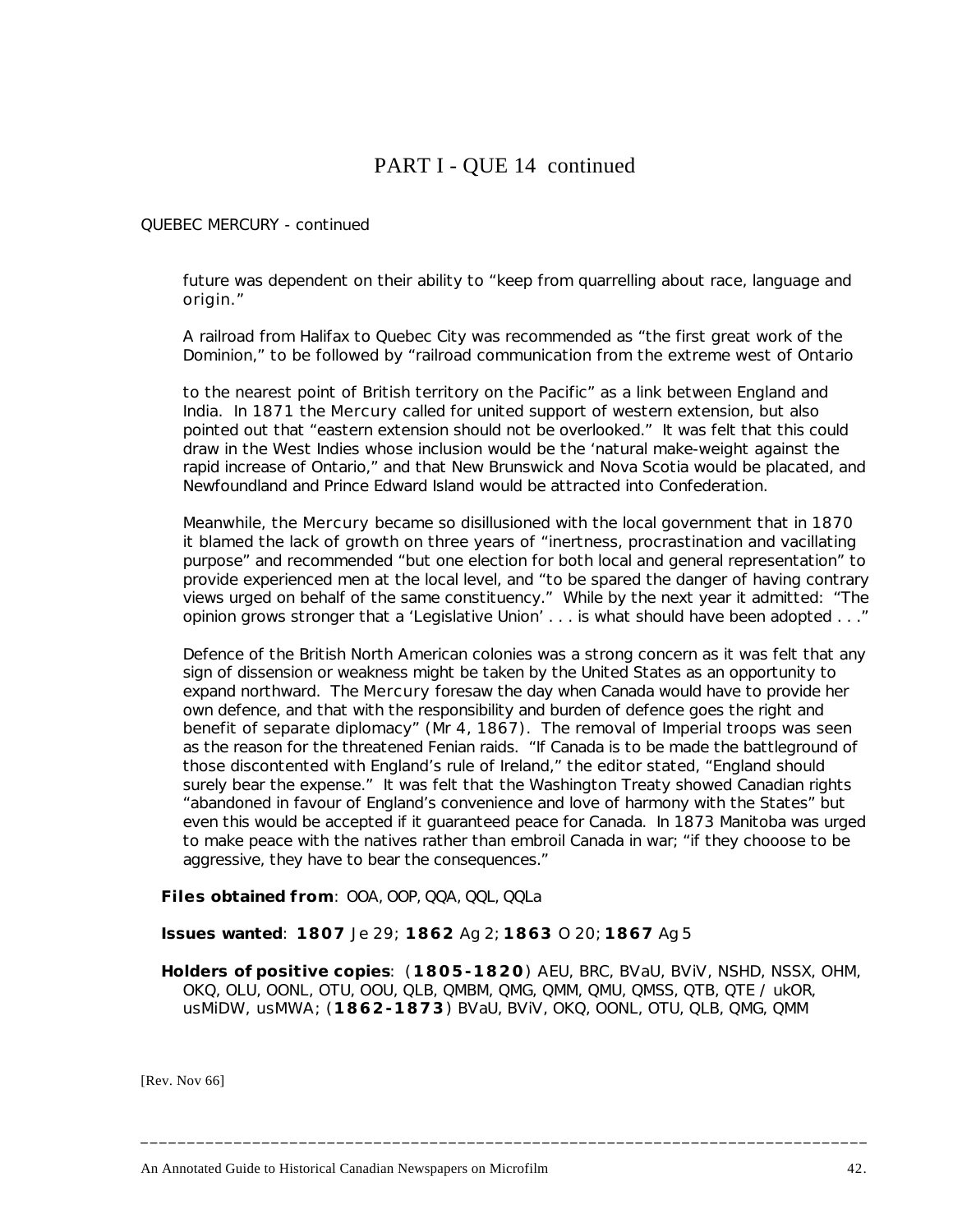Microf **865** AN21 A9

### **PART I - QUE 1**

### *L'AVENIR*

L'AVENIR, Montreal,, **1847-1857** // (?)

- **Dates microfilmed**: v1 no 1, Jl 16, **1847** v8 no 23, D 22, **1857** w,sw,tw 3 reels \$41.50
- **Editor-in-chief**: **1847-**(?), Jean Baptiste Eric Dorion; the policy was controlled by a committee of young men which included Papin, Daoust, Laberge, Blanchet, Doutre and Laflamme
- **Editorial policy and content**: *L'Avenir* supported the "Parti Rouge," the radical movement organized in Montreal by Louis Joseph Papineau which advocated repeal of the Union of Upper and Lower Canada, a republican form of government, and annexation to the United States.
- **Files obtained from**: OOA, OOP, QMF, QMSS, QQLA
- **Issues wanted**: **1847** Ag 7-14,21, S 2-29, O 9, D 24(pp3-4); **1848** Mr 20; **1852** Jl 14-21
- **Holders of positive copies**: BVaU, OKQ, OLU, OOP, OTP, OTU, QMBM, QMD, QMM, QMU, QQL / ukOR

**\_\_\_\_\_\_\_\_\_\_\_\_\_\_\_\_\_\_\_\_\_\_\_\_\_\_\_\_\_\_\_\_\_\_\_\_\_\_\_\_\_\_\_\_\_\_\_\_\_\_\_\_\_\_\_\_\_\_\_\_\_\_\_\_\_\_\_\_\_\_\_\_\_\_\_\_\_\_**

[Sep 50]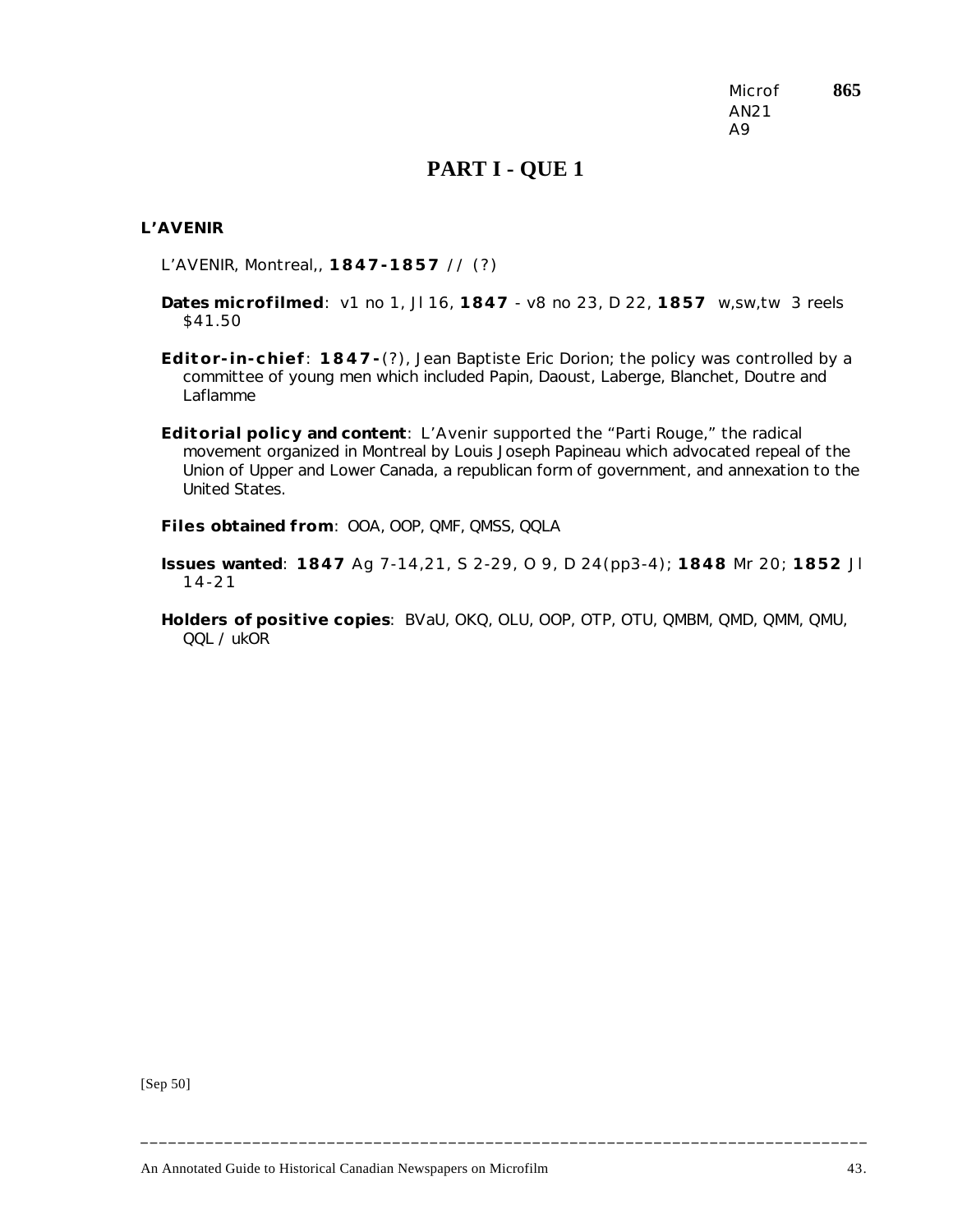Microf **51** AN21 M5

### **PART I - QUE 9**

#### *LA MINERVE*

LA MINERVE, Montreal, **1826-1899** //

- **Dates microfilmed**: **Part I**: v1 no 1, N 9, **1826** v11 no 79, N 16, **1837** sw 6 reels \$80.30; **Part II**: v12 no 1, S 9, **1842** - v27, no 46, D 29, **1854** sw 9 reels \$133.50
- **Founders**: Joseph Ludger Duvernay (formerly editor of *La Gazette des Trois-Rivieres*) and Denis Benjamin Viger (cousin of L. J. Papineau)
- **Editors**: **1826-**(?), A. N. Morin (joint premier of United Canada, 1851-1855); **1845- 1852**, Antoine Gerin-Lajoie; Raphael Bellemare; F. de la Potherie, etc.
- **Editorial policy and content**: From 1826-1837 it supported the Papineau party and engaged strenuously in the conflicts of the time. Duvarnay was imprisoned in 1832 for statements published in his paper. He and Morin fled after the Rebellion of 1837 and *La Minerve* did not reappear until 1842. From 1842 on, *La Minerve* was Conservative, supporting the Parti Bleu. But its opposition to annexation in 1849-1850 was halfhearted as Duvarnay had become attached to the Americans during his exile.

**Files obtained from**: OOP, QMSS, QQL

**Issues wanted**: **1826** N23; **1837** Jl 17; **1842** S 18-20

**Holders of positive copies**: **Part I**: BVaU, OKQ, OOP, OTP, OTU, QMBM, QMD, QMM, QMU, QStJ / ukOR, usCLU; Part II: BVaU, OOP, OTP, OTU, QMBM, QMD, QMM, QStJ / ukOR

**\_\_\_\_\_\_\_\_\_\_\_\_\_\_\_\_\_\_\_\_\_\_\_\_\_\_\_\_\_\_\_\_\_\_\_\_\_\_\_\_\_\_\_\_\_\_\_\_\_\_\_\_\_\_\_\_\_\_\_\_\_\_\_\_\_\_\_\_\_\_\_\_\_\_\_\_\_\_**

[Sep 59]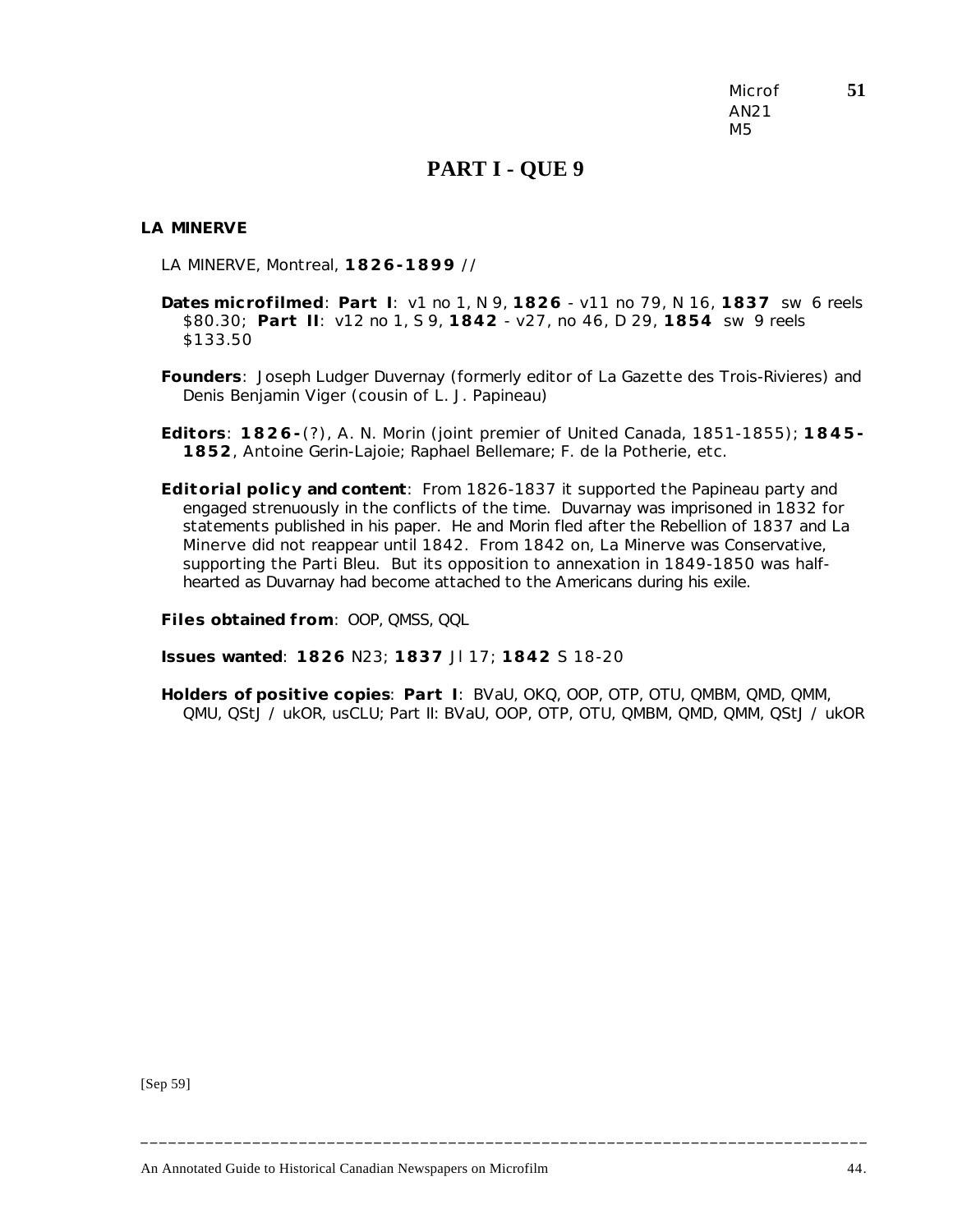Microf **640** AN21  $C<sub>3</sub>$ 

## **PART I - QUE 3**

#### *LE CANADIEN*

- LE CANADIEN, Quebec and Montreal, **1806-1909** // (1806-1891 published in Quebec; 1891-1909 in Montreal)
- **Dates microfilmed**: v1 no 1, N 22, **1806** v6 no 7, Mr 2, **1825** w 3 reels (220 feet) \$37.50
- **Publisher-editors**: **1806-1812**(?), Pierre Bedard (leader of the French-Canadian Party in the Lower Canada Assembly); **1820-1822**(?), Francois Blanchet; **1822- 1825**, **1831-1842**, Etienne Parent
- **Editorial policy and content**: This paper was founded by a group of liberals in the Lower Canada Assembly, headed by Pierre Bedard. In 1810 an article written by Bedard, entitled "Tenons-nous par le bout du nez" led to his arrest and arbitrary imprisonment. The paper was suspended and the plan broken up. *Le Canadien* was revived seven years later, only to be halted again for its attacks on the government, and its editor and his associates were jailed. Publication was interrupted during 1819-1820, and 1825-1831. From 1822-1825 and 1831-1842 it was edited by Etienne Parent, who achieved an outstanding reputation as a journalist. Under Parent and later, the motto of the paper was "Our institutions, our language, our laws!" and it fought for French-Canadian interests by advocating political liberty and racial equality.

**Files obtained from**: OOA, OOP, QMSS, QQL, QQLa

**Issues wanted**: **1809** Jl 15-22, Ag 5, S 9, O 16-30; **1810** Ja 13; **1817** O 18-25; **1819** D 29

**Holders of positive copies**: BRC, BVaU, MWU, OKQ, OOP, OTP, OTU, QMBM, QMD, QMM, QMU, QQL, QStJ / ukOR, usCLU, usMH, usMNS, usMWA, usMnU

**\_\_\_\_\_\_\_\_\_\_\_\_\_\_\_\_\_\_\_\_\_\_\_\_\_\_\_\_\_\_\_\_\_\_\_\_\_\_\_\_\_\_\_\_\_\_\_\_\_\_\_\_\_\_\_\_\_\_\_\_\_\_\_\_\_\_\_\_\_\_\_\_\_\_\_\_\_\_**

[Sep 59]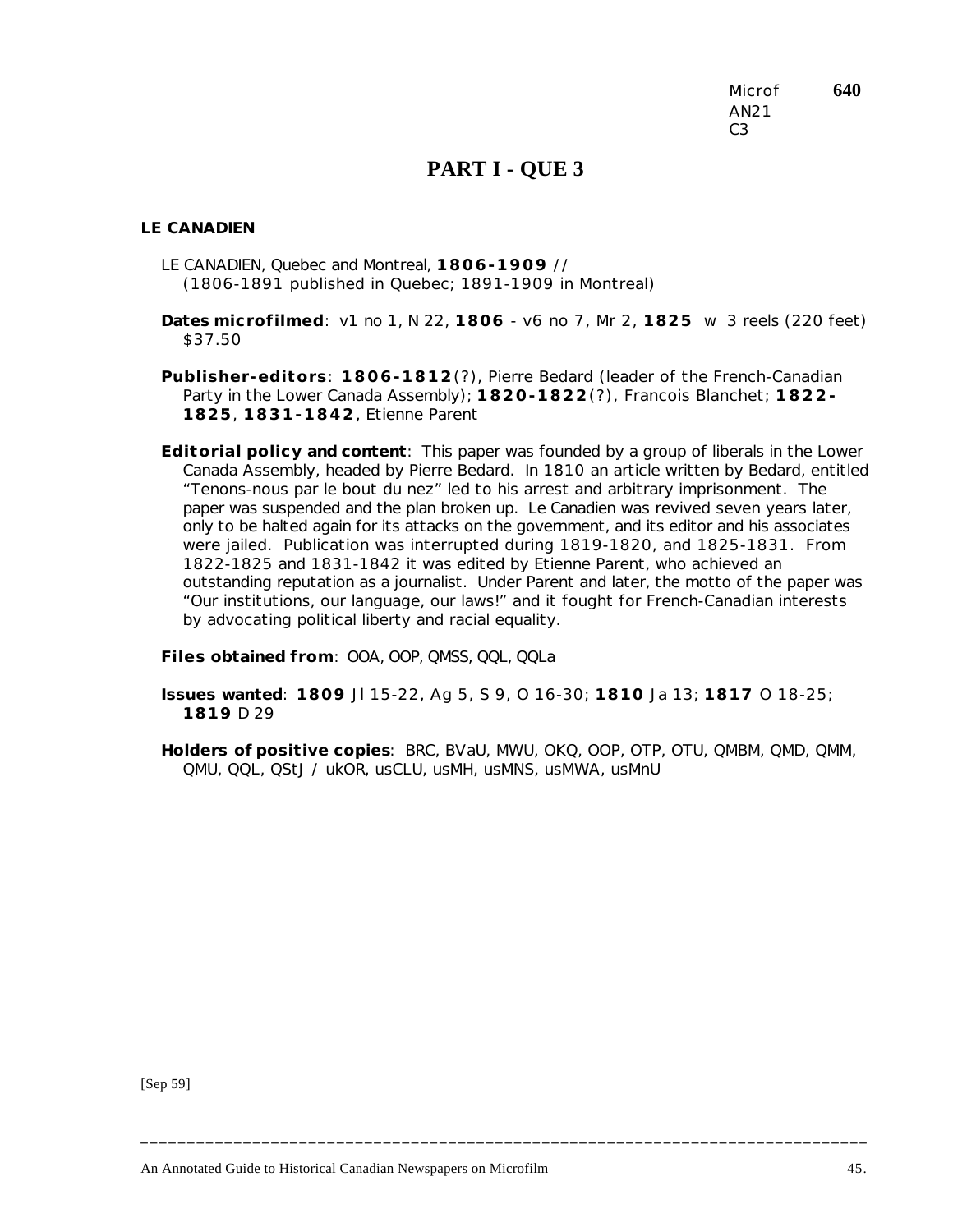Microf **25** AN5 N34

### **PART I - NB 2**

#### *NEW BRUNSWICK COURIER*

New Brunswick COURIER, Saint John, **1811-1865** //

- **Dates microfilmed**: v1 no 1, My 2, **1811** v22 no 30, D 29, **1832** w 3 reels (325 feet) \$50.00; v22 no 31, Ja 5, **1833** - v40 no 35, D 28, **1850** w 6 reels \$102.00; v40 no 36, Ja 4, **1851** - v55 no 11, Jl 15, **1865** w 5 reels \$98.00
- **Publishers**: **1811-1842**, Henry Chubb under the name of H. Chubb & Co.; Henry Chubb and William Durant; **1842-1855**, Henry Chubb, Samuel Seeds and Henry J. Chubb (son of Henry Chubb); **1855-1863**, Samuel Seeds, Thomas and George James Chubb; **1863- 1865**, Thomas and George James Chubb
- **Editorial policy and content**: Journalism in New Brunswick, under the able and welldirected efforts of Henry Chubb, took on a distinctly new garb and local news items, an extensive obituary of persons of prominence in the community, affairs of government and a thousand and one items which are even today of more than a passing interest, made their appearance in its columns.

A politically active journal describing itself as an 'independent" organ of public opinion, the *Courier* championed the rights and development of the Port of Saint John and gave conditional support to proposals for Confederation, the conditions being the building of the Intercolonial Railway and retention by each colony of its Legislature. The paper early gained the distinction of being the most influential of its day in the province and was the first New Brunswick journal to gain financial success.

The *Courier* carried much advertising, shipping and commercial news, and detailed accounts of proceedings in the provincial legislature.

**Files obtained from**: NBFU, NBS, NBSM, NSHP, OOA, OOP / usMHi, usMWA

**Issues wanted**: **1811** My 9-end of yr; **1812** Ja-Ap 23, My-Je 11, Jl 2-16,30 - Ag 13,27 - S 10,25 - O 8,22-end of yr; **1813** Ja-Mr 4, Ap 1,15-end of yr; **1814** Ja-F 11,25 - My 14,28 - Ag 6,20-27, S 10 - N 12,26, D 10-31; **1815** Ja 7-21, F 4,18- 25, Mr 25, Ap 8-29, My 20 - Je 17, Jl 15 - Ag 19, S 8-end of yr; **1816** Ja-F 10,24 - Ap 20, My 18-25, Je 15-29, JL 20 - Ag, S 21 - O 5,19 - N 23, D 7-28; **1817** Ja 4-11, F 8-22, Mr 22 - Ap 12, My 3-17, Je-Jl, Ag 9-30; S 13, O 11, N 1,22-29, D 20-end of yr; **1818** Ja 3,24, F 7,21 - Ap 4,18 - Jl 18, Ag 15-22, S 12 - N 21, D; **1819** Ja 2-16,30 - Ap, My 8 - Je 12, Jl 3, O 9,23 - D11,25; **1820** Ja 8 - F 2,16- 23, Mr 18, Ap 1,15-end of yr; **1821** Ja-Je 2,16 - Jl 15,29 - Ag 3,17 - O 6,20-end of yr; **1822** Ja, F 16 - Ag 3,17 - D; **1823** Ja 4-18, F 7-21, Mr 8-15,29 - Ap 19, My 3-17,31 - Ag 2, O 18 - D 13; **1824** Ja-F 21, Mr-end of yr; **1825** Ja-Ap 2,16 - Ag, S 17, O 8-15, N 26 - D; **1826** Ja 14 - F 11,25 - Mr 4,18 - Je 3,17 - D; **1827** Ja-Mr 24, Ap 7-14, My, Je 16, Jl 21; **1828** Jl 26; **1830** F 20, O 23; **1832** Mr 24, My 5, Je 9, N 17; **1846** Ja 31, Mr 14, My 2, Je 13, Jl 28; **1850** Je 29, Ag 3; **1854** Je 3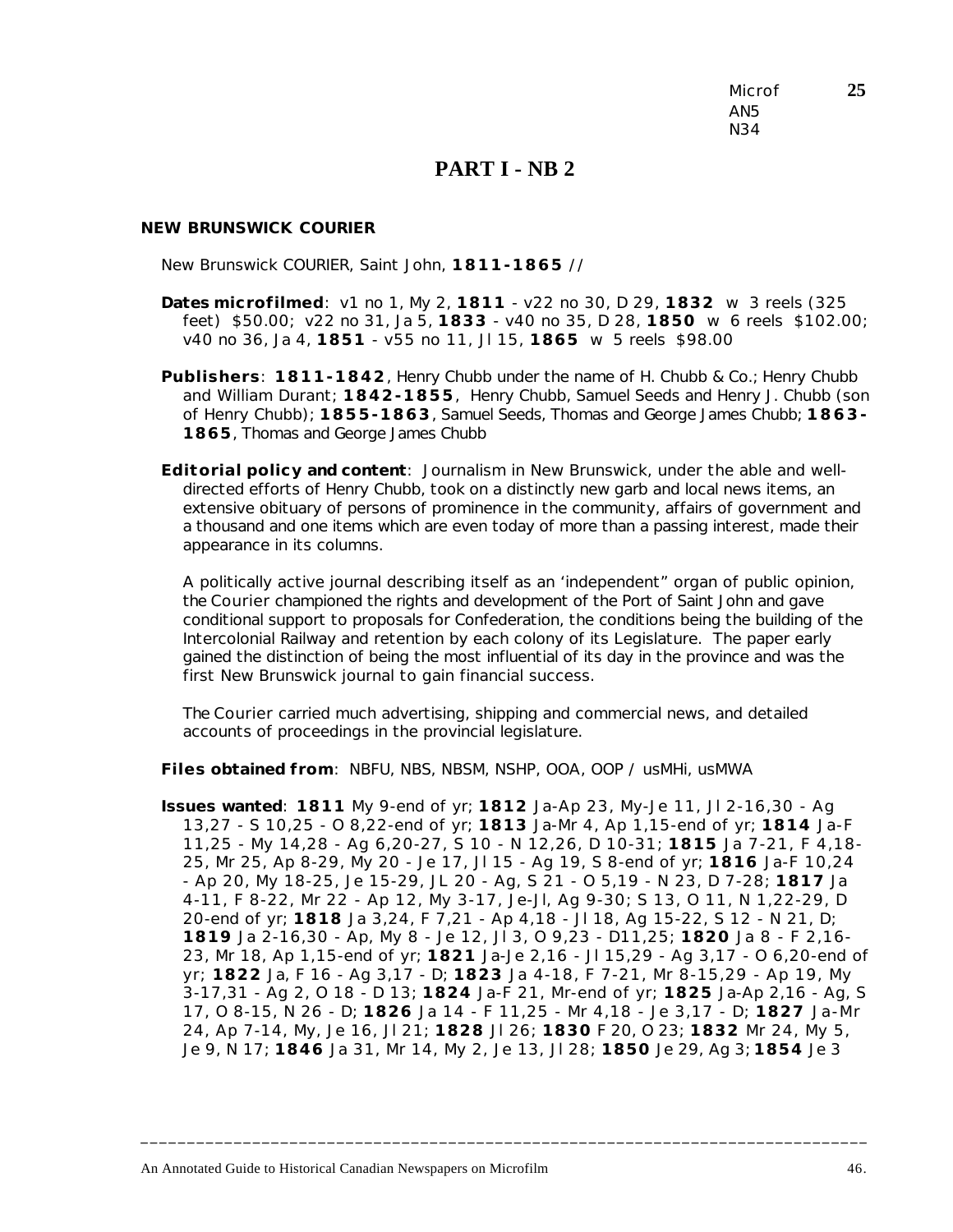### PART I - NB 2 continued

*NEW BRUNSWICK COURIER* - continued

10,24, Jl 29, Ag, S 16, O 7,14,28, N, D 9,23-30; **1855** Ja, F 10,17-24, Mr 3, My 12,26 - Je 2,16, Jl-Ag 4,18, S 8, O, N 10,24, D 8,29; **1856** Ag 30, D 27; **1857** S 5; **1858** Ja 2(pp1-2), My 8, Je 5-12,19(pp3-4),26 - Jl 3, O 9-16, D 25(pp3-4); **1859** F 26, Ap 2, Je 4, Jl 2-9, Ag, S 10, O 1-18, N 5,26 - D 1,15-22; **1860** F 25 - Ap 7,21 - My 12,26 - Jl, Ag 11,25 - N 17, D 29: **1861** F2; **1862** My 10 - Je 7,28, S9(?); **1863** Ja 31, Mr 28, Ap 25 - My 2, N 3

[Nov 61]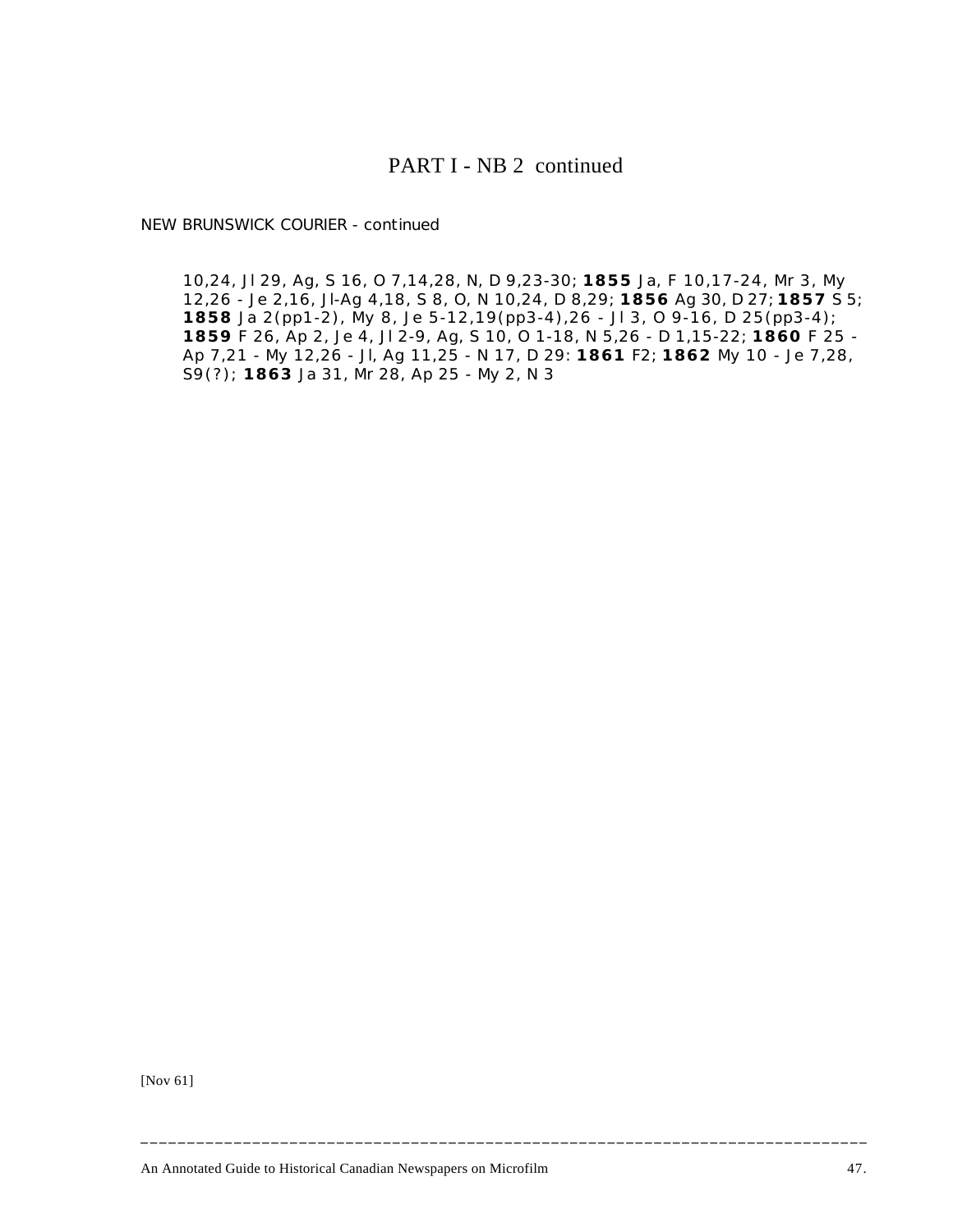Microf **26** AN5 N343

## **PART I - NB 18**

### *NEW BRUNSWICK REPORTER*

NEW BRUNSWICK Reporter and Fredericton Advertiser, Fredericton, **1844-1902** // (1844-1845 as *New Brunswick Reporter*; 1890-1902 as *The Reporter and Fredericton Advertiser*)

**Dates microfilmed**: v1 no 1, N 23, **1844** - v33 no 34, Je 13, **1877** - w 10-1/2 reels \$177.00; v34 no 1, Ja 2, **1878** - v46 no 51, D 24, **1902** w 15 reels \$225.00

- **Publishers and editors**: **1844-1866**, James Hogg; **1866-1875**, Thomas H. Hogg (ed.); N 3, **1875-1876**, published by the Estate of the late Thomas Hogg; **1877- 1888**, G. Fred Fisher (ed.); Andrew Lipsett (pub.); **1889-1902**, Herman H Pitts (ed. and pub.); **1902**, William M. Clark
- **Editorial policy and content**: The paper is literary and political. Its motto was: "Our Rights--With our Duties." It has local, provincial and world news, also numerous advertisements. While conservative in politics, Hogg professed liberal principles and advocated the introduction of various reform measures. By 1845 the paper was critical of the statement that New Brunswick enjoys "Responsible Government"; but it also has constructive criticism in its issues. 1846 continues the same policy but participates largely in the discussion of the Canadian Boundary. Many extras are issued whenever the subject is so important that it cannot be held over until the next weekly issue of the newspaper. 1849 sees something new introduced--**letters-to-the-editors**.

Under Hogg's successors, the *Reporter* was a Conservative party organ. Wilmot and Fisher were supported, but the Blair Administration vigorously opposed. An important series of articles on "Maritime Union" was carried during Fisher's editorship.

The *Reporter* maintained a high moral tone and carried some religious articles. It was discontinued for lack of support in an unsuccessful fight against the inroads made by the dailies, at which time it was the oldest weekly in New Brunswick.

**Files obtained from**: NBFU, NBSM, OTAr

**Issues wanted**: **1845** S 19; **1846** Ag 7, D 4(pp1-2),11(pp1-2),18(pp1-2); **1849** N 9(pp1-2); **1850** Jl 5(pp1-2); **1851** My 9; **1854** Jl 21; **1860** N 9; **1865** Ja 13; **1875** O 27; **1876** N-D; **1877** Ja-Mr 14,28 - Je 6,20 - O 17,31-end of yr; **1878** Je 19; **1879** Je 4(pp3-4); **1880** My 5, S 15, N 17, D 22-29; **1881** Ap 20, Je 1,15, S 14; **1882** My 20, N 22; **1883** Ap 7, My 19, S 12, D 29(?); **1884** Ap 26, Je 28, Ag 9; **1886** Ja 6,9(pp3-4),23, My 26, Je 23; **1888** F 4, Je 16, D 30(pp1-2); **1889** Ja 5-12, F 9, N 23; **1890** Mr 15; **1891**; **1892** D 14; **1893** Ja 4-25, Mr 15, Jl 12, Ag 16; **1894**; **1895** O 9-16; **1896** D 30(pp1-2); **1901** D 31; **1902** Ja 1(pp7-8), Je 18, D 31

**\_\_\_\_\_\_\_\_\_\_\_\_\_\_\_\_\_\_\_\_\_\_\_\_\_\_\_\_\_\_\_\_\_\_\_\_\_\_\_\_\_\_\_\_\_\_\_\_\_\_\_\_\_\_\_\_\_\_\_\_\_\_\_\_\_\_\_\_\_\_\_\_\_\_\_\_\_\_**

**Holders of positive copies**: OONL

[Nov 62]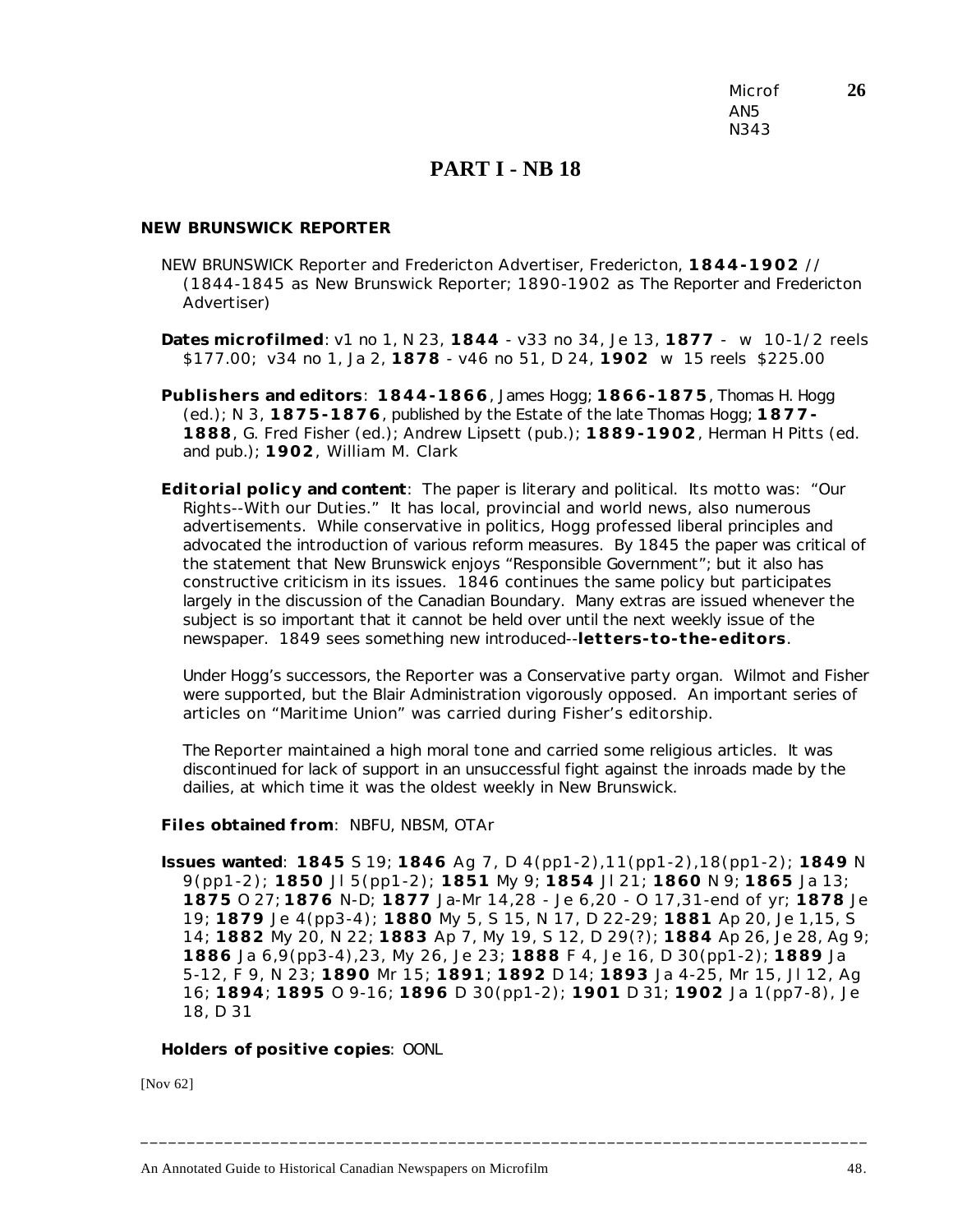Microf **886** AN5 S27

### **PART I - NB 22**

#### *SAINT JOHN GLOBE*

- Saint John GLOBE, Saint John, **1858-1927** // (1858 - S 1866 as *Daily Evening Globe*)
- **Dates microfilmed**: v4 no 107, Ja 9, **1862** v15 no 287, D 4, **1873** d 11 reels \$163.00
- **Publishers and proprietors**: John V. Ellis (later Liberal M.L.A., Senator) and Christopher Armstrong
- **Editorial policy and content**: Advocating that the Liberals adopt Atlantic Union as a party plank, the *Globe* contended: "The majority of thinking persons admit that a Union is desirable . . . A political organization having for one of its objects a Union of the Lower Provinces, would be invincible" (Je 19, 1862). "We could talk with some effect. Canada would not again dare to treat us as basely as she had done" (N 4, 1863).

Initially enthusiastic at the benefits an Intercolonial railway could bring to the province, the *Globe* was soon disenchanted by Canadian politics. "The written pledge of the Canadian Ministry is not worth, in the Province, the paper that it is written upon" (Ja 13, 1864). The feeling grew that Canada would promote the Intercolonial chiefly for her own interest, or that she would offer it as a sop to Atlantic Fishery rights being given up in a Reciprocity treaty with the United States. As a Saint John paper, the *Globe* soon took the stand that the railway "if ever commenced" should be "by the River St. John" (F 26, 1864). But it was westward extension which really appealed: ". . . there is no road so important as that which will connect us with the Railways of the United States" (S 28, 1864).

About Confederation, the *Globe* was skeptical. "That the Provinces must one day be united to each other . . . or they must become part of the United States nobody . . . can doubt." But the People "would have more confidence in the scheme if it has been propounded on its own merits and not to save the Canadian Parliament from dissolution" (Je 30, 1864). It "is a scheme that will make us tributary to Canada, and will grind us down to pay her debts" (O 17, 1865). "If Mr. Tilley would only accept the issue, and, instead of trying to compel us to take the Quebec scheme, endeavour to secure for us a Union that would be fair and more equitable, he would be doing a work that would command for him the sympathy and respect of the whole people' (F 28, 1866). Even the provincial form of Responsible government was in danger: "in order to give Mr. Tilley and his supporters another chance of forcing their views upon the country, the spirit of our constitution has been violated . . . by a Lieutenant Governor, whose sole idea of his duties and obligations is, that he is 'an Imperial Agent' who must . . . carry into effect the suggestions of the Secretary of State for Colonies" (My 30, 1866).

As Mr. Tilley, to whom the editors would like to have given support, became increasingly committed to the Quebec scheme of Confederation, attacks by the *Globe* grew. "The last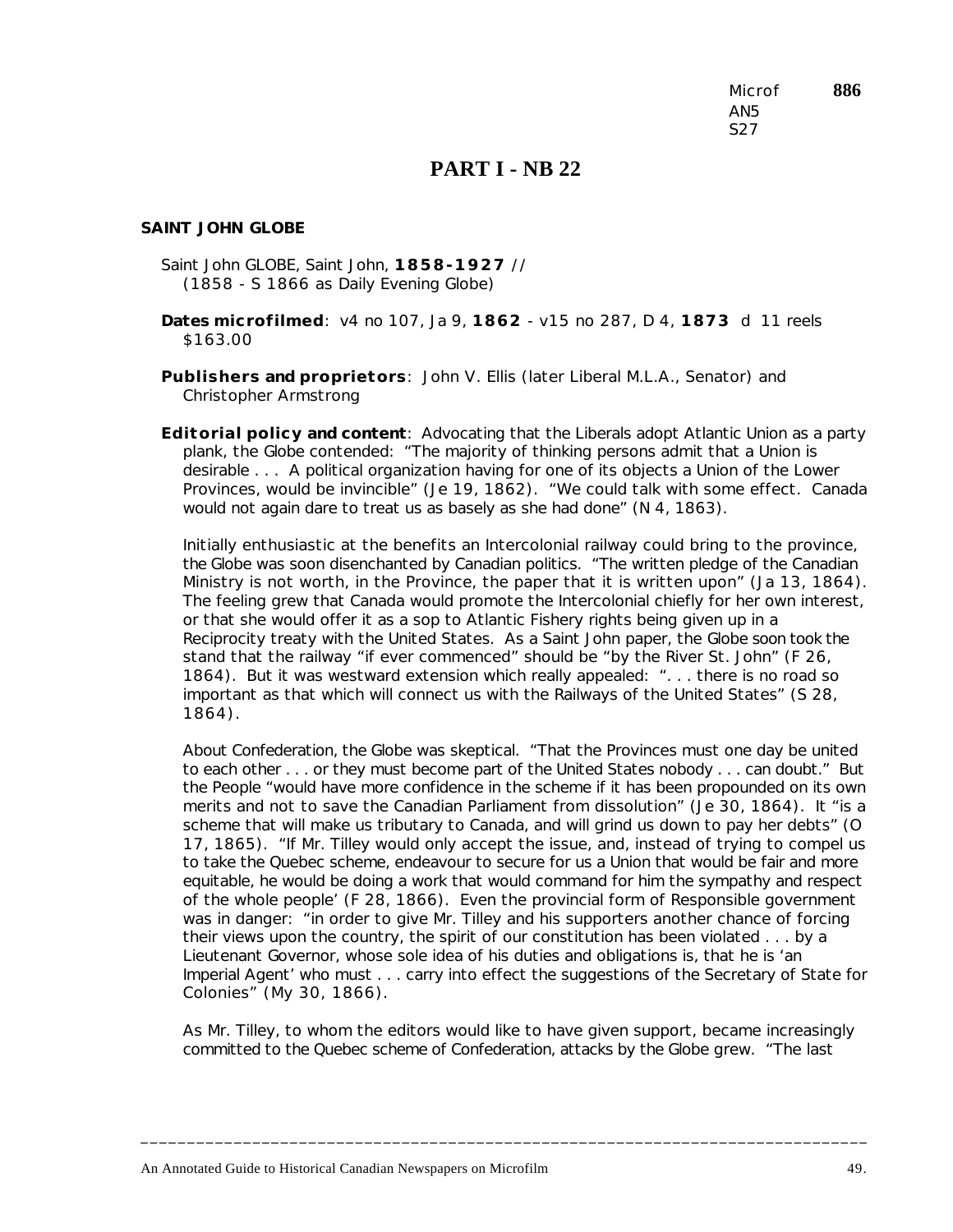# PART I - NB 22 continued

### *SAINT JOHN GLOBE* - continued

eighteen months has completely let in the light upon one fallacy which we shared in common with many others--that is as to Mr. Tilley's ability as a financier" (Je 10, 1866). When "we turn to view his public career we can find in it no evidence of great statesmanship" (Mr 28, 1867). "Mr. Tilley had about two-thirds of the votes . . . Again his party was completely organized--they voted all the live votes they could raise, and all the dead ones too; they personated votes, and they had their usual runners who went upon the principle of voting early and often" (S 16, 1867).

The new government's policies increased the *Globe*'s bitterness: 'Upper Canadian politics are to be the politics of this Dominion" (N 16, 1867). [this] "We accepted Confederation blindly, and we must now go it blind in the purchase of the frozen country between us and the pole; in running roads through it for the benefit of Canadian contractors, and in constructing railways for the glory of the Canadian Grand Trunk" (D 12, 1867). "All of the Maritime Province representatives, save three, voted against the new tariff . . . Mr. Tilley's conduct is difficult to understand" (D 19, 1867).

The scattered issues available for the years 1868 to 1873 show no apparent change in the *Globe*'s attitude, and thus the Pacific Scandal provided an opportunity to chastise Sir John A: "We hold that personally he is dishonored and disgraced by the sale of high positions. We hold further that the fact that he used the money so obtained to bribe and corrupt the electors, adds to the disgrace of the whole affair. We hold that he used the money to advance his private ends--the election of himself and his friends to Parliament" (D 4, 1873).

### **Files obtained from**: NBS, NBSM

**Issues wanted**: **1862** Ja 1-8,10 - F 1,4 - Mr 31, Ap 2-9,11,14-22,25,28 - My 1,2- 19,22,28,30, Je 2,4,14,18,25, Jl 30, Ag 2,14,20,23,29, S 1,9,12, N 13, D 2,5,10- 11,16,23,30; **1863** Ja 2,13,22,31, F 3,5,7,10,12,14,18,27, Mr 3,16, Ap 11,20, 25,29, My 2,8,30; **1864** Ja 12,21, F 4, Ap 5, My 2-5,7,12, Je 4-6,8,14,23, Jl 4,9 -10,16,21,23, Ag 2,6; **1865** Ja-Je, D 2,21; **1866** My 29, Jl 10, Ag 28, N 6-7; **1868** (**except** Ja 14, Ap 23,30, Jl 15, S 30, N 14); 1**869** (**except** Ap 13,27, S 17, 21,23(pp1-2), O 2, N 16); **1870** (**except** F 15); **1871** (**except** N 13); **1872** (**except** Jl 31, Ag 10); **1873** (**except** D 4)

**\_\_\_\_\_\_\_\_\_\_\_\_\_\_\_\_\_\_\_\_\_\_\_\_\_\_\_\_\_\_\_\_\_\_\_\_\_\_\_\_\_\_\_\_\_\_\_\_\_\_\_\_\_\_\_\_\_\_\_\_\_\_\_\_\_\_\_\_\_\_\_\_\_\_\_\_\_\_**

**Holders of positive copies**: BVaU, OKQ, OONL, OTU, QMM

[Nov 66]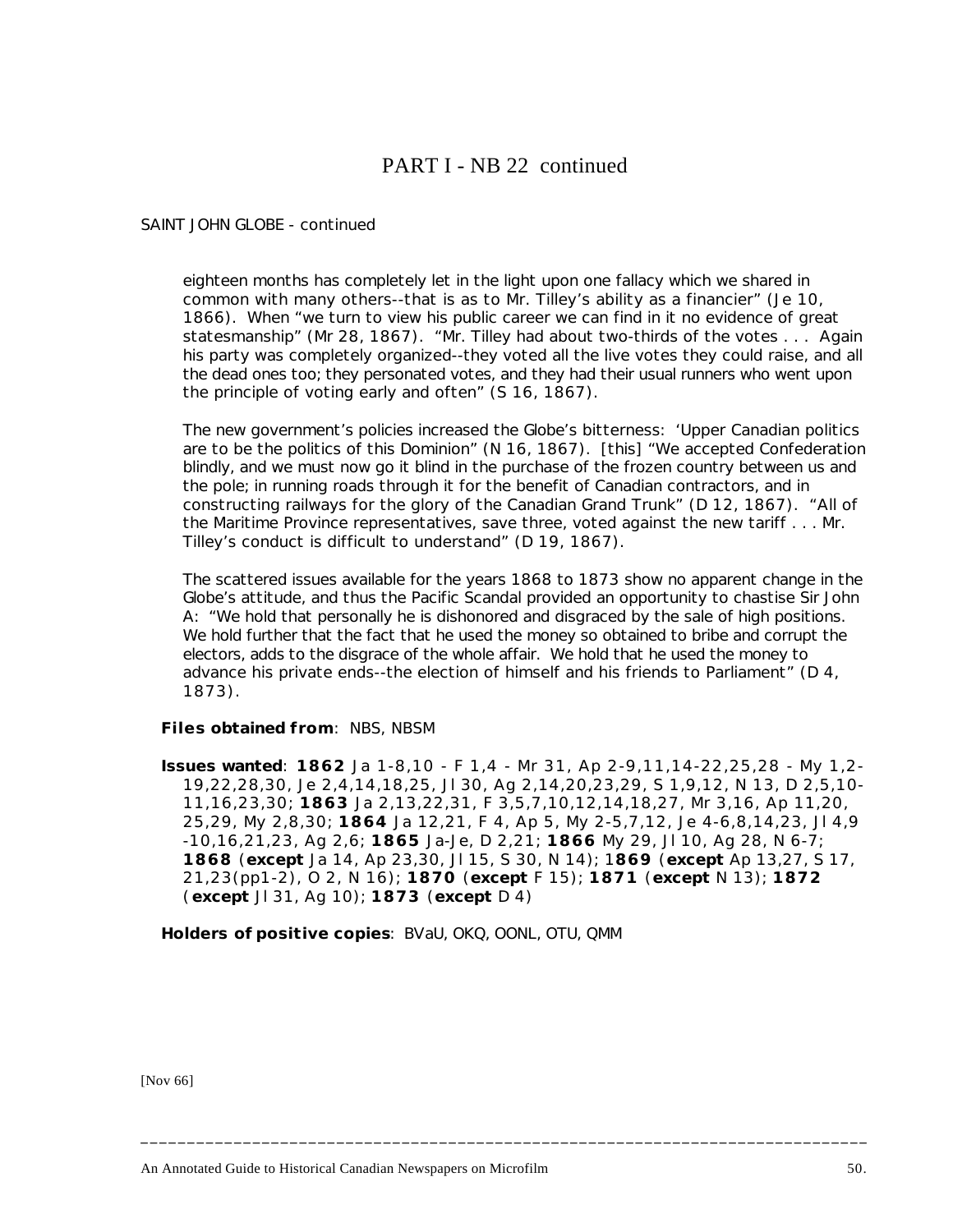Microf **7a** AN5 E9

### **PART I - PEI 5**

### *EXAMINER*

EXAMINER, Charlottetown, P.E.I., **1847+**

- **Dates microfilmed**: v1 no 1, Ag 7, **1847** v36 no 253, D 31, **1900** w,d 59 reels \$805.00
- **Editor-publisher**: **1847-1867**, Hon. Edward Whelan (founder and editor of the *Palladium*; editor of *Morning News*, 1846)
- **Editorial policy and content**: The *Examiner*'s motto was chosen from Euripides: "This is True Liberty when Freeborn Men having to advise the Public, may speak Free." In the first four years of it publication, Edward Whelan, in its pages and as a representative in the House of Assembly for the second district of King's County (to which he had been elected in 1846 at 21), worked for Responsible Government, free land and free speech.

D. C. Harvey sees Whelan as making two great contributions--expounding the principles of Responsible Government and providing the philosophic basis for local Liberalism. As Dr. Harvey has written: "It had been the avowed aim of Joseph Howe to make Nova Scotia the **Normal School** for Colonial Government and Whelan was an apt pupil (while working under Howe). Consequently, when [Whelan] came to the Island, he understood thoroughly the aim and meaning of Responsible Government and was able both in the press [the *Palladium* and the *Examiner*] and on the platform to expound its principles and emphasize its necessity."\* Whelan further fought for the extension of education to the poorest and remotest settlements.

In 1851, with the advent of Responsible Government, Whelan became a member of the new Executive Council under the leadership of the Hon. George Coles. In July 1851, he was appointed Queen's Printer.\*\*

For twenty consecutive years, Whelan represented St. Peter's District in the Assembly and when his party was not in power he returned to the *Examiner*. While he was returned in the provincial election of January 1867, he was turned down for re-election as Queen's Printer "by a politico-religious combination that grew out of the fact that his advocacy of Confederation threw him into line with Wm. H. Pope, who had broken several lances against the Catholic Church."\*\*\*

#### **Files obtained from**: OOP, PCL

**Issues wanted**: **1848** (**w**) S 18(pp3-8); **1849** F 19(pp7-8),26-end of yr(?); **1850** Ja 5(?); **1851** Ja 18 - Ap 7(?); **1854**(?); **1855** Ja 29, Je 4,25 -Jl 9,23 - Ag 20, S 10; **1856** Mr 10, O 20; **1858** N 1; **1859** F 7, Ag 1, N 21, D 5; **1860** My 8, Ag

- \* D. C. Harvey, *The Centenary of Edward Whelan*, 1926.
- \* \* *See* the *Royal Gazette* microfilm for this period of the *Examiner*. (*See* PEI 8)
- \*\*\* op. cit.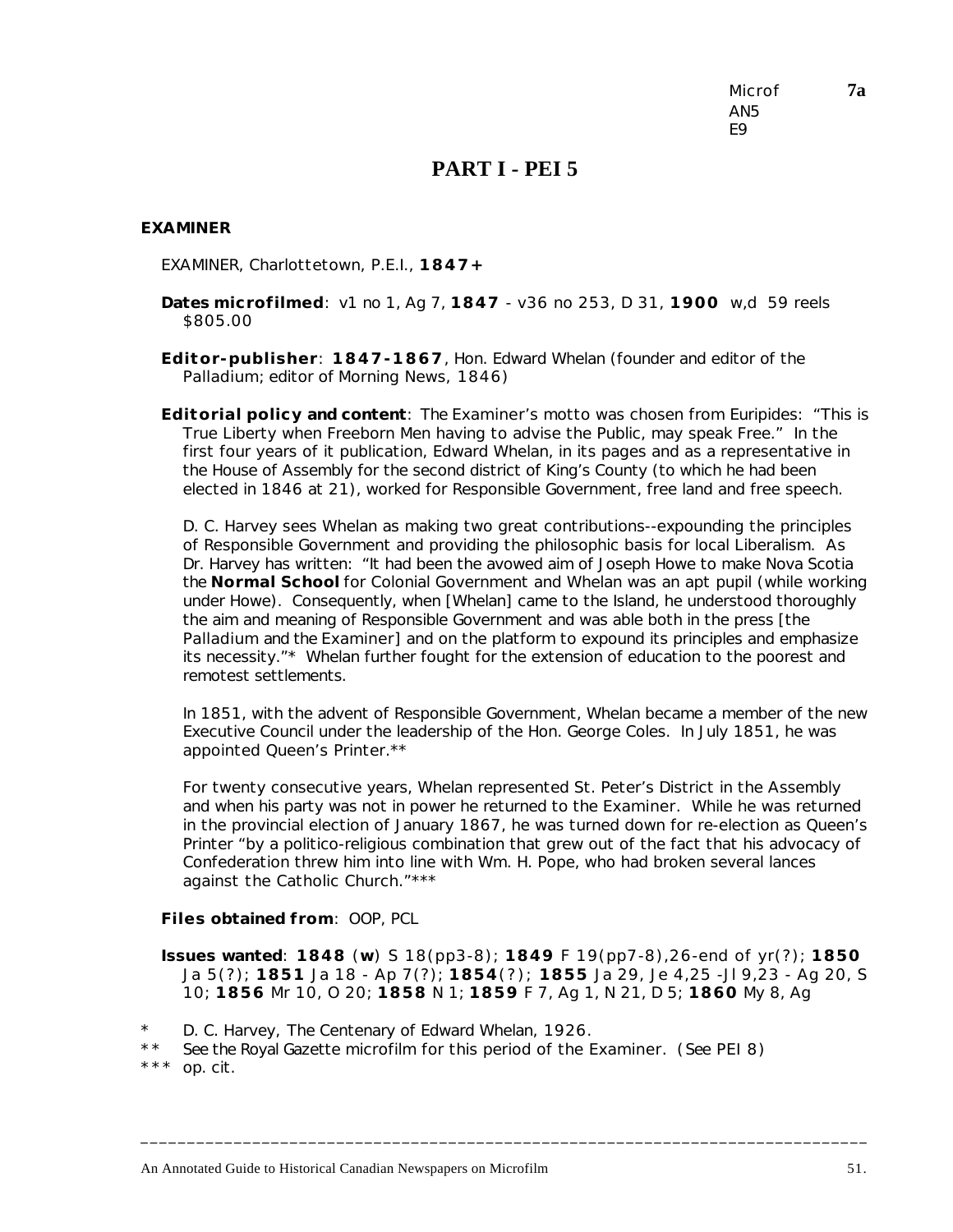### PART I - PEI 5 continued

#### *EXAMINER* - continued

14(pp1-2); **1861** Ag 19, S 30 - O 7; **1863** S 7, N 9(pp1-2),23; **1864** Je 20, Jl 4, Ag 8; **1865** Jl 17, D 25(pp3-4); **1866** My 21, Jl 23(pp1-2); **1867** N 11; **1868** F 3-10,24, Mr 16, Je 15,29, N 16; **1869** Ag 9, S 13; **1870**; **1871** F 13, S 11, N 27; **1872**; **1873**; **1877** (**w**) Ja-My, (**d**) Je 1-2,9,18,20-23,26-28, Jl 4-6,9,17,20- 21,24-26, Ag 8-10,13,17-18,29,31, S 3-5,7,10-12,19-24,27, O 9-11,20,23- 25,29-30, N 2, D 7,15,18,24; **1878** F 9, Mr 16, Ap 19; **1879** F 21, My 13, Ag 9(pp1-2),14-18,23-25, N 13, D 4; **1880** Ja 3-8,10,17,20, Ap 20, My 26, Je 11, Jl 16, Ag 21,28, D 2,16; **1881** (**w**) Ja 7,21, (**d**) Jl 29, Ag 10,18,19,30, S 1,9,24, O 20-21, D 6; **1882** Ag 25; **1883** My 20, Jl 10-11,18, S 21; **1884** Jl 1; **1886** S 4,17, Ap 24, Je 21; **1888** Mr 14,20, Ap 10, Ag 31, S 14, O 24; **1889** Ap 6, Je 22, Ag 1,20, N 7; **1890** Ja 4-6,14, Mr 28, Ap 19,25, Je 9-10,14,23,30 - Jl 1, Ag 16,23, S 9,18, O 14,23; **1891** Ja 2-3, Ap 8,18, Jl 20-22, Ag 31, N-D; **1895** My 24; **1899** Ap 3,22, Jl 9-10,15, S 2-5,15,21-22, O 28, N 6, D 9(pp5-8),11(pp5-8),15(pp5- 8),16,24,29,31; **1900** My 22,29, Je 2,9

**Holders of positive copies**: OONL

[Nov 63]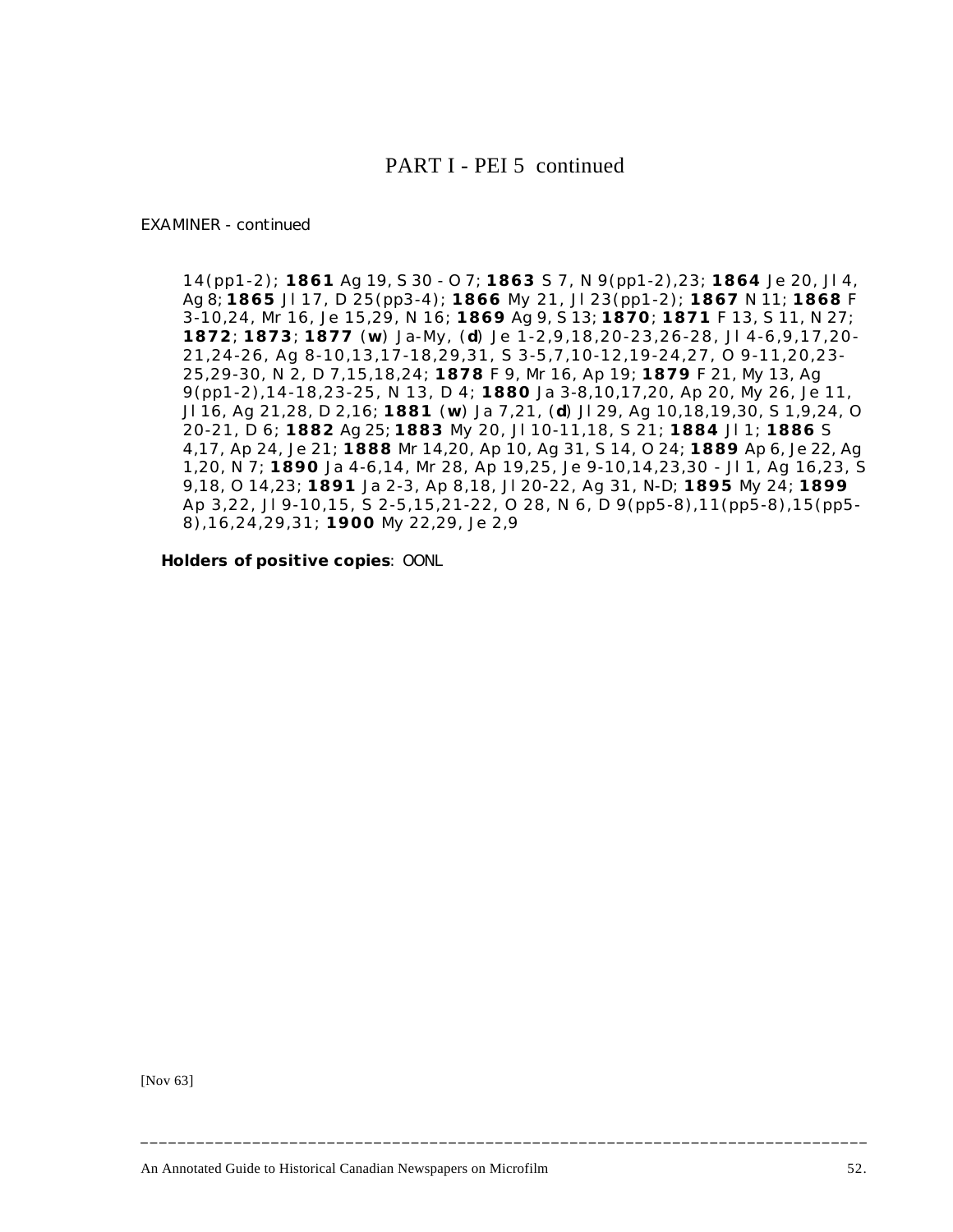Microf **659** AN5 I83

## **PART I - PEI 3**

#### *ISLANDER*

- ISLANDER or Prince Edward Island Weekly Intelligencer and Advertiser, Charlottetown, P.E.I., **1842-1872** // ?
- **Dates microfilmed**: v1 no 1, D 2, **1842** v18 no 888, D 30, **1859** w 6 reels \$87.00; V18 no 889, Ja 6, **1860** - v30 no 1518, D 29, **1871** w 5 reels \$72.00

**Publisher**: John Inge

**Editors**: Duncan McLean; William H. Pope

**Editorial policy and content**: At first the *Islander* was issued bearing the motto "Open to all Parties, Influenced by None." But in that time of political activity, with the Queen's Printership in the gift of the governing party, the temptation to a young and aspiring publisher to enter the party lists was too great to be resisted. Not many years elapsed before the *Islander* became the recognized organ of the Conservative party. It took a leading part in all the discussions and party contests waged over the introduction of Responsible Government, Free Schools, the settlement of the Land Question, the construction of the P. E. Island Railway, the entrance of the Island into Confederation, and absentee landlordism.

**Files obtained from**: OOP, PCL

- **Issues wanted**: **1843** Ag 11, S 28; **1844** Ag 2, N 8, D 21(?); **1845** F 15, JL 25 Ag 1; **1846** Ja 3-17, F 21; **1847** O 22; **1848** D 15-29; **1851** D 26; **1852** D 10; **1853** Ja 14, Mr 11; **1854** Mr 31, Ap 28, My 19, D 29; **1855** Mr 2, Ag 3, S 7; **1856** Ag 15; **1857** O 23, N 27; **1858** Ja 8(pp1-2), My 14-21; **1859** F 25; **1871** Mr 24, Ap 14, Ag 18
- **Holders of positive copies**: (**1842-1859**) OONL; (**1860-1870**) NBFU, OONL, OTP, OTU, PC / ukOR / usCtY

**\_\_\_\_\_\_\_\_\_\_\_\_\_\_\_\_\_\_\_\_\_\_\_\_\_\_\_\_\_\_\_\_\_\_\_\_\_\_\_\_\_\_\_\_\_\_\_\_\_\_\_\_\_\_\_\_\_\_\_\_\_\_\_\_\_\_\_\_\_\_\_\_\_\_\_\_\_\_**

[Nov 63]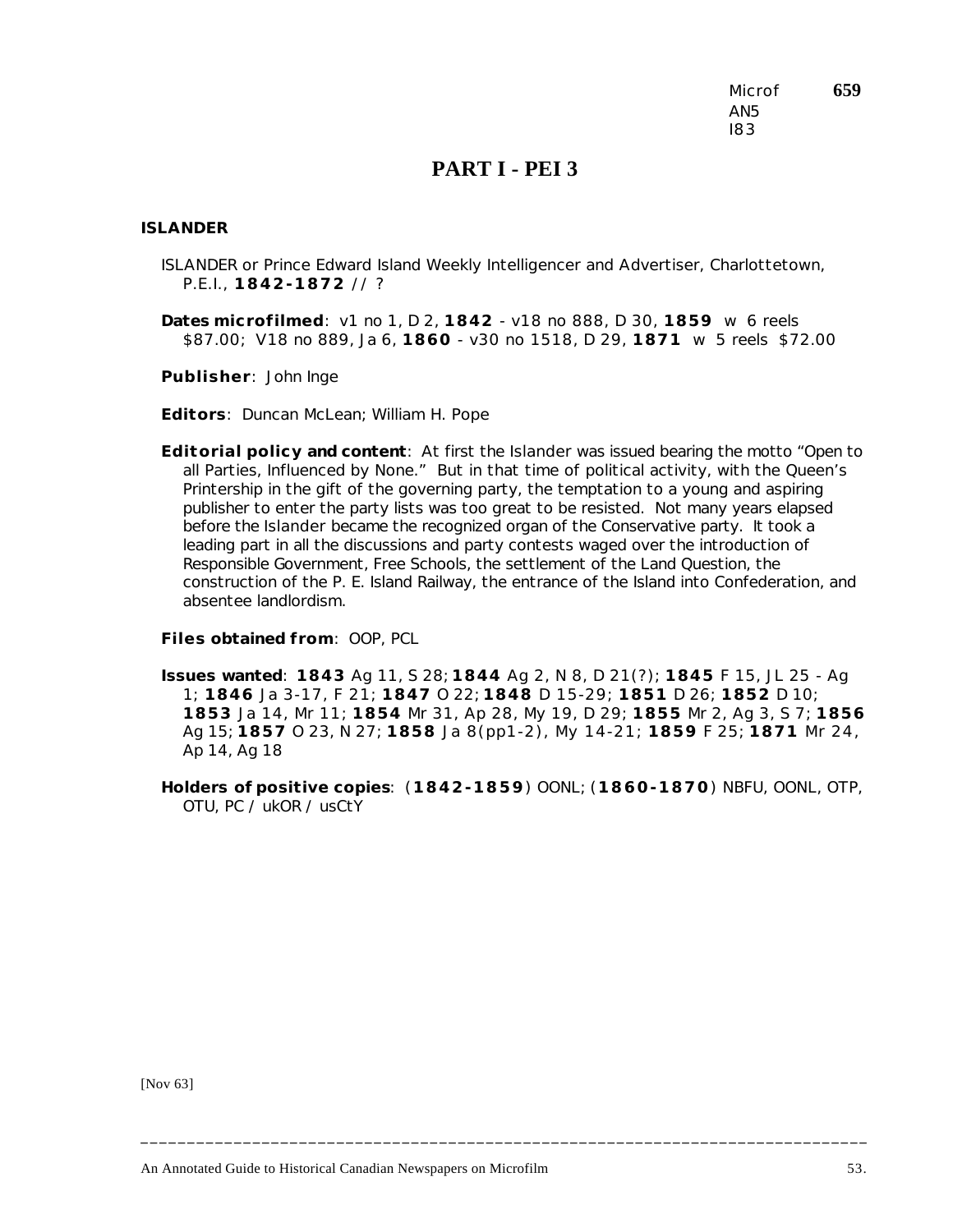Microf **29** AN5 N6

### **PART I - NS 2**

#### *NOVASCOTIAN*

NOVASCOTIAN, Halifax, **1824-1926** // (until 1840 known as *Novascotian, or Colonial Herald*)

- **Dates microfilmed**: v1 no 1, D 29, **1824** v12 no 52, D 25, **1839** w 6 reels \$72.20; v1 no 1, Ja 2, **1840** - v11 no 52, D 30, **1850** w 7 reels (750 feet) \$100.00; v12 no 1, Ja 6, **1851** - v16 no 52, D 31, **1855** w 4 reels (325 feet) \$56.00; v16 no 1, Ja 7, **1856** - v20 no 53, D 31, **1860** w 4 reels \$54.00; v21 no 1, Ja 7, **1861** - v30 no 51, D 26, **1870** w 7 reels (650 feet) \$102.00
- **Publishers and editors**: D 29, **1824** Ja 3, **1828**, George R. Young; Ja 3, **1828** Ja 6, **1842**, Joseph Howe; Ja 6, **1842** - Ja 1, **1844**, Richard Nugent; Ja 1, **1844** - Ja 4, **1854**, William Annand; Ja 4, **1854** - Ja 1, **1855**, Richard H. Willoughby; Ja 1, **1855** - Ja 4, **1864**, Thomas Annand; Ja 4, **1864**, Charles Annand
- **Editorial policy and content**: Joseph Howe entered the office of the *N.S. Royal Gazette* as an apprentice at the age of thirteen, and by 1828 had had a year's experience as editor and part owner of *The Acadian*. Howe was soon in the political field and the *Novascotian* was his weapon. First it helped to bring about currency reform in the province. Then it undertook the battle for Responsible Government. In 1835 it printed a vigorous attack on the Magistrates' Bench in Halifax, accusing its members of malversation and extortion. The result was an action against Howe of criminal libel. Howe's case appeared so hopeless that he could find no lawyer to defend him. Thereupon he borrowed some books, read libel law for a week and undertook his own defence. He addressed the jury for six and a half hours and concluded with a brilliant plea for the freedom of the press. The result was a decisive victory for Howe and the *Novascotian*. In 1836 Howe was elected to the Legislature, and in the House and through his paper carried on the struggle for reform, which culminated in the formation of the first Responsible Government in the British Empire overseas on February 2, 1848. Under the editorship of Howe, it was transformed into the leading weekly newspaper of British North America, with a wide circulation that included not only the Canadas, but also the United States and to some extent Great Britain. Its first editor, George Young, adopted the motto, "Felix, qui potuit rerum, cognoscere causas," but Howe changed it immediately to "The free constitution which guards the British press," and thus it remained until the end of 1922.

The *Novascotian* was a powerful weapon for educational improvement as well as for political reform. It was instrumental in the establishment of a Mechanics' Institute in Halifax in 1831. It stood for an undenominational school system and a central and nonsectarian university. So comprehensive were its reviews of local, colonial, American and British news and opinions that a history of the English speaking world might be compiled from its pages between 1820 and 1848. Moreover, it achieved a high reputation as a literary magazine, devoting as it did wide coverage to local literature and other cultural activities. Haliburton's anonymous series entitled "Recollections of Nova Scotia," which first appeared on September 24, 1835, was developed a year later into the celebrated

**\_\_\_\_\_\_\_\_\_\_\_\_\_\_\_\_\_\_\_\_\_\_\_\_\_\_\_\_\_\_\_\_\_\_\_\_\_\_\_\_\_\_\_\_\_\_\_\_\_\_\_\_\_\_\_\_\_\_\_\_\_\_\_\_\_\_\_\_\_\_\_\_\_\_\_\_\_\_**

An Annotated Guide to Historical Canadian Newspapers on Microfilm 54.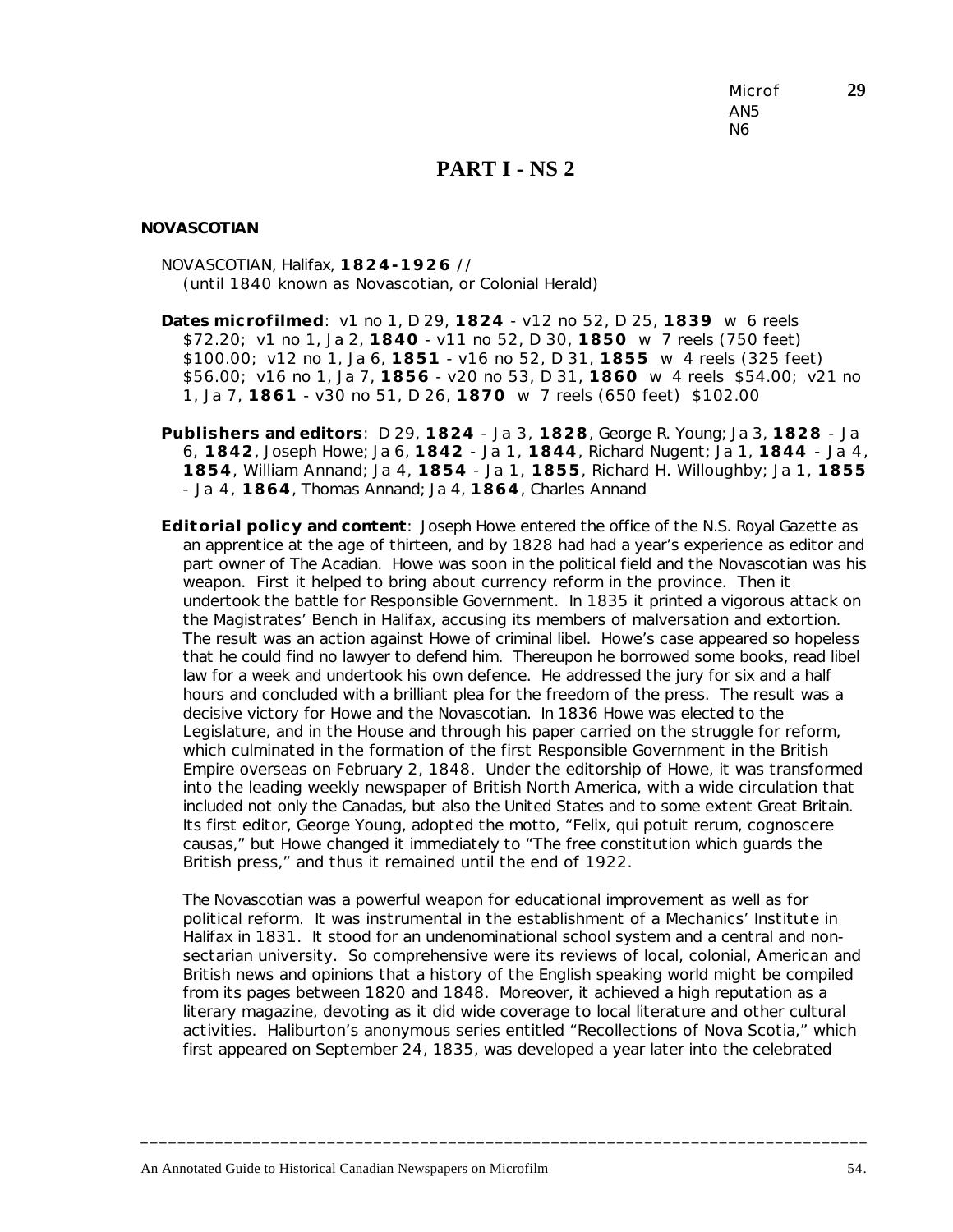## PART I - NS 2 continued

*NOVASCOTIAN* - continued

"Clockmaker" series. Howe resigned as editor in December 1841 in order to devote more time to his political career. His friend William Annand, the owner of the *Morning Chronicle*, became editor in 1844 and much of the material published in this triweekly eventually found its way into the pages of the *Novascotian*. During the years preceding Confederation, it maintained a staunch policy of non-union, and even after July 1, 1867 continued to wage a verbal battle against the federal authorities and their local representatives.

**Files obtained from**: NSHL, NSHP, NSWA, OOA, OOP

- **Issues wanted**: **1847** Ag 16(pp261-262); **1848** S 11(pp291-294); **1850** Ja 28; **1864** Ja 4-11,25 - F 8, D 5(pp7-8); **1866** D 31(pp7-8); **1870** Ag 22, N 7
- **Holders of positive copies**: (**1824-1839**) AEU, BRC, BVaU, MWU, NBFU, NBS, NBSaM, NSHL, NSHP, OHM, OKQ, OLU, OTP, OTU, OWA, QMBM, QMM / ukLBM, ukOR / usCLU, usICU, USMH, usMiDW, usMnU, usNcD; (**1840-1850**) AEU, BRC, BVaU, MWU, NBFU, NBS, NBSaM, NSHL, NSHP, OHM, OKQ, OONL, OTU, OWA, QMM / ukLBM, ukOR / usCLU, usMH, usMiDW, usMnU; (**1851-1855**) AEU, BRC, BVaU, MWU, NBFU, NBS, NBSaM, NSHL, OHM, OKQ, OONL, OTU, OWA, QMM / ukLBM, ukOR / usCLU, usMH, usMiDW, usMnU; (**1856-1860**) AEU, BRC, MWU, NBFU, NSHL, OHM, OKQ, OONL, OTU, OWA, QMM / ukLBM, ukOR / usMH, usMnU; (**1861-1870**) NBFU, NSHL, OONL, OTU / ukOR / usMH, usMiDW

**\_\_\_\_\_\_\_\_\_\_\_\_\_\_\_\_\_\_\_\_\_\_\_\_\_\_\_\_\_\_\_\_\_\_\_\_\_\_\_\_\_\_\_\_\_\_\_\_\_\_\_\_\_\_\_\_\_\_\_\_\_\_\_\_\_\_\_\_\_\_\_\_\_\_\_\_\_\_**

[Nov 64]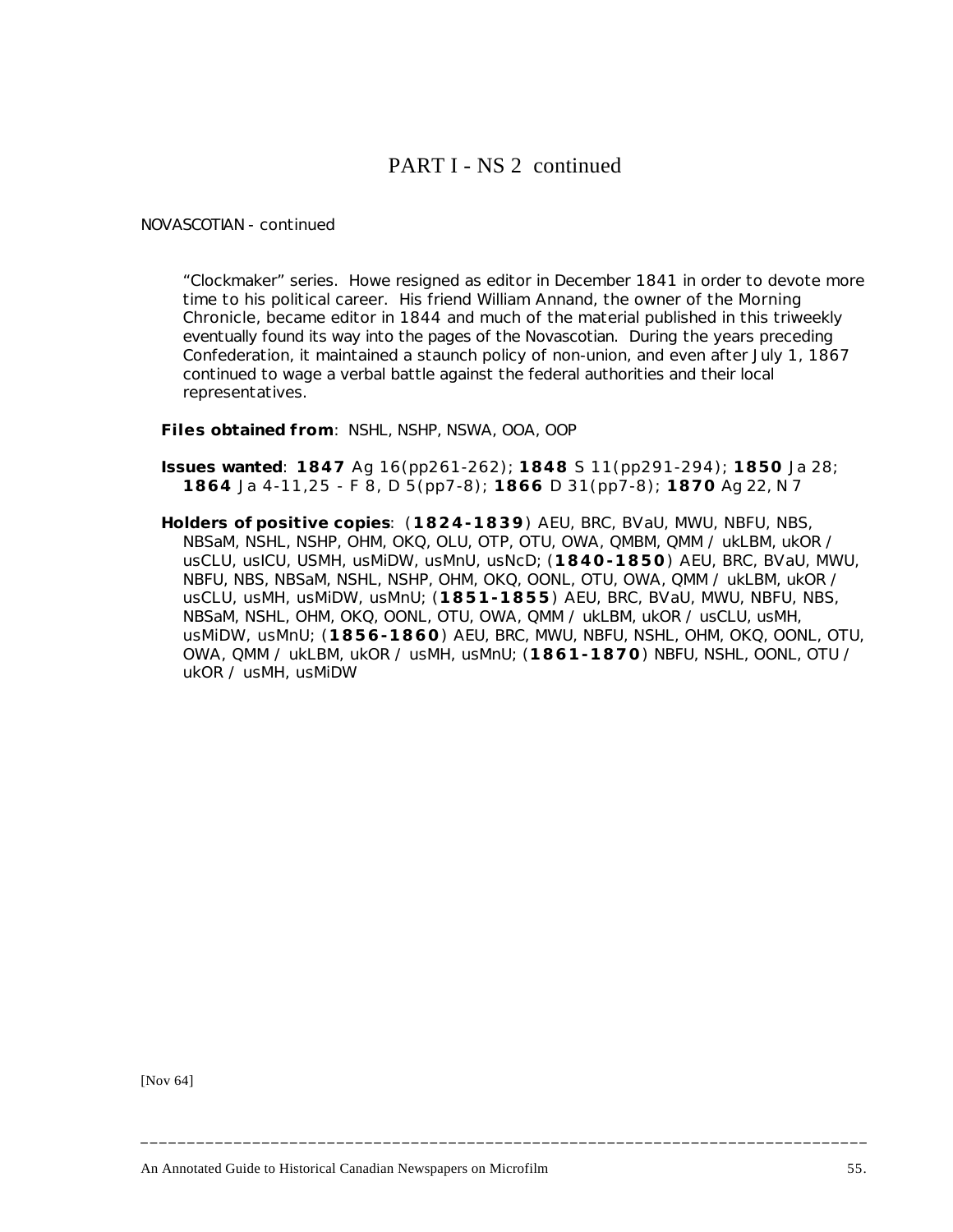Microf **7** AN5 C58

### **PART I - NFLD 5**

#### *COURIER*

COURIER, St. John's, **1844-(?)** // (1844 - F 1853 as *Morning Courier and General Advertiser*)

**Dates microfilmed**: v17 no 1, Ja 1, **1862** - v28 no 114, D 31, **1873** sw 5 reels \$88.00

**Proprietors and editors**: **1862-1871**, Joseph Woods; Mr **1871-1873**, John Woods

**Editorial policy and content**: Joseph Woods, a Wesleyan, opposed Hugh Hoyles' Protestant Conservative government in the period 1862-1864 as "rotten to the core . . . hollow and hypocritical . . . its only mainstay its sectarian character" and called on the Liberals to take action. In April 1865, Hoyles resigned to become Chief Justice and was succeeded by F. T. B. Carter. Woods supported the 1865 Coalition led by Carter (Protestant, Conservative) and Ambrose Shea (Catholic, Liberal) co-observers at the Quebec Conference: "The Government has unquestionably the sanction of a large majority of the most intelligent constituencies" (D 2, 1866). Although Carter and Shea favoured Confederation, they had insufficient support in the legislature to take action. The *Courier*, which early in 1865 had thought and hoped a favourable decision was imminent, was "please to note . . . a majority of our Assembly endorse the principles of Confederation" (Mr 8, 1865).

The *Courier*'s initial views on Confederation had been typical: "Let the subject be brought freely before the country, let the people . . . have their say . . . at the hustings" (D 3, 1864). By 1865 Confederation was favoured and in the next three years was held up as a solution of the Colony's ills: "whatever we may expect from Confederation, to remain as we are is hopeless" (JI 14, 1866). When no delegates were sent to England to "watch over the interests" of Newfoundland, the *Courier* chided the government for having "neglected a duty clearly incumbent upon them" (O 31, 1866). "There is no middle path to be pursued . . . In Confederation the fortunes of this colony will be improved" (F 8, 1868). We "shall have bread stuffs duty free, clothing for the fishery will be much cheaper and better adapted for it . . . the wages of the labourer will be doubled," they replied to arguments that taxation would be increased. "Then we should have no pauperism, for there would be employment for our surplus population on the Railroads and other public works of the Dominion (D 9, 1868). However, in 1869, after the Government affirmed the principle of Confederation and discussions were held with Canada, the *Courier* changed its approach. Weighing the effect of Union upon N.B. and N.S., the editors announced: "it would not be an act of wisdom on our part to urge Union with the Dominion at present--at all events we cannot be serious losers by remaining as we are for the next four years" (JI 28, 1869).

Perhaps the Water Street Merchants influenced this reversal, for there was concern that "four years hence the financial exigencies of the Dominion will necessitate a revision of the Tariff not at all gratifying to Newfoundland, and which must result in increased

**\_\_\_\_\_\_\_\_\_\_\_\_\_\_\_\_\_\_\_\_\_\_\_\_\_\_\_\_\_\_\_\_\_\_\_\_\_\_\_\_\_\_\_\_\_\_\_\_\_\_\_\_\_\_\_\_\_\_\_\_\_\_\_\_\_\_\_\_\_\_\_\_\_\_\_\_\_\_**

An Annotated Guide to Historical Canadian Newspapers on Microfilm 56.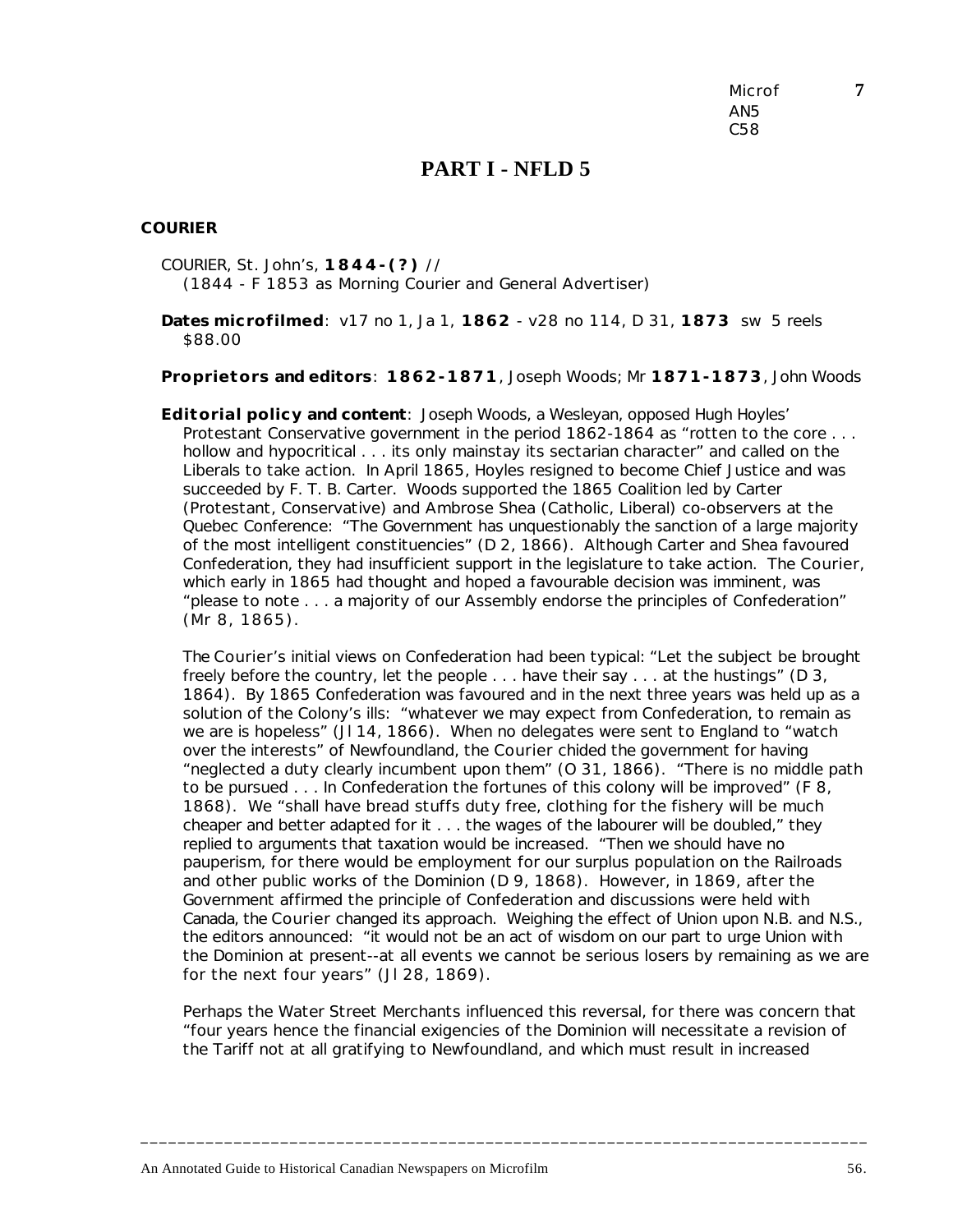# PART I - NFLD 5 continued

### *COURIER* - continued

taxation" (Ag 18, 1869). The voters were asked to elect "another body of men . . . to ameliorate the condition of the people . . . whose motto will be Newfoundland for Newfoundlanders" (Ag 25, 1869). The new Premier was C. F. Bennett, a wealthy merchant, landowner and mining magnate, who had consistently opposed Confederation, and who in December 1868 had been challenged by the *Courier* to show how Confederation could lead to additional taxation. Bennett was so vigorously supported for the next three years that an opposition paper's derogatory charge of "hireling' may well have been justified.

**Files obtained from**: NfSA, NfSG

**Issues wanted**: nil

**Holders of positive copies**: BVaU, BViV, NfSG, NfSM, OKQ, OONL, OTU, OWtU, Qmm

**\_\_\_\_\_\_\_\_\_\_\_\_\_\_\_\_\_\_\_\_\_\_\_\_\_\_\_\_\_\_\_\_\_\_\_\_\_\_\_\_\_\_\_\_\_\_\_\_\_\_\_\_\_\_\_\_\_\_\_\_\_\_\_\_\_\_\_\_\_\_\_\_\_\_\_\_\_\_**

[Nov 66]